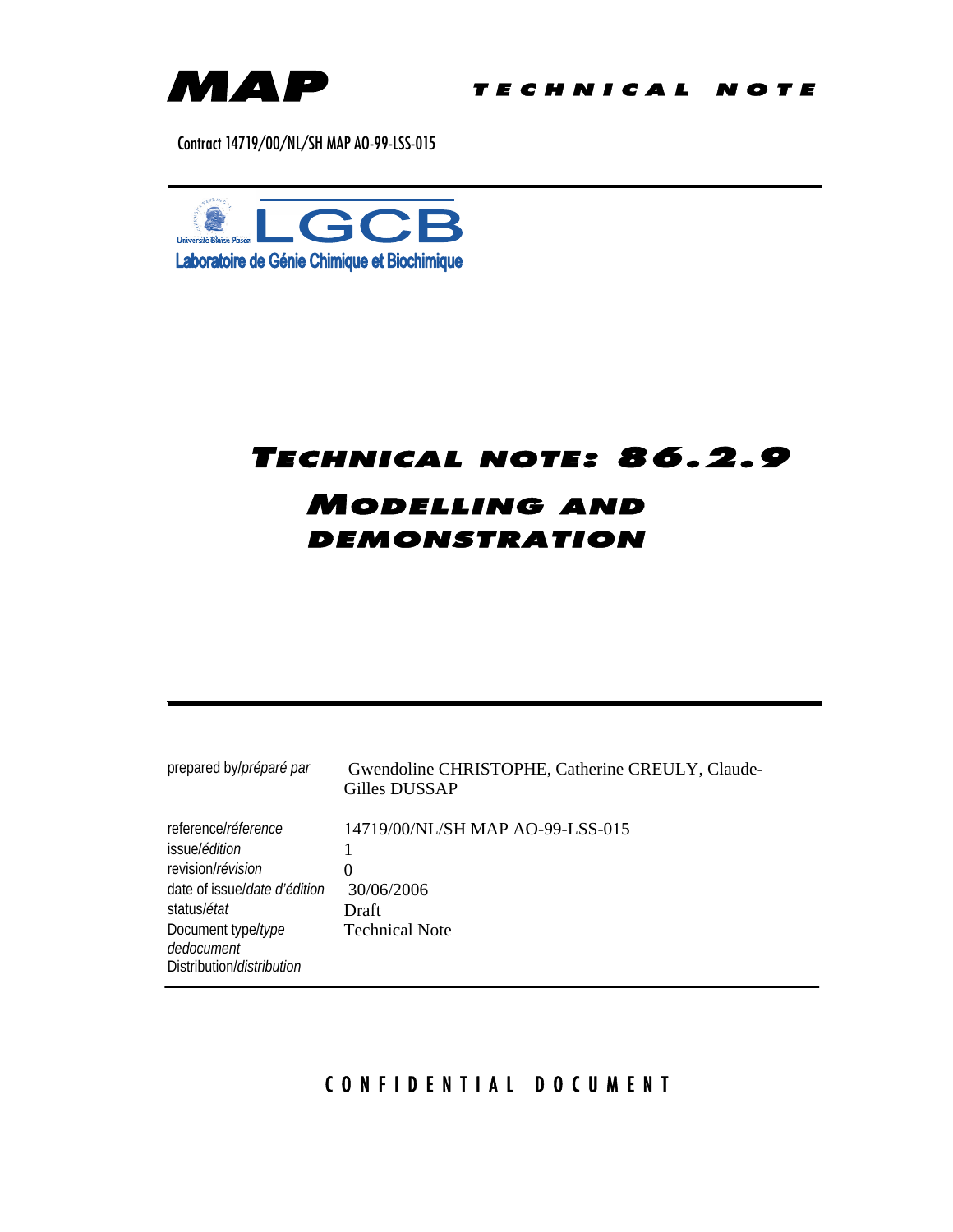page ii of III

|                                            | A P P R O V A L |                                                 |                |              |                        |
|--------------------------------------------|-----------------|-------------------------------------------------|----------------|--------------|------------------------|
| Title<br>titre                             |                 |                                                 | issue<br>issue | $\mathbf{1}$ | revision 0<br>revision |
|                                            |                 |                                                 |                |              |                        |
| author<br>auteur                           |                 |                                                 | date<br>date   |              |                        |
|                                            |                 |                                                 |                |              |                        |
| approved<br>by<br>approuvé<br>by           |                 |                                                 | date<br>date   |              |                        |
|                                            | CHANGE LOG      |                                                 |                |              |                        |
| reason for change Iraison du<br>changement |                 | issue/ <i>issue</i> revision/revision date/date |                |              |                        |
|                                            |                 |                                                 |                |              |                        |
|                                            | Change record   |                                                 |                |              |                        |

Issue: 1 Revision: 0

| reason for change/raison du changement | page(s)/page(s) | paragraph(s)/ <i>paragrap</i><br>h(s) |
|----------------------------------------|-----------------|---------------------------------------|
|                                        |                 |                                       |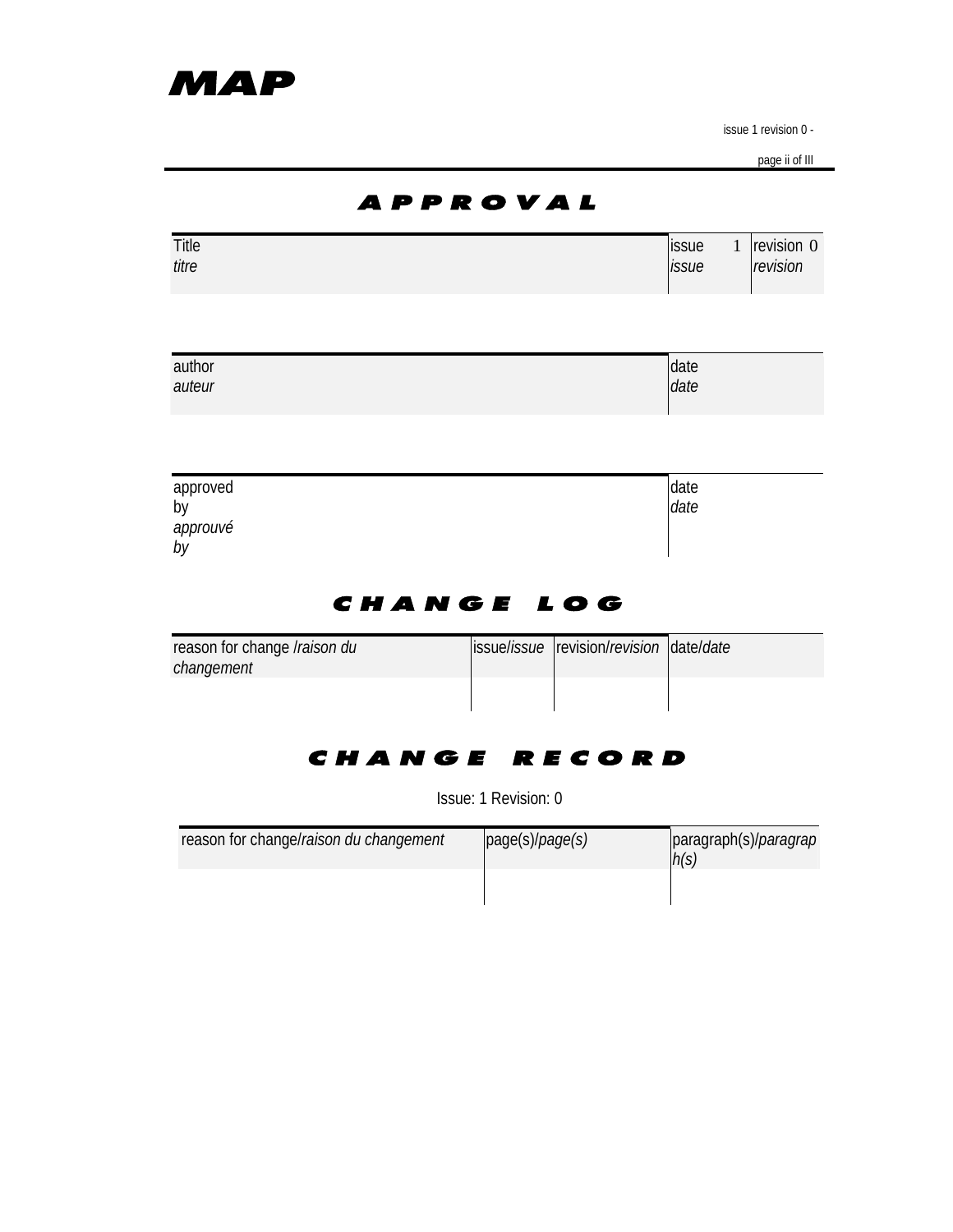

page iii of III

## TABLE OF CONTENTS

| 2.1     |                                                                                                                   |                                                                                                                                                                                                                                                                                                                                                                                       |
|---------|-------------------------------------------------------------------------------------------------------------------|---------------------------------------------------------------------------------------------------------------------------------------------------------------------------------------------------------------------------------------------------------------------------------------------------------------------------------------------------------------------------------------|
| 2.2     |                                                                                                                   |                                                                                                                                                                                                                                                                                                                                                                                       |
|         |                                                                                                                   |                                                                                                                                                                                                                                                                                                                                                                                       |
|         |                                                                                                                   |                                                                                                                                                                                                                                                                                                                                                                                       |
|         |                                                                                                                   |                                                                                                                                                                                                                                                                                                                                                                                       |
|         |                                                                                                                   |                                                                                                                                                                                                                                                                                                                                                                                       |
|         |                                                                                                                   |                                                                                                                                                                                                                                                                                                                                                                                       |
| $2.3 -$ |                                                                                                                   |                                                                                                                                                                                                                                                                                                                                                                                       |
|         |                                                                                                                   |                                                                                                                                                                                                                                                                                                                                                                                       |
|         |                                                                                                                   |                                                                                                                                                                                                                                                                                                                                                                                       |
|         |                                                                                                                   |                                                                                                                                                                                                                                                                                                                                                                                       |
|         |                                                                                                                   |                                                                                                                                                                                                                                                                                                                                                                                       |
|         |                                                                                                                   |                                                                                                                                                                                                                                                                                                                                                                                       |
|         |                                                                                                                   | 18                                                                                                                                                                                                                                                                                                                                                                                    |
| 3.1     |                                                                                                                   |                                                                                                                                                                                                                                                                                                                                                                                       |
| 3.2     |                                                                                                                   |                                                                                                                                                                                                                                                                                                                                                                                       |
| 3.3     |                                                                                                                   |                                                                                                                                                                                                                                                                                                                                                                                       |
|         |                                                                                                                   |                                                                                                                                                                                                                                                                                                                                                                                       |
|         |                                                                                                                   |                                                                                                                                                                                                                                                                                                                                                                                       |
|         |                                                                                                                   |                                                                                                                                                                                                                                                                                                                                                                                       |
|         |                                                                                                                   |                                                                                                                                                                                                                                                                                                                                                                                       |
|         |                                                                                                                   |                                                                                                                                                                                                                                                                                                                                                                                       |
|         |                                                                                                                   |                                                                                                                                                                                                                                                                                                                                                                                       |
|         |                                                                                                                   |                                                                                                                                                                                                                                                                                                                                                                                       |
| 3.4     |                                                                                                                   |                                                                                                                                                                                                                                                                                                                                                                                       |
|         |                                                                                                                   |                                                                                                                                                                                                                                                                                                                                                                                       |
|         |                                                                                                                   | -38                                                                                                                                                                                                                                                                                                                                                                                   |
|         |                                                                                                                   |                                                                                                                                                                                                                                                                                                                                                                                       |
| 3.5     |                                                                                                                   |                                                                                                                                                                                                                                                                                                                                                                                       |
|         |                                                                                                                   |                                                                                                                                                                                                                                                                                                                                                                                       |
|         |                                                                                                                   |                                                                                                                                                                                                                                                                                                                                                                                       |
| 4       |                                                                                                                   | 47                                                                                                                                                                                                                                                                                                                                                                                    |
|         | 2.2.5<br>2.3.1<br>2.3.2<br>2.3.3<br>2.3.4<br>2.3.5<br>3.3.1<br>3.3.2<br>3.3.3<br>3.3.4<br>3.3.5<br>3.3.6<br>3.4.1 | <b>Introduction</b><br>Detection of contaminants $\frac{1}{1}$<br>Study goal <u>and the study goal</u> and the study goal and the study goal and the study goal and the study goal and the study goal and the study goal and the study goal and the study goal and the study goal and the study goal<br>2.2.1<br>2.2.2<br>2.2.3<br>2.2.4<br>3.3.7<br>3.4.2<br>3.4.3<br>3.5.1<br>3.5.2 |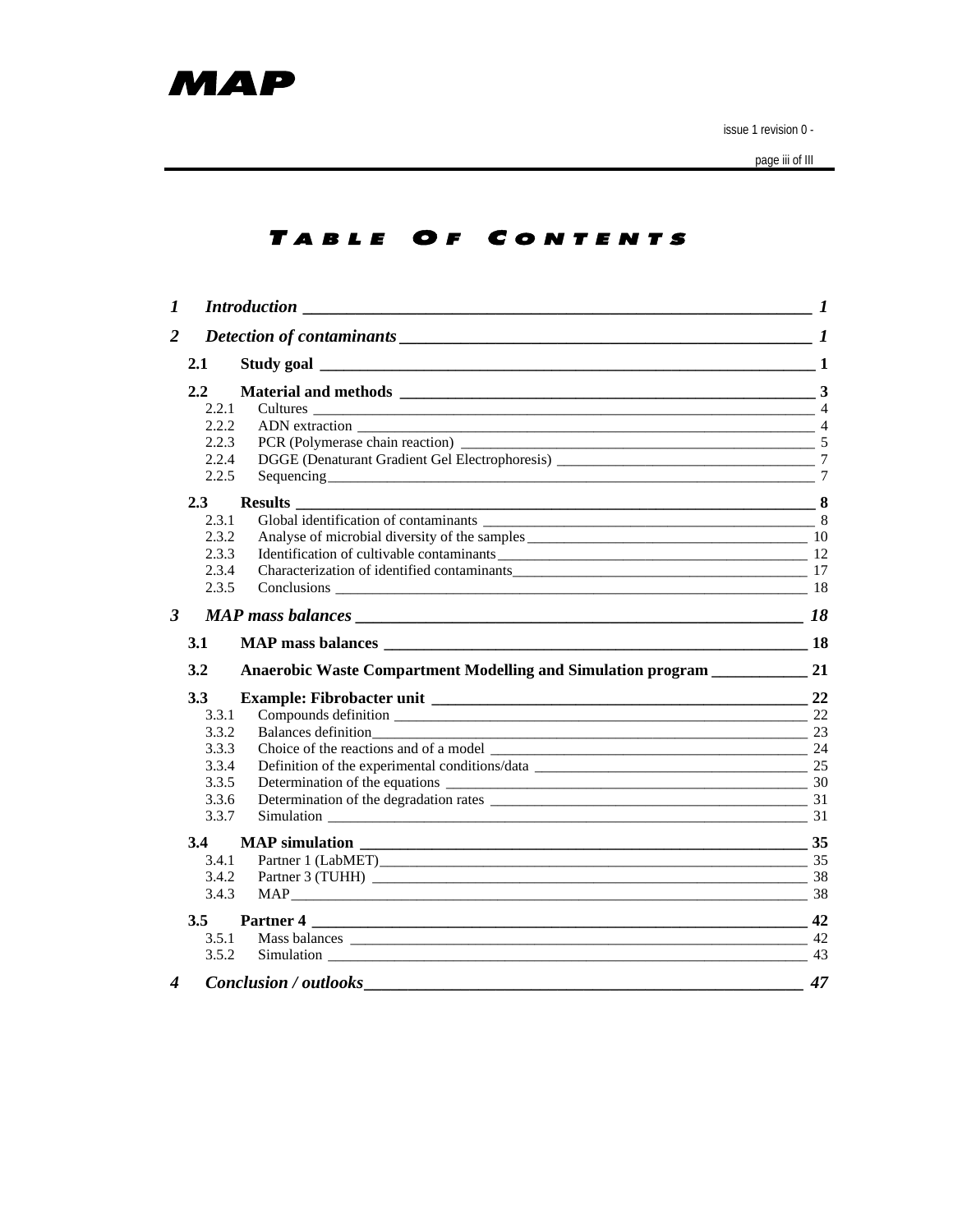# **1 INTRODUCTION**

During the course of the project, promising adaptations of the culture conditions have been achieved with regard to *Fibrobacter succinogenes* performances in terms of vegetal fibres degradation efficiency. Indeed at the beginning of the project we were confronted to three difficulties.

The first was a difficulty to define a feeding procedure in terms of quantity (200g once) and of frequency (33g once a week). After the optimal residence time has been determined using the RUSITEC system, we propose to add the totality of the substrate at the beginning of the fermentation. We have obtained a better degradation rate, 28%.

The second was to eliminate the VFA responsible for growth inhibition. To solve this difficulty we decided to remove the culture media and replace it by a fresh solution after 150h of culture (optimal residence time). This allowed obtaining a better degradation rate, 32%.

The last difficulty was to define the metabolic reactions between substrates and products. Enzymatic measurements seem to be the best way to solve this difficulty. So several experiments were performed in order to identify and characterize the enzymes responsible for degradation. Moreover in all experiments in bioreactor, not only production of the metabolites classically produced by *Fibrobacter succinogenes,* but also butyrate production was observed. This butyrate production either comes from a reversion of *F.s*. metabolism or results from a contaminant. In this report we look for the presence of a contaminant in our culture by molecular techniques.

Finally, during MAP project 3 loops were performed between MAP partners. Each partner has collected his data of the best loop in order to verify the mass balances of the loop. *Fibrobacter succinogenes* will be used as model. Thanks to simulations, we will be able to compare the experimental results obtained on the bioreactor with those obtained during simulations with the AWC-ms-[V2.0.Ob ] program and to thus evaluate the differences between the theory (simulation) and the practice (experimental studies)

# **2 DETECTION OF CONTAMINANTS**

## *2.1 Study goal*

*Fibrobacter succinogenes* S85, uses cellulose and the other vegetable polymers as carbon source to produce acetate and succinate (Bryant and Doestch, 1954). However after a first phase of production of these two metabolites, succinate is consumed and butyrate is produced sometimes in great quantity (up to  $13 \text{ g/L}$ ) and generally proportionally to acetate at the nearly the same concentration. Figure 1 represents the typical profile of the productions obtained

| TN number 2.9 | Modelling and demonstration                                                                               |
|---------------|-----------------------------------------------------------------------------------------------------------|
| <b>UBP</b>    |                                                                                                           |
|               | This document is confidential property of the MAP partners and shall not be used, duplicated, modified or |
|               | transmitted without their authorization                                                                   |
|               | Contract 14719/00/NL/SH MAP AO-99-LSS-015                                                                 |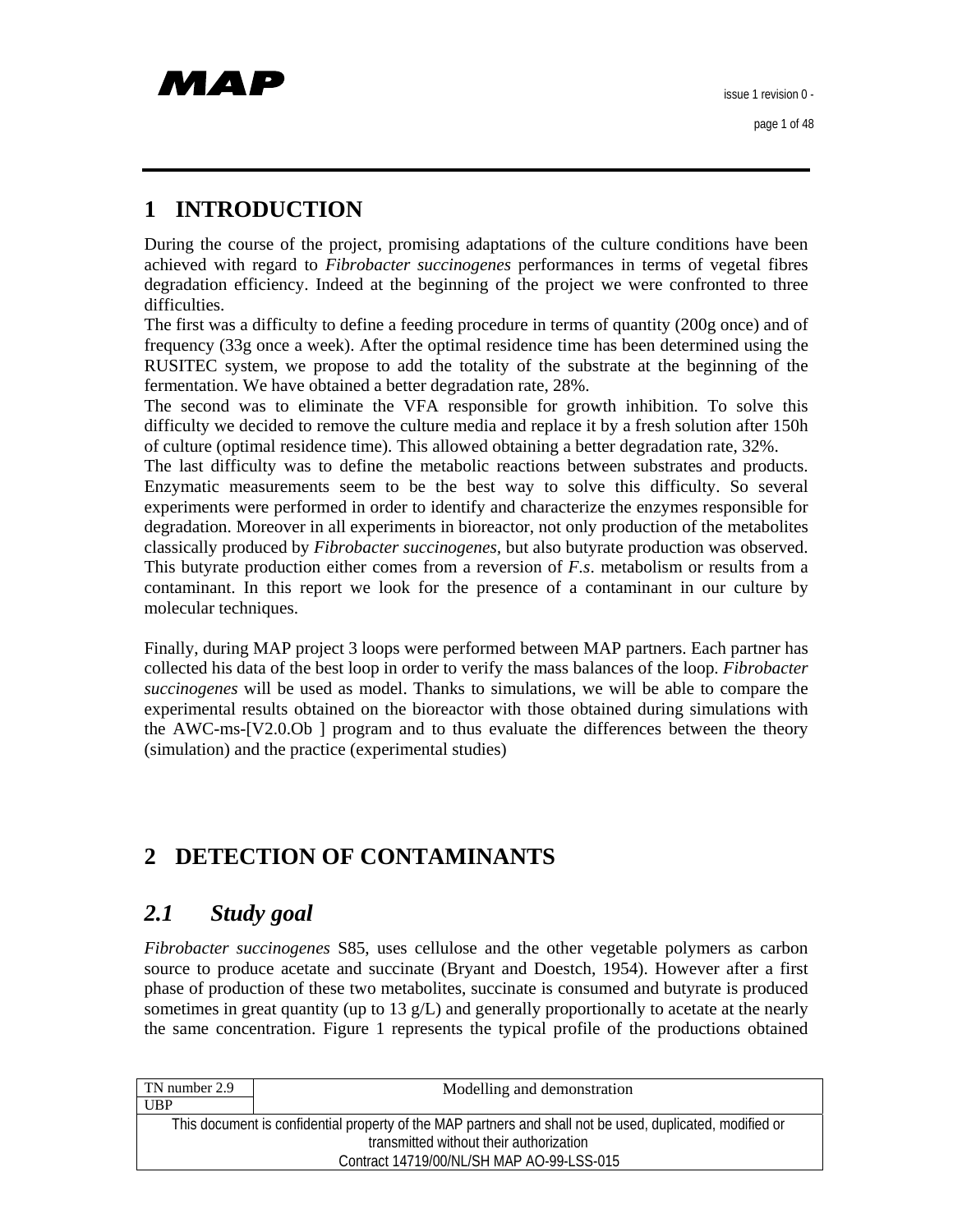



with our process during degradation of vegetables (green cabbage, soy bean, wheat straw,  $1/3$ ) each).

**Figure 1:** Typical profile of productions during vegetable degradation

Two assumptions could be made to explain this succinate consumption followed by butyrate production. The first could be a change of *Fibrobacter succinogenes* metabolism i.e. a reversion of succinate metabolic partway and the second the presence of bacterial contaminants which enter in symbiosis with F.s. This last assumption was checked by several means.

First, we supposed that the contamination came from our pure culture. The strain was thus restarted from new ATCC inoculum. No change was observed. Indeed during culture with the new strain of *Fibrobacter succinogenes* the production of butyrate is always observed as well as the succinate consumption.

Then we supposed that the contamination came from the vegetables. The vegetables were thus put under the same conditions as the *F.s*. culture conditions but without inoculation of *Fibrobacter succinogenes.* No metabolite was produced under these conditions. As the production of butyrate is also observed during cultures on glucose in the bioreactor, it can be deduced that the contamination doesn't come from the vegetables.

The conclusions we can draw from these results are either there is a reversion of the metabolism or there is one or more bacterial contaminants which need the succinate produced by *Fibrobacter succinogenes* to develop themselves. The only techniques to check this last assumption are traditional techniques of microbiology and molecular microbiology to identify the contaminants.

| TN number 2.9 | Modelling and demonstration                                                                               |
|---------------|-----------------------------------------------------------------------------------------------------------|
| UBP           |                                                                                                           |
|               | This document is confidential property of the MAP partners and shall not be used, duplicated, modified or |
|               | transmitted without their authorization                                                                   |
|               | Contract 14719/00/NL/SH MAP AO-99-LSS-015                                                                 |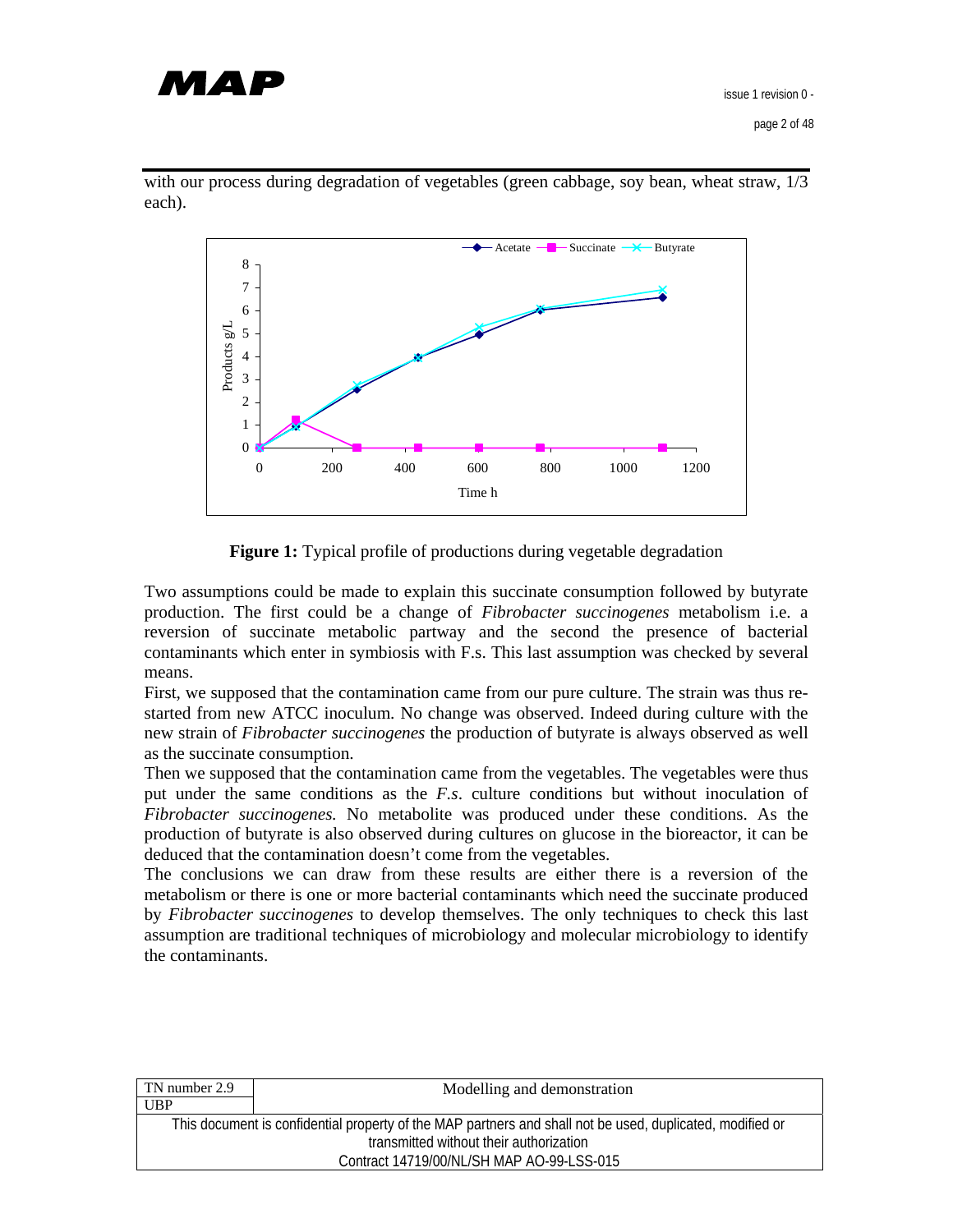# МАР

# *2.2 Material and methods*

## 2.2.1 Introduction

We checked the presence of one or more bacterial contaminants in 3 steps (Figure 2):

- $\triangleright$  A global identification of the contaminants: to check the presence of the contaminants,
- $\triangleright$  An analyse of microbial diversity of the samples: to know number of contaminants,
- $\triangleright$  An identification of cultivable contaminants: to know who are the contaminants.



**Figure 2:** Experimental design

| TN number 2.9 | Modelling and demonstration                                                                               |
|---------------|-----------------------------------------------------------------------------------------------------------|
| <b>UBP</b>    |                                                                                                           |
|               | This document is confidential property of the MAP partners and shall not be used, duplicated, modified or |
|               | transmitted without their authorization                                                                   |
|               | Contract 14719/00/NL/SH MAP AO-99-LSS-015                                                                 |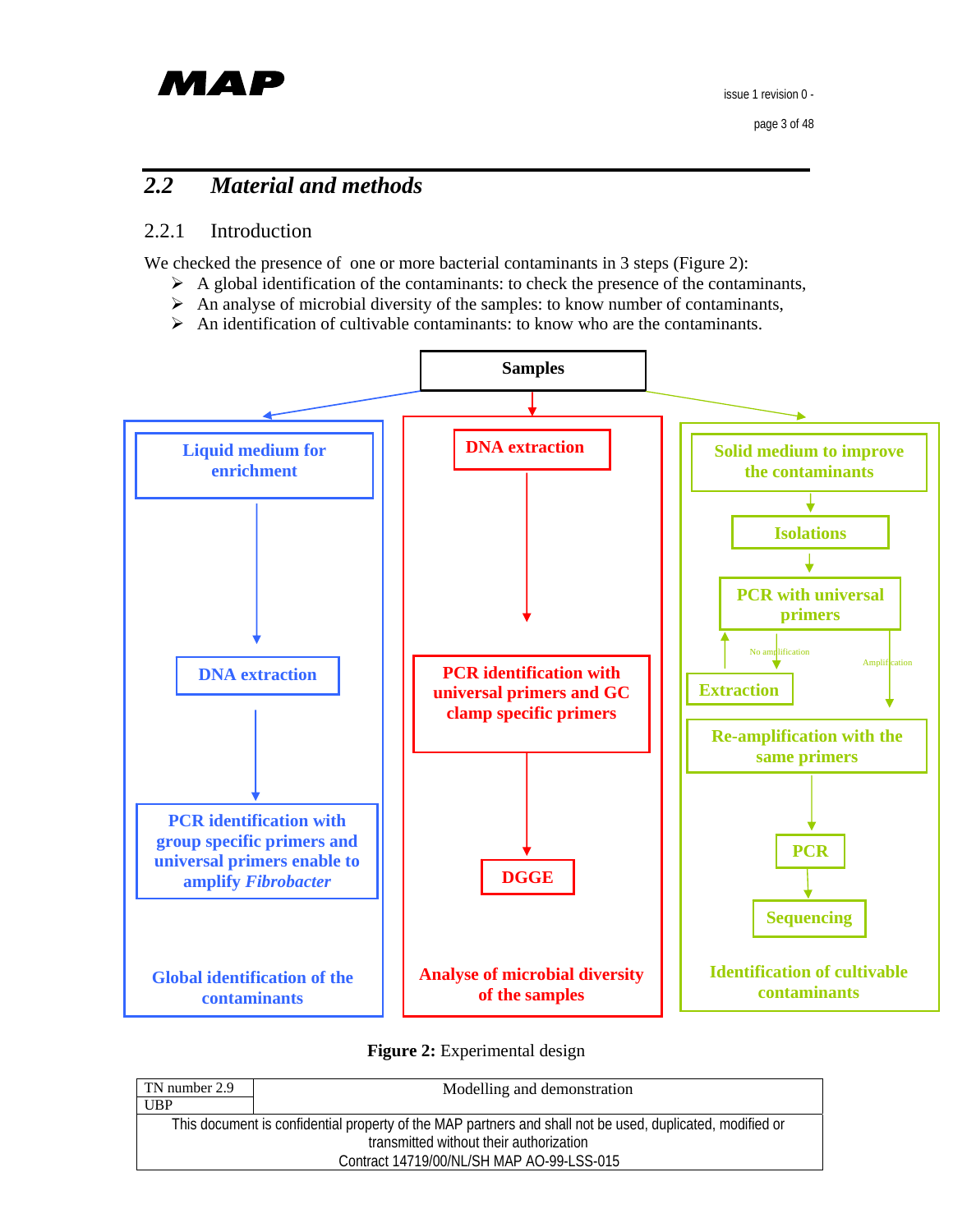page 4 of 48

#### 2.2.2 Cultures

Several samples of culture in bioreactor were cultivated on various solid and liquid media. Mediums 869, 284 glucose, 284 succinate, sistrom glucose and sistrom succinate were used at 39°C in aerobic and anaerobic conditions. The use of various media with different carbon sources allows the discrimination of certain bacteria from others. For example the use of a medium with succinate as the only carbon source allows improving the growth of the contaminant which consumes succinate produced by *Fibrobacter succinogenes* to produce butyrate.

#### *2.2.2.1 869*

This medium is composed by (per litre): 10g peptone, 5g of yeast extract, 5g NaCl, 1g glucose,  $0.345g$  CaCl<sub>2</sub>,6H<sub>2</sub>O to this medium 1.5% of agar are added in order to obtain solid media.

#### *2.2.2.2 284*

This medium is composed by (for 985mL) : 6.06g trisHCl, 4.68g NaCl, 1.49g KCl, 1.07g NH<sub>4</sub>Cl, 0.43g Na<sub>2</sub>SO<sub>4</sub>, 0.20g MgCl<sub>2</sub>,6H<sub>2</sub>O, 0.03g CaCl<sub>2</sub>,2H<sub>2</sub>O, 0.2% carbon (glucose or succinate), 4mL of a 1%  $\text{Na}_2\text{HOP}_4$  solution, 10mL of a solution containing Fe(III) NH<sub>4</sub> citrate  $(48mg/100mL)$  et 1mL of a SL7 solution $(1.3mL$  HCl 25%, 144mg ZnSO<sub>4</sub>,7H<sub>2</sub>O, 100mg MnCl<sub>2</sub>,4H<sub>2</sub>O, 62mg H<sub>3</sub>BO<sub>3</sub>, 190mg CoCl<sub>2</sub>,6H<sub>2</sub>O, 17mg CuCl<sub>2</sub>,6H<sub>2</sub>O, 24mg NiCl<sub>2</sub>,6H<sub>2</sub>O, 36mg Na2MoO4,2H2O). pH is adjusted to 7.8 with HCl ou NaOH. For solid media 2% of agar are added.

#### *2.2.2.3 Sistrom*

918mL of H2O with 0.2% of the carbon source (glucose or succinate) are sterilised and 1.5% of agar are added before the sterilisation for the solid media. To this sterilised solution (70 $^{\circ}$ C) are added: 20mL of solution C (10g nitrilotriacetic acid, 29.5g MgSO<sub>4</sub>,7H<sub>2</sub>O, 3.835g CaCl<sub>2</sub>,2H<sub>2</sub>O, 99 mg FeSO<sub>4</sub>,7H<sub>2</sub>O, 9,25g (NH<sub>4</sub>)<sub>6</sub>Mo<sub>7</sub>O<sub>24</sub>,4H<sub>2</sub>O, 50mg nicotinic acid, 25mg thiamine HCl, 0.5mg biotine), 20mL of calcium phosphate (1M), 5mL a  $10\%$  (NH<sub>4</sub>)<sub>2</sub>SO<sub>4</sub> solution, 20mL of a 10% potassium succinate solution, 2mL of a 5% L-glutamic acid solution, 4mL of a 1% L-aspartique acid solution, 10ml of a 5% NaCl solution, 30mg Lcystein and 1mL of traces solution (1.097g ZnSO4,7H2O, 250mg ethylendiamine tetraacetic acid, 500mg FeSO<sub>4</sub>,7H<sub>2</sub>O, 154mg MnSO<sub>4</sub>,H<sub>2</sub>O, 89.2mg CuSO<sub>4</sub>,5H<sub>2</sub>O, 24.8mg Co(NO<sub>3</sub>)<sub>2</sub>, 6H<sub>2</sub>O, 11.4mg H<sub>3</sub>BO<sub>3</sub>).

#### 2.2.3 DNA extraction

3mL of the sample  $(2*1,5mL)$  were centrifuged 5 min at 10000rpm, the pellet was suspended in 200µL of TE (Trisbase 10 mM, EDTA 1 mM, pH 8) with 50µL of lysozyme (5mg/mL) pH

| TN number 2.9 | Modelling and demonstration                                                                               |
|---------------|-----------------------------------------------------------------------------------------------------------|
| UBP           |                                                                                                           |
|               | This document is confidential property of the MAP partners and shall not be used, duplicated, modified or |
|               | transmitted without their authorization                                                                   |
|               | Contract 14719/00/NL/SH MAP AO-99-LSS-015                                                                 |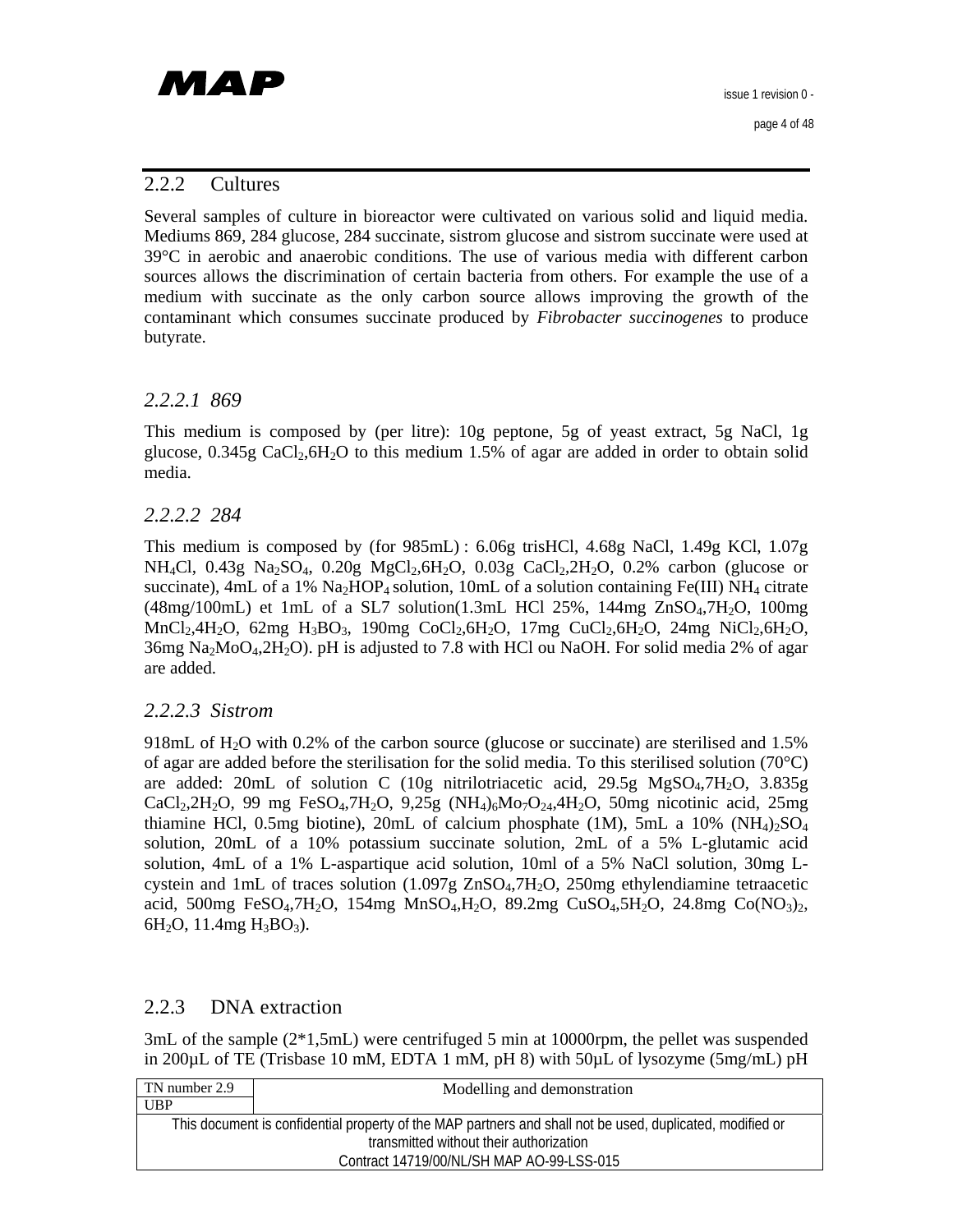# МАР

7 and 30µL of RNase (10mg/mL). The mix was incubated 30 min at 37°C. Then the mix was transferred in a Fastprep tube which contains  $0.2g$  of glass ball  $(212-300\mu, Sigma)$  to which 30µL of a 10% SDS solution and 200µL of phenol-chloroform is added. After two cycles (40 s power 6) in the fastprep machine and a centrifugation 5 min at 14000rpm, the supernatant was taken delicately. 1/10 volume of sodium acetate and 2.5 volume of ethanol were added to the supernatant and incubated 1h at  $-20^{\circ}$ C. After a centrifugation during 20 min at 12000rpm  $(4^{\circ}C)$  and a washing with ethanol 70% (-20 $^{\circ}C$ ), a second centrifugation was carried out 5 min at 14000rpm in order to recover the DNA in the pellet. This one was dried and suspended in TE ( $100\mu$ L) and preserved at  $-20\degree$ C. DNA purity was determined using the ratio of sample absorbance at 260nm and 280nm. A ratio of 1.8 was regarded as pure DNA. The ratio of sample absorbance at 230 and 260nm was used as secondary measure of purity. The 230/260 values between 1.8 and 2.2 was regarded as pure. In all experiments, only pure DNA was used.

## 2.2.4 PCR (Polymerase chain reaction)

The PCR is a cycling process for DNA amplification. This process allow an exponential increase of the target DNA sequence after n cycles of denaturation, primer annealing and chain elongation. The PCR mix contained (per reaction) 5  $\mu$ L of 2.5mM of dNTP, 2  $\mu$ L of 10x TaKaRa  $ExTag^{\text{TM}}$  buffer, 1 µL of forward primer (3 µM), 1 µL of reverse primer (3 µM), 5 µL DNA sample and 1 µL of high purity water.

The PCR program was 5 min at 94°C, with a hold at 80°C to add the polymerase (5µL of TaKaRa *Ex Taq*<sup>TM</sup> polymerase (1U/µL)). These two steps are the hotstart. The hotstart is followed by 35 cycles of 1 min at 94°C, 1 min at the primer specific annealing temperature (Table 1) and 1 min at 72°C, followed by a final amplification at 72°C for 10 min (Figure 3).



#### **Figure 3:** PCR program

| TN number 2.9 | Modelling and demonstration                                                                               |
|---------------|-----------------------------------------------------------------------------------------------------------|
| UBP           |                                                                                                           |
|               | This document is confidential property of the MAP partners and shall not be used, duplicated, modified or |
|               | transmitted without their authorization                                                                   |
|               | Contract 14719/00/NL/SH MAP AO-99-LSS-015                                                                 |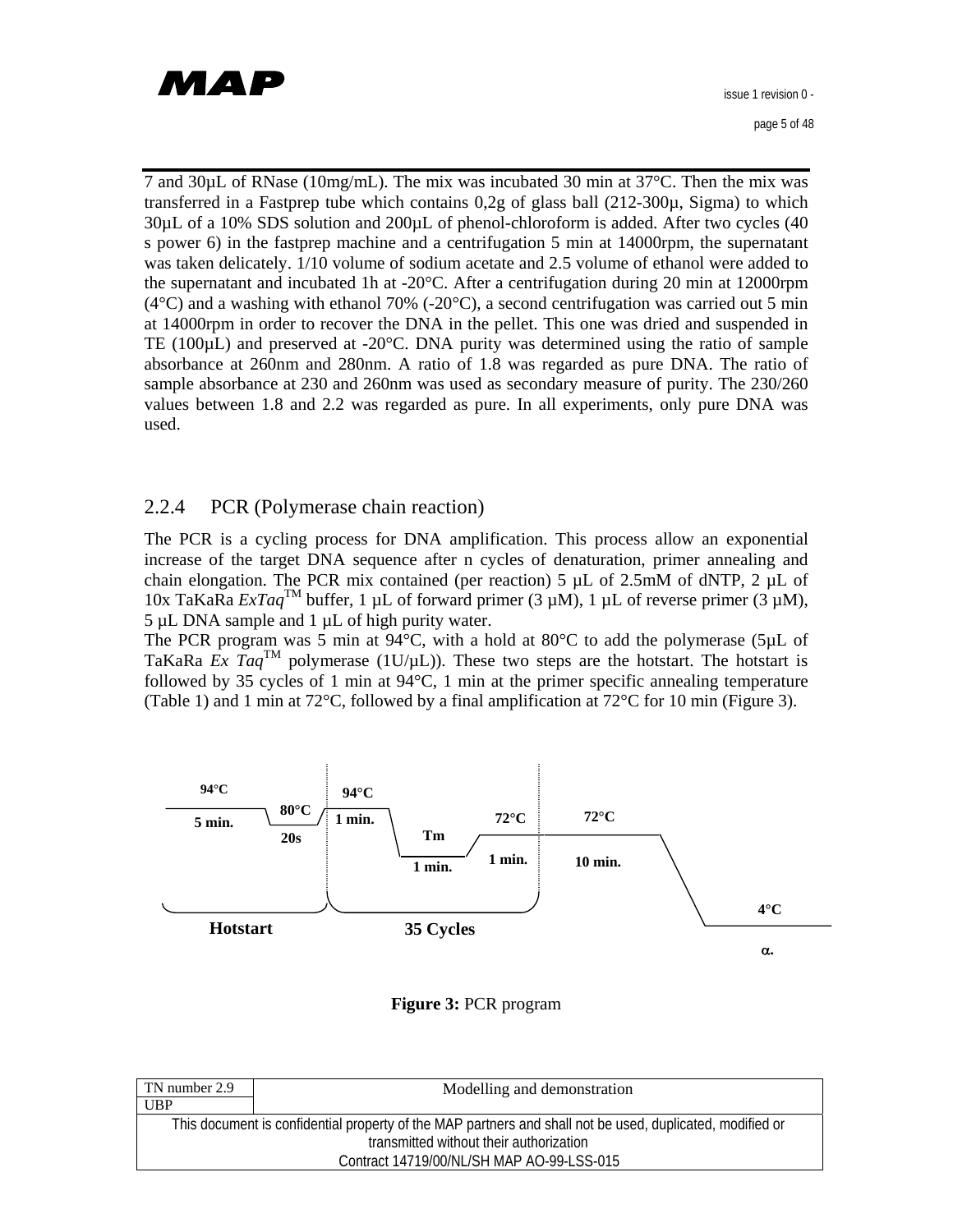# MAP

Samples were loaded on 1% agarose gels, containing 1/10000 volume ethidium bromide. The electrophoreses were run in a Tris-Borate-EDTA (TBE) buffercontainig 5.5g boric acid, 0.744g EDTA and 10.8g Tris per litre of MilliQwater. 10µL of PCR amplicons were loaded mixed with 2µL of loading dye. All agarose gels were run at constant voltage of 100V for 2h. To visualise the migrated PCR amplicons, the agarose gels were subjected to UV irradiation.

| Nom                                                                                                                                                                              | Temperature<br>$\rm ^{\circ}C$               | Sequence $(5' - 3')$           | Position | References   |  |
|----------------------------------------------------------------------------------------------------------------------------------------------------------------------------------|----------------------------------------------|--------------------------------|----------|--------------|--|
| ALF968r                                                                                                                                                                          | 56                                           | AAC GCG CAG AAC CTT ACC        | 968      | a            |  |
| BET42af                                                                                                                                                                          | 52                                           | GCC TTC CCA CTT CGT TT         | 42       | a            |  |
| GAM42af                                                                                                                                                                          | 52                                           | GCC TTC CCA CAT CGT TT         | 42       | a            |  |
| LGC354Ar                                                                                                                                                                         | 54                                           | <b>GCA GTA GGG AAT CTT CCA</b> | 354      | a            |  |
| LGC354Br                                                                                                                                                                         | 54                                           | <b>GCA GTA GGG AAT CTT CCG</b> | 354      | a            |  |
| LGC354Cr                                                                                                                                                                         | 54                                           | <b>GCA GTA GGG AAT CTT CGG</b> | 354      | a            |  |
| CBF286f                                                                                                                                                                          | 56                                           | TCC TCT CAG AAC CCC TAC        | 286      | a            |  |
| CFB563f                                                                                                                                                                          | 52                                           | GGA CCC TTT AAA CCC AAT        | 563      | a            |  |
| CFB719f                                                                                                                                                                          | 58                                           | AGC TGC CTT CGC AAT CGG        | 719      | a            |  |
| CFB972r                                                                                                                                                                          | 56                                           | CGA GGA ACC TTA CCA AGG        | 972      | a            |  |
| <b>CFB1083f</b>                                                                                                                                                                  | 56                                           | TGG CAC TTA AGC CGA CAC        | 1083     | $\mathbf{a}$ |  |
| CF319af                                                                                                                                                                          | 56                                           | TGG TCC GTG TCT CAG TAC        | 319      | a            |  |
| Bac303f                                                                                                                                                                          | 54                                           | CCA ATG TGG GGG ACC TT         | 303      | a            |  |
| Univ787R                                                                                                                                                                         | 55                                           | TAC CAG GGT ATC TAA T          | 787      | $\mathbf b$  |  |
| Univ926Ar                                                                                                                                                                        | 54                                           | CCG TCA ATT CCT TTA AGT TT     | 926      | $\mathbf{C}$ |  |
| Univ926r                                                                                                                                                                         | 54                                           | CCG TCA ATT CCT TTG AGT TT     | 926      | $\mathbf b$  |  |
| Univ9-27f                                                                                                                                                                        | 54                                           | GAG TTT GAT CCT GGC TCA G      | 9        | $\rm{a}$     |  |
| Univ1406Ar                                                                                                                                                                       | 56                                           | GAC GGG CGG TGT GTA CA         | 1406     | d            |  |
| Univ1406Gr                                                                                                                                                                       | 56                                           | GAC GGG CGG TGT GTG CA         | 1406     | $\mathbf b$  |  |
| Univ786f                                                                                                                                                                         | 58                                           | GAT TAG ATA CCC TGG TAG        | 786      | a            |  |
| Univ529CfGC                                                                                                                                                                      | 55                                           | GCC AGC CGC CGC GGT            | 529      | a            |  |
| Univ529AfGC                                                                                                                                                                      | 55                                           | GCC AGC AGC CGC GGT            | 529      | a            |  |
| <b>EUB515r</b>                                                                                                                                                                   | 55                                           | CCG TMT TTA CCG CGG CTG        | 515      | $\mathbf b$  |  |
|                                                                                                                                                                                  |                                              | <b>CTG GCA</b>                 |          |              |  |
| <b>EUB338R</b>                                                                                                                                                                   | 55                                           | ACT CCT ACG GGA GGC AGC        | 338      | a            |  |
| <b>EUB1492r</b>                                                                                                                                                                  | 55<br>GGT TAC CTT GTT ACG ACT T<br>1492<br>a |                                |          |              |  |
| GC Cclamp : 5'- CCG CCG CGC GGC GGG CGG GGC GGG GGC ACG GGG-3' covalently bound<br>to the 5' end of the primers EUB63f, Univ529CfGC, Univ529AfGC et Univ9-27f GC. Muyzer et al., |                                              |                                |          |              |  |
|                                                                                                                                                                                  |                                              | 1996 <sup>c</sup>              |          |              |  |
|                                                                                                                                                                                  |                                              |                                |          |              |  |

**Table 1:** The primer specific annealing temperature a: Probase, b: DasSarma and Fleischmann1995, c: Muyzer *et al*., 1996, d: Baker *et al*., 2003

| TN number 2.9 | Modelling and demonstration                                                                               |
|---------------|-----------------------------------------------------------------------------------------------------------|
| <b>UBP</b>    |                                                                                                           |
|               | This document is confidential property of the MAP partners and shall not be used, duplicated, modified or |
|               | transmitted without their authorization                                                                   |
|               | Contract 14719/00/NL/SH MAP AO-99-LSS-015                                                                 |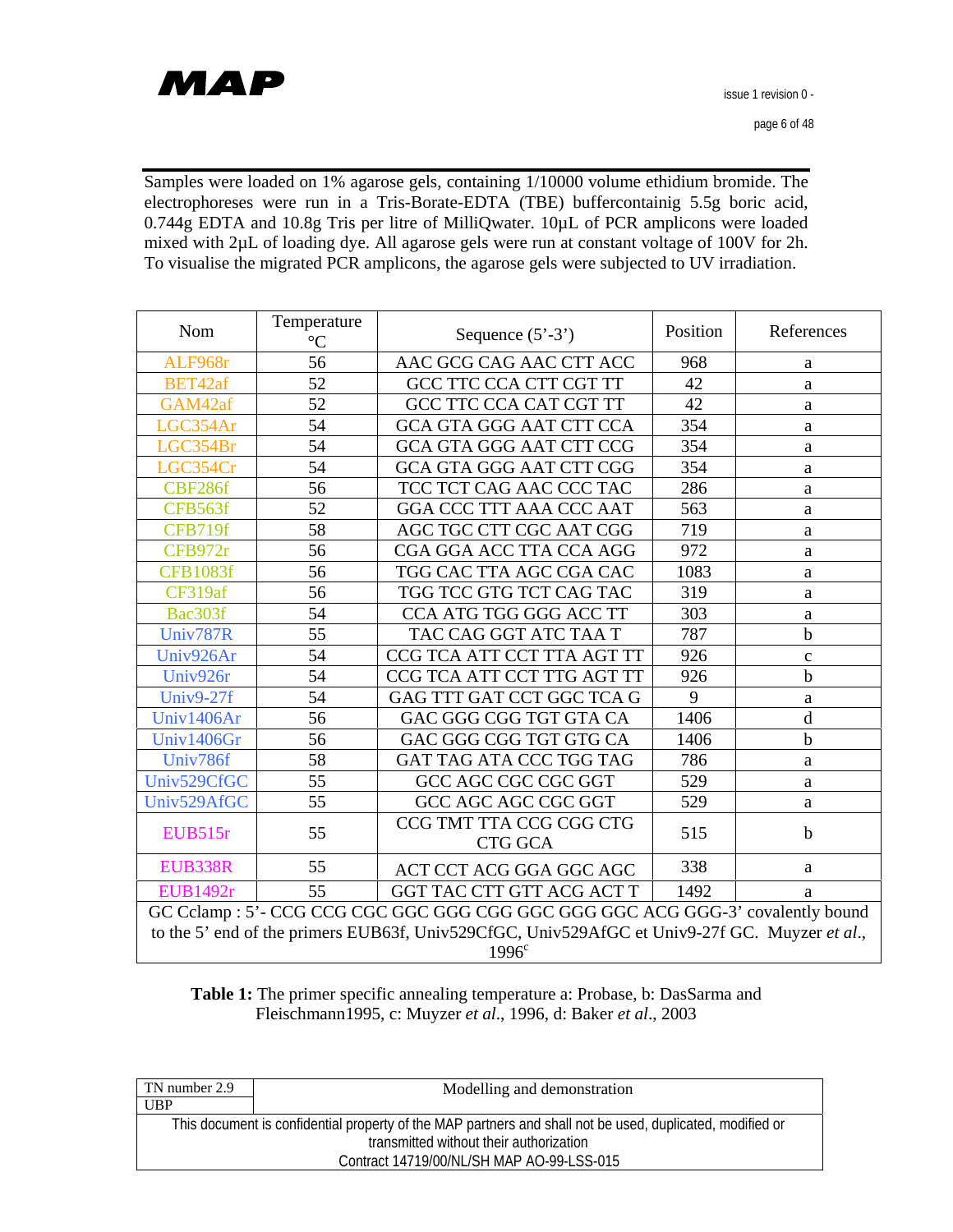

page 7 of 48

## 2.2.5 DGGE (Denaturant Gradient Gel Electrophoresis)

The DNA migration is done in a polyacrylamide gel, in this gel the DNA meets increasing concentrations of denaturing solutions (urea+formamide), which role is to imitate a linear increase of the temperature from the top to the bottom of the gel. Dissociation transforms the DNA segment into a partially opened structure and thus creates a reduction of its mobility. DNA concentrates in a point of the gel. The molecules migration in the gel is thus very dependent on the DNA sequence (Figure 4). This gradient of denaturing solution allows the separation of bacteria according to the migration speed of their DNA in the gel. The DNA used for DGGE experiments are amplified beforehand by PCR with DGGE primers; CGclamp primer (Table 1). The DGGE gels were prepared by mixing an 24mL 8% acrylamide solution containing 35% or 65% urea/formamide with 100µL of 10% ammonium persulfate  $(APS)$  and  $5\mu L$  TEMED  $(N, N, N', N')$ -tetra methyl ethylen diamine) per gel. The gradients were prepared using a system based on communicating vessels. After the denaturing gel had polymerised, a stacking gel was added on top, prepared by mixing 8% acrylamide, 200µL APS and 10µL TEMED. All denaturing gels were run first at constant voltage of 200 V for 15 min, to the migration in the stacking, and then at constant voltage of 120V for 16h with a constant circulation of the buffer at 60°C.



#### **Figure 4:** DGGE gel

The migrated DGGE amplicons were fixed by 200mL TAE containing 0.5% acetic acid and were left for 5min. After removing the TAE with acetic acid, 100mL TAE containing 30µL SYBR®Gold (nucleic acid gel strain) was added and left for 30 min in the dark at room temperature. After removing the buffer, the gel was subjected to UV irradiation.

## 2.2.6 Sequencing

First, PCR amplicons were purified. The purification was carried out with the kit Wizard® SV gel and PCR clean-up system (Progema). The quantities of DNA obtained after purification were checked to be between 1.8 and 2.2 (ratio 230/260). Purified PCR amplicons

| TN number 2.9 | Modelling and demonstration                                                                               |
|---------------|-----------------------------------------------------------------------------------------------------------|
| <b>UBP</b>    |                                                                                                           |
|               | This document is confidential property of the MAP partners and shall not be used, duplicated, modified or |
|               | transmitted without their authorization                                                                   |
|               | Contract 14719/00/NL/SH MAP AO-99-LSS-015                                                                 |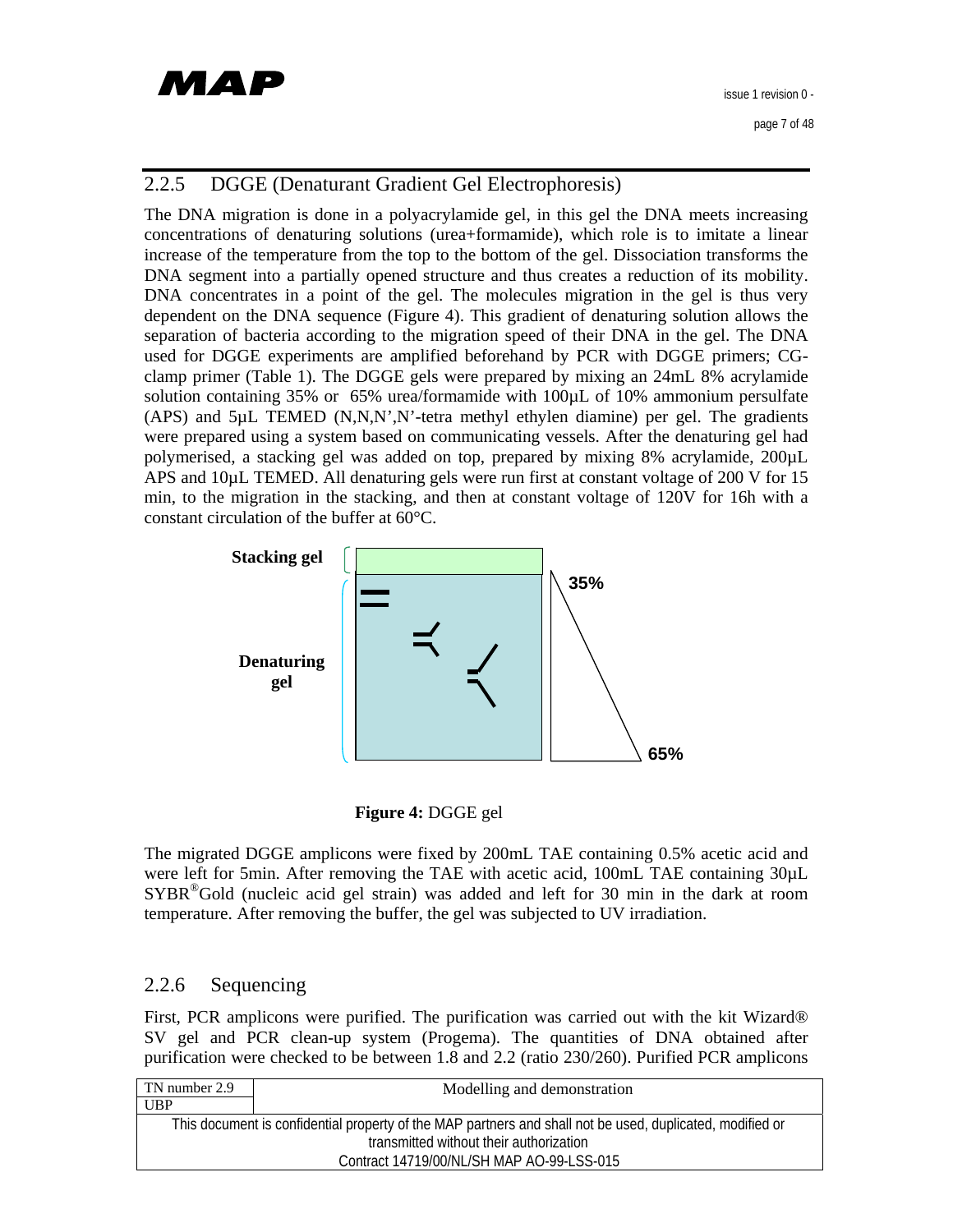

were diluted in order to obtain between 3 and 10 ng of DNA in 9µL for amplicons obtained with the primers Univ786f /univ926r and between 5 and 20 ng for amplicons obtained with the primers Univ927f/EUB1492r. These diluted PCR amplicons were re amplified with a mix included in a kit (BigDye®Terminator v1.1 cycle sequencing kit) and the same primers but one by one. For this PCR 9µL of DNA were mixed with 8µL of the kit mix and 3µL of primer (water q.s.p. for 20 $\mu$ L). The PCR program was 5 min at 94 $\degree$ C then 30 cycles of 30 s at 95 $\degree$ C, 30 s at 50°C and 4 min at 60°C. The products obtained were purified on columns centri-sep and 20µL of TSR were added to avoid evaporation. Then the products were denatured by heat 4 min at 70°C followed by 2 min to 96°C. Finally they were introduced in the sequencing machine.

## *2.3 Results*

The results are presented according to the experimental design in § 2.2.1.

2.3.1 Global identification of contaminants

## *2.3.1.1 Liquid Cultures*

The samples were cultivated on various liquid media: 869, 284 glucose, 284 succinate, sistrom glucose and sistrum succinate were used at 39°C in anaerobic and aerobic conditions. The results obtained are presented in table 2. 32F glucose means that the carbon source in the bioreactor was glucose, in the same way for 33F straw the carbon source was the straw, for 34F LabMET the carbon source was the substrates sent by LAbMET (MAP) and 35F the carbon source was a mixture of straw, cabbage and soya (1/3 of each).

|    | <b>Milieux</b> | <b>Fs</b> | 32F glucose | 33F paille | 34F Labmet 35F mix |        |
|----|----------------|-----------|-------------|------------|--------------------|--------|
|    | 869            | $+$       | $+$         | $+$        | $^{+}$             | $+$    |
|    | 284 glc        | $+$       |             |            |                    |        |
| Ae | 284 succ       |           |             |            |                    |        |
|    | Sis glc        | $+$       |             |            | $^{+}$             | $^{+}$ |
|    | Sis succ       |           |             | $+$        | $\ddot{}$          |        |
| An | 869            | $^{++}$   | $+$         | $+$        | $^{+}$             | $+$    |
|    | 284 glc        |           | $+$         |            |                    | $+$    |
|    | 284 succ       |           |             |            |                    |        |
|    | Sis glc        | $^{+}$    | $^{+}$      | $+$        |                    | $+$    |
|    | Sis succ       |           |             | $\pm$      | $\pm$              | $\pm$  |

#### **Table 2:** Results of cultures on liquid medium. + growth, - no growth,

| TN number 2.9                                                                                             | Modelling and demonstration |  |
|-----------------------------------------------------------------------------------------------------------|-----------------------------|--|
| <b>UBP</b>                                                                                                |                             |  |
| This document is confidential property of the MAP partners and shall not be used, duplicated, modified or |                             |  |
| transmitted without their authorization                                                                   |                             |  |
| Contract 14719/00/NL/SH MAP AO-99-LSS-015                                                                 |                             |  |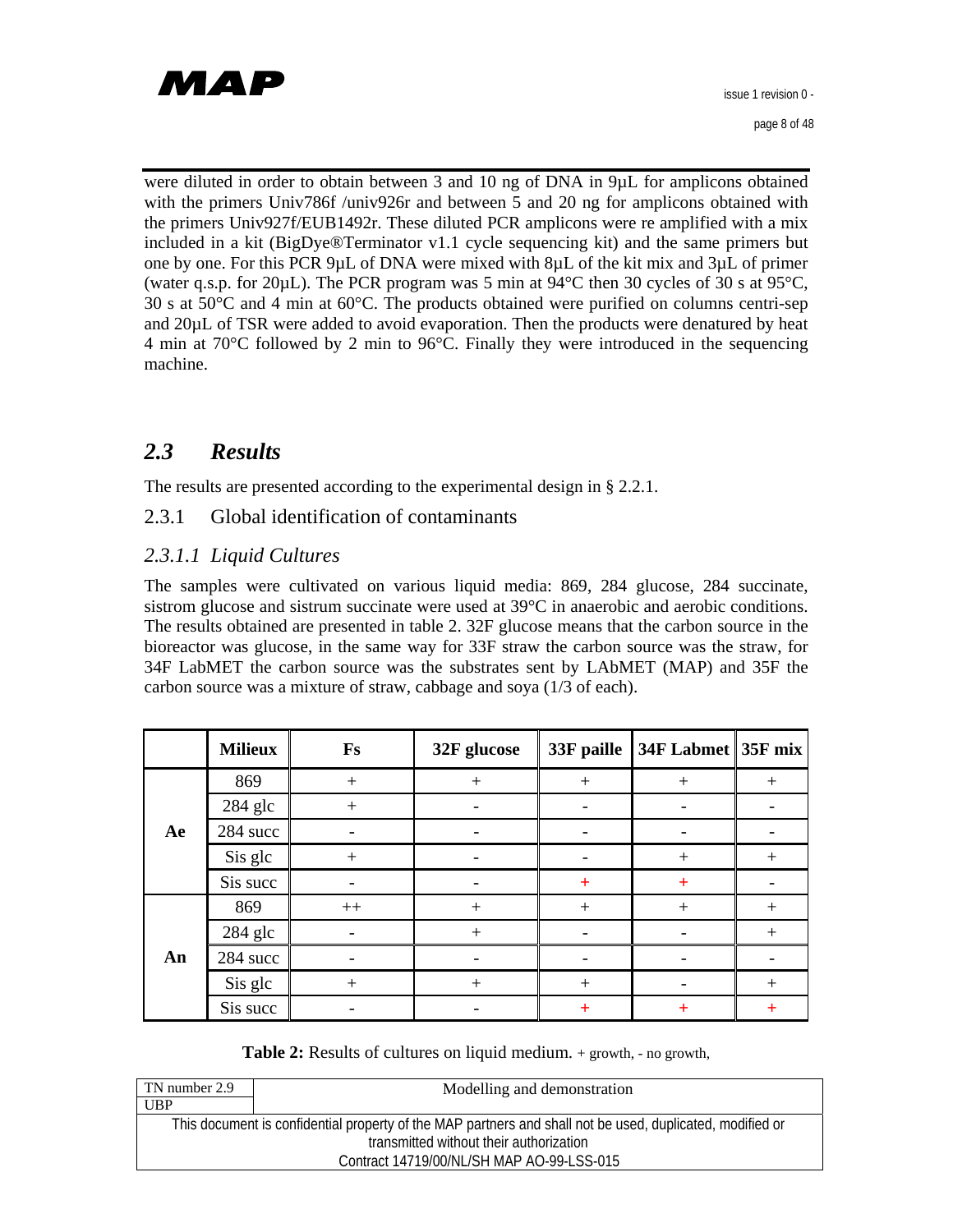

Several things can be noted in these results: first a growth is observed in aerobic conditions for a great number of medium what should not be observed if *Fibrobacter succinogenes* was the only bacterium present. This is probably due to bacterial contamination of the sample. The second thing interesting to observe is a growth in some medium containing succinate as only carbon source (+). Indeed a growth is observed on the medium sistrum succinate. However no growth is observed on the medium 284 succinate.

## *2.3.1.2 Extraction*

The extractions of DNA were carried out according to the method described in the material and methods part on the liquid media.

## *2.3.1.3 PCR*

| <b>Primers</b>             | <b>Amplicon size (pb)</b> | Temperature $(^{\circ}C)$ |
|----------------------------|---------------------------|---------------------------|
| EUB515f / ALF968r          | 453                       | 56                        |
| BET42f / EUB515r           | 473                       | 52                        |
| GAM42f / EUB515r           | 473                       | 52                        |
| Univ927f / LGC354r         | 573                       | 54                        |
| Univ927f / EUB515r         | 412                       | 56                        |
| CFB286f / EUB515r          | 229                       | 56                        |
| CFB563f / EUB1492r         | 929                       | 52                        |
| CFB719f / univ1492r        | 773                       | 58                        |
| EUB515f / CFB972r          | 457                       | 56                        |
| CFB1083f / EUB515r         | 568                       | 56                        |
| CF319af / EUB515r          | 196                       | 56                        |
| Bac303f / EUB515r          | 212                       | 54                        |
| Univ $927f /$ univ $1492r$ | 565                       | 55                        |
| Univ927 / EUB515r          | 412                       | 55                        |

**Table 3:** Primers used on extracted DNA from liquid cultures

First, PCR with group specific primers (Table 3) were performed in order to focus on the contaminants rather than on *F.s.*. No amplification was obtained both on controls as well as on the samples. It appears that the use of these primers requires an optimization.

We thus decided to give up this strategy and use universal primers, which should not amplify *Fibrobacter succinogenes*: Univ927f/univ1492r and Univ927/EUB515r.

Amplification was observed for a great number of samples (Figure 5) with the universal primers. However some were not amplified.

| TN number 2.9                                                                                             | Modelling and demonstration |  |
|-----------------------------------------------------------------------------------------------------------|-----------------------------|--|
| UBP                                                                                                       |                             |  |
| This document is confidential property of the MAP partners and shall not be used, duplicated, modified or |                             |  |
| transmitted without their authorization                                                                   |                             |  |
| Contract 14719/00/NL/SH MAP AO-99-LSS-015                                                                 |                             |  |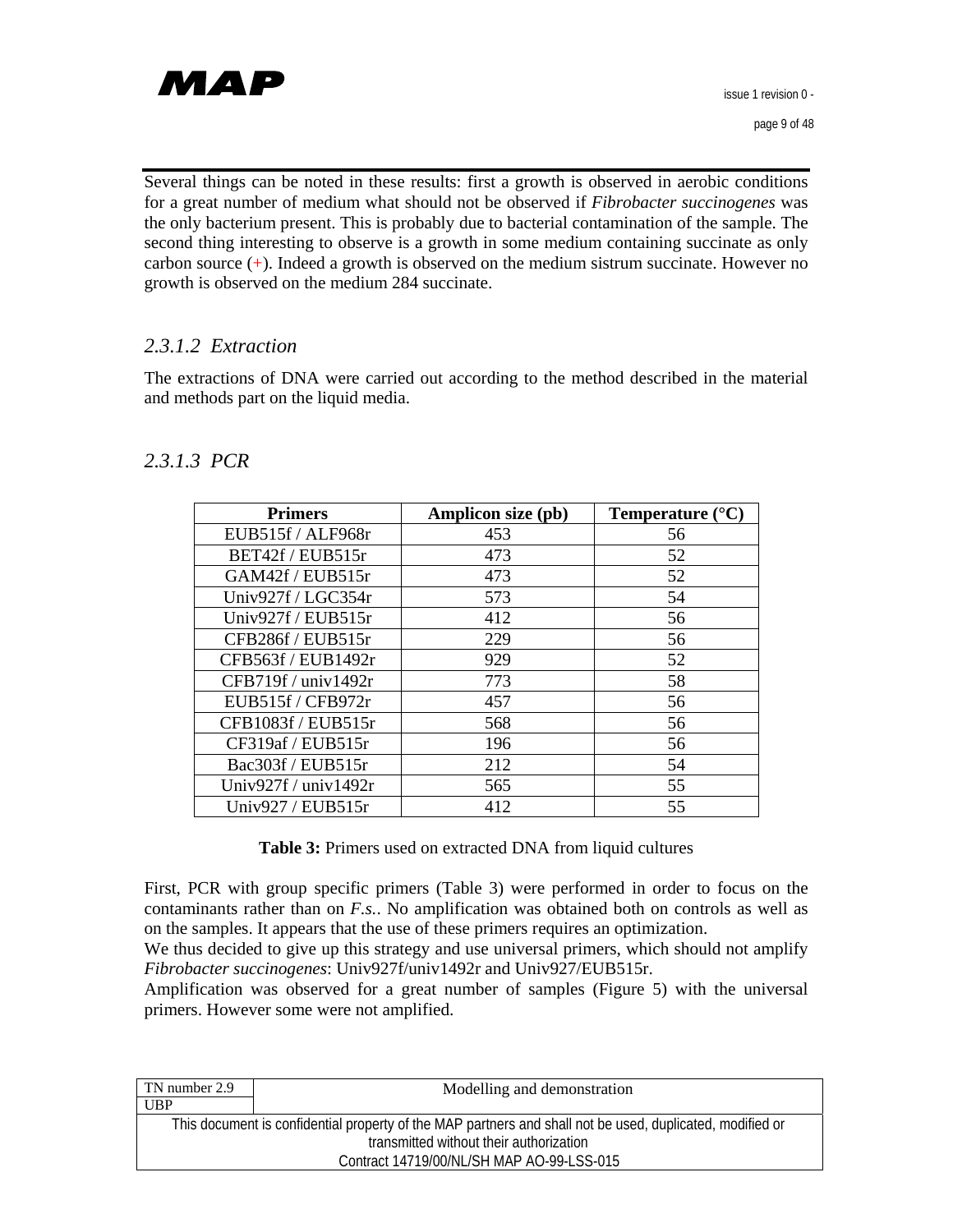



The samples which weren't amplified are indicated by an arrow on figure 5 (wells 2, 11, 15 and 19). All these samples are coming from *Fibrobacter succinogenes* in pure culture (ATCC strain) cultivated in tube, with better sterility conditions. These results show the presence of bacterial contamination in all the other samples.

## 2.3.2 Analyse of microbial diversity of the samples

#### *2.3.2.1 Extraction*

DNA extractions were performed according to the method described in the material and methods part directly on the samples from the bioreactor.

#### *2.3.2.2 PCR*

The primers in table 4 have been selected. As some primers (e.g. 63f/EUB338r) don't amplify *Fibrobacter succinogenes* and others (e.g. 9-27fGC/EUB515r) do, it is possible to discriminate the contaminants from *Fibrobacter succinogenes*.

| <b>Primers</b>                                   | Amplicon size (pb) | Temperature $(^{\circ}C)$ |
|--------------------------------------------------|--------------------|---------------------------|
| Univ9-27fGC / EUB515r                            | 506                |                           |
| Univ9-27fGC / EUB338r                            | 329                | 55                        |
| Univ9-27fGC / EUB518R                            | 509                | 55                        |
| 63f/EUB338r                                      | 275                | 55                        |
| 63f/EUB518r                                      | 455                | 55                        |
| Univ529CfGC + univ529AfGC / univ926Ar + univ926r | 397                | 55                        |
| Univ529 $C$ fGC + univ529 $A$ fGC / univ787r     | 258                |                           |

#### **Table 4:** Primers used directly on the sample

| TN number 2.9                                                                                             | Modelling and demonstration |  |
|-----------------------------------------------------------------------------------------------------------|-----------------------------|--|
| UBP                                                                                                       |                             |  |
| This document is confidential property of the MAP partners and shall not be used, duplicated, modified or |                             |  |
| transmitted without their authorization                                                                   |                             |  |
| Contract 14719/00/NL/SH MAP AO-99-LSS-015                                                                 |                             |  |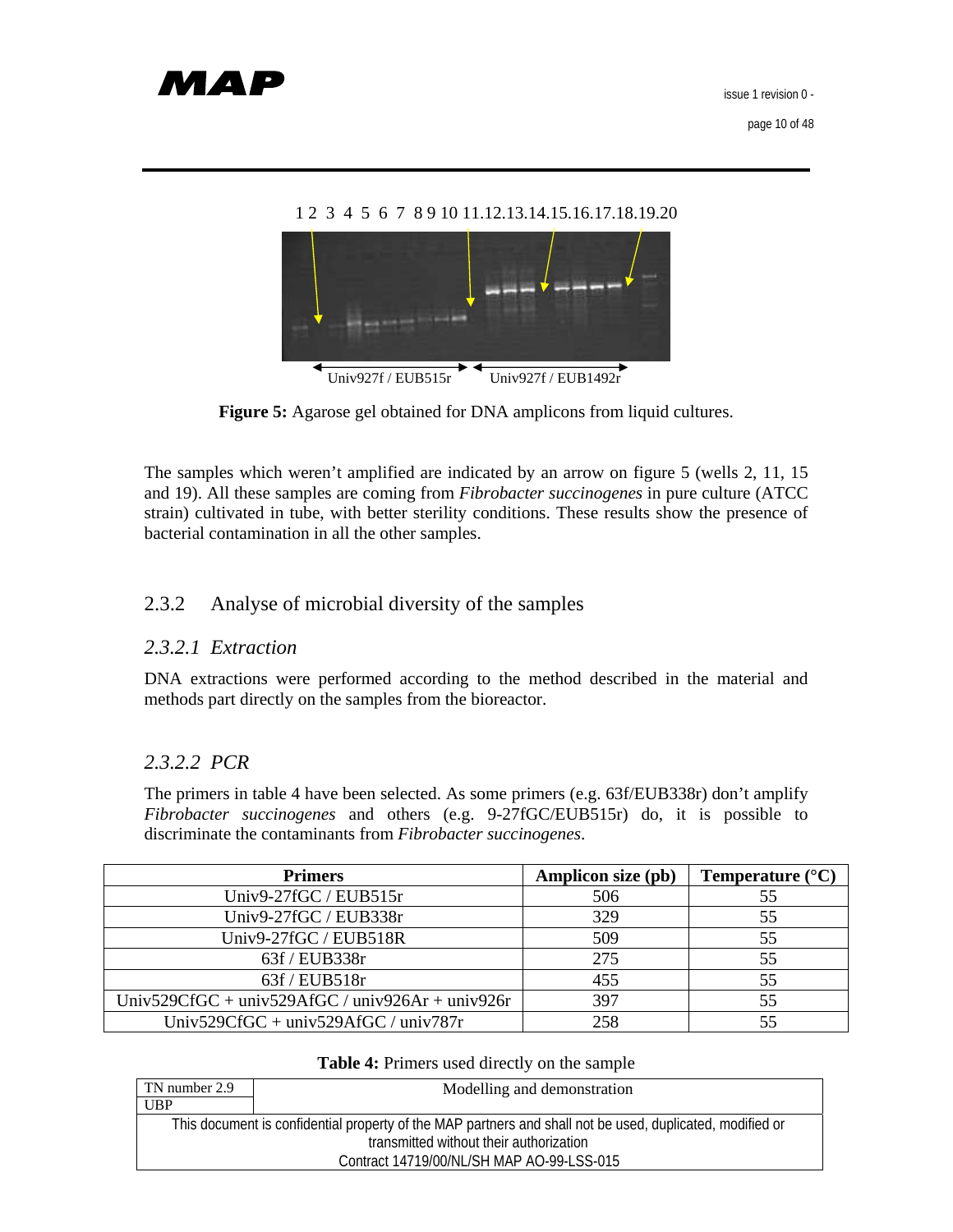

Amplification was only observed with the primers univ927fCG/EUB515r (primers are in table 1) (Figure 6) Are these primers are not specific of F.s.. This primer will thus be used in DGGE gel.

1.2.3.4.5.6.7.8.9.10.11.12.13.



Univ927fCGcla / EUB515r

**Figure 6:** Agarose gel obtained with DNA amplicons

Only this amplification gave satisfactory results (figure 6). All the other amplifications with GC-clamp primers gave the same result: DNA was visualized on the gel but there is not enough DNA amplified on the gel to perform a gel extraction of this DNA.

## *2.3.2.3 DGGE*

Only one DGGE gel was performed because a single amplification with GC clamp primers was obtained.



1.2. 3. 4. 5. 6.7.8.9.10.11.12.

**Figure 7:** DGGE gel

In the first two wells (Figure 7) are the "amplicons" of *Fibrobacter* in pure culture. As no signal was detected after the PCR (samples were deposited in the same order on both gels), no signal is observed after DGGE.

In wells 3 to 7 and 12 are the amplicons corresponding to cultures with glucose as carbon source.

| TN number 2.9                                                                                             | Modelling and demonstration |  |
|-----------------------------------------------------------------------------------------------------------|-----------------------------|--|
| <b>UBP</b>                                                                                                |                             |  |
| This document is confidential property of the MAP partners and shall not be used, duplicated, modified or |                             |  |
| transmitted without their authorization                                                                   |                             |  |
| Contract 14719/00/NL/SH MAP AO-99-LSS-015                                                                 |                             |  |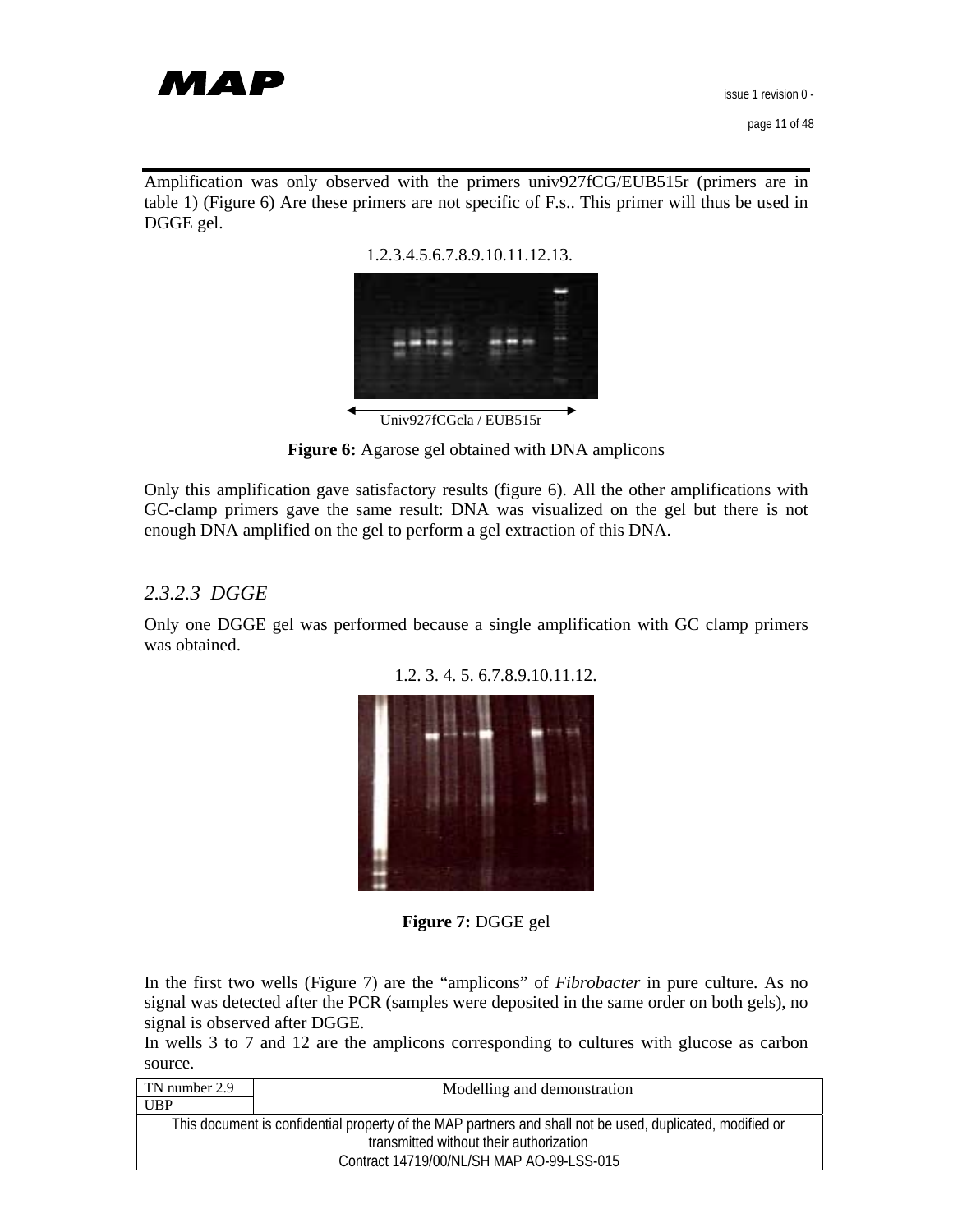

Wells 6 and 7 correspond to the same culture but two different times of culture respectively 1000h and 1240h.

Two different bands are observed on wells 3 and 6, indicating is the presence of one or two contaminants. Only one band is observed on wells 4 and 5, indicating the presence of a single contaminant. No signal is observed on wells 7 and 12. Even though wells 6 and 7 come from the same culture, they do not exhibit the same signal. Either skew of PCR amplification by universal primers or survival of contaminant for more than 1000h is observed.

No signal is observed on well 8 (culture on straw), which is consistent with the outcome of the PCR (no signal).

On well 9, (culture on waste of LabMET) a quite distinct band is observed indicating the presence of a single contaminant.

DGGE results show the presence of contaminants in a large number of samples. However it should be noticed that the absence of signal does not necessarily mean the absence of contaminants: the primers used may not perfectly match the contaminants present.

## 2.3.3 Identification of cultivable contaminants

|    | <b>Medium</b> | <b>Fs</b> | 32F glucose | 33F straw    | 34F Labmet 35F mix |        |
|----|---------------|-----------|-------------|--------------|--------------------|--------|
|    | 869           | $^{+}$    | $+$         | $^{+}$       | $^{+}$             | $^{+}$ |
|    | 284 glc       | $^{+}$    |             | $+$          | $^{+}$             |        |
| Ae | 284 succ      |           |             | $\pm$        | $\pm$              |        |
|    | Sis glc       | $^{+}$    | $^{+}$      | $+$          | $^{+}$             | $^{+}$ |
|    | Sis succ      |           | $\pm$       | $+$          | $\pm$              |        |
| An | 869           | $^{+}$    | $+$         | $+$          | $+$                | $+$    |
|    | 284 glc       | $+$       |             | $+$          | $+$                |        |
|    | 284 succ      |           |             |              | $\pm$              |        |
|    | Sis glc       | $^+$      |             | $^{+}$       | $^{+}$             | $^{+}$ |
|    | Sis succ      |           |             | $\mathrm{+}$ |                    |        |

### *2.3.3.1 Cultures*

**Table 5:** Results of cultures on solid medium. + growth, - no growth,

As for the cultures in liquid medium, it is interesting to notice that growth is observed in aerobic conditions (Table 5) for a large number of medium. Additionally, growth was observed on media containing succinate as only carbon source (+). Indeed, growth is observed on medium "284 succinate" in samples 33F and 34F, as well as on medium "Sistrum succinate" (samples 32F, 33F and 34F).

| TN number 2.9                                                                                             | Modelling and demonstration |  |  |
|-----------------------------------------------------------------------------------------------------------|-----------------------------|--|--|
| <b>UBP</b>                                                                                                |                             |  |  |
| This document is confidential property of the MAP partners and shall not be used, duplicated, modified or |                             |  |  |
| transmitted without their authorization                                                                   |                             |  |  |
| Contract 14719/00/NL/SH MAP AO-99-LSS-015                                                                 |                             |  |  |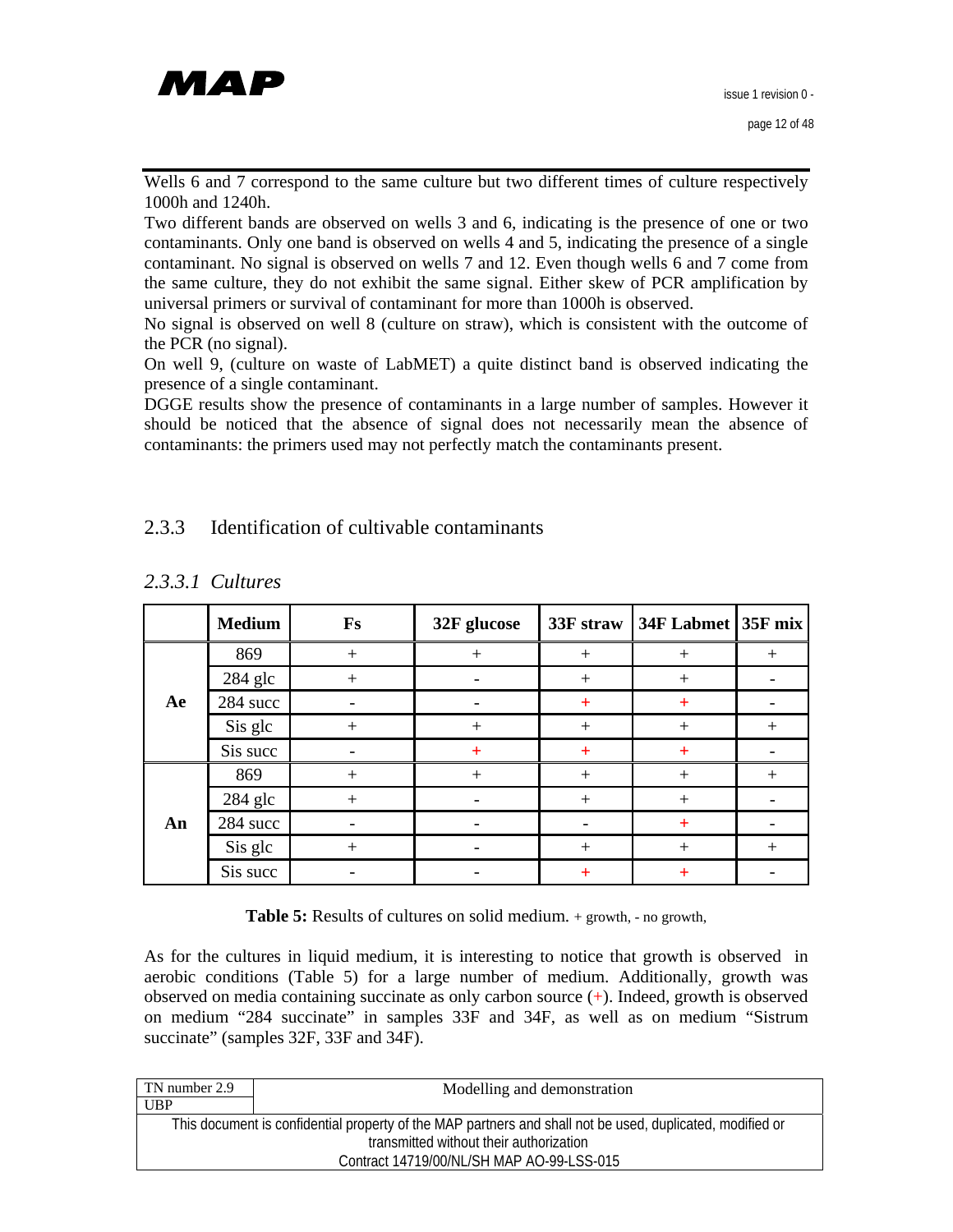

On cultures carried out from *F.s.* in pure culture, the colonies are small and white (for both aerobic and anaerobic conditions).

On cultures from 32F samples, two types of colonies are observed: either some small and white colonies (869 anaerobe, sistrom) or the medium took a brown colour (869 aerobe).

On cultures from 33F samples, two types of colonies are observed: either some small and white (869 anaerobe), sistrom aerobic glucose, 284 aerobic succinate) or a sticky white carpet. On cultures from 34F samples, four types of colonies are observed: either small, round and yellow (869 aerobe, 284), or red in very small quantity (sistrom aerobic glucose), or white with a mushroom aspect (sistrum glucose) or a sticky white carpet.

Finally, on cultures from 35F samples, the colonies are all the same.

#### *2.3.3.2 Isolation*

Isolations of the cultures were performed on the same medium as for the cultures and the morphology of each isolate is summed in table 6.

Other isolations were carried out on the same medium as for the cultures but no growth was observed. It mainly concerns (table 6) the cultures coming from F.s. in pure culture, which isolation was not possible and cultures coming from "sistrum succinate" medium.

It may be thus that the colonies observed for the first road repair used the carbon source brought by the inoculum and not succinate. When we performed the first culture, we put on the solid medium 1mL of sample so we brought with the inoculum some glucose or vegetable.

| $\mathbf{N}^\circ$ | Origin, medium,<br>condition | <b>Morphology</b>                        |  |
|--------------------|------------------------------|------------------------------------------|--|
| 55                 | 32, 869, Ae                  | Small, round, white                      |  |
| 56                 | 32, 869, Ae                  | Small, round, white                      |  |
| 57                 | 33, 869, Ae                  | White carpet                             |  |
| 58                 | 33, 284 glc, Ae              | Little white carpet                      |  |
| 59                 | 33, 284 Succ, Ae             | Small, round, white                      |  |
| 60                 | 33, Sistrum glc, Ae          | Small, round, white                      |  |
| 61                 | 34, 284 glc, Ae              | Small, dry, yellow                       |  |
| 62                 | 34, 284 Succ, Ae             | Small, dry, yellow                       |  |
| 63                 | 34, Sistrum glc, Ae          | Small, dry, yellow                       |  |
| 65                 | 35, 869, Ae                  | 1 small, round, white                    |  |
| 68                 | 32, 869, An                  | Small, round, white                      |  |
| 70                 | 33, 869, An                  | Small, round, white                      |  |
| 71                 | 33, 284 glc, An              | Small, round, white in a little quantity |  |
| 72                 | 33, Sistrum glc, An          | White, extensive                         |  |
| 75                 | 34, 284 Succ, An             | Small, dry, yellow                       |  |
| 76                 | 35, 869, An                  | Small, round, white                      |  |
| 77                 | 35, Sistrum glc, An          | Small, round, white in a little quantity |  |

#### **Table 6:** Source and morphology of the isolated colonies

| TN number 2.9                                                                                             | Modelling and demonstration |  |
|-----------------------------------------------------------------------------------------------------------|-----------------------------|--|
| <b>UBP</b>                                                                                                |                             |  |
| This document is confidential property of the MAP partners and shall not be used, duplicated, modified or |                             |  |
| transmitted without their authorization                                                                   |                             |  |
| Contract 14719/00/NL/SH MAP AO-99-LSS-015                                                                 |                             |  |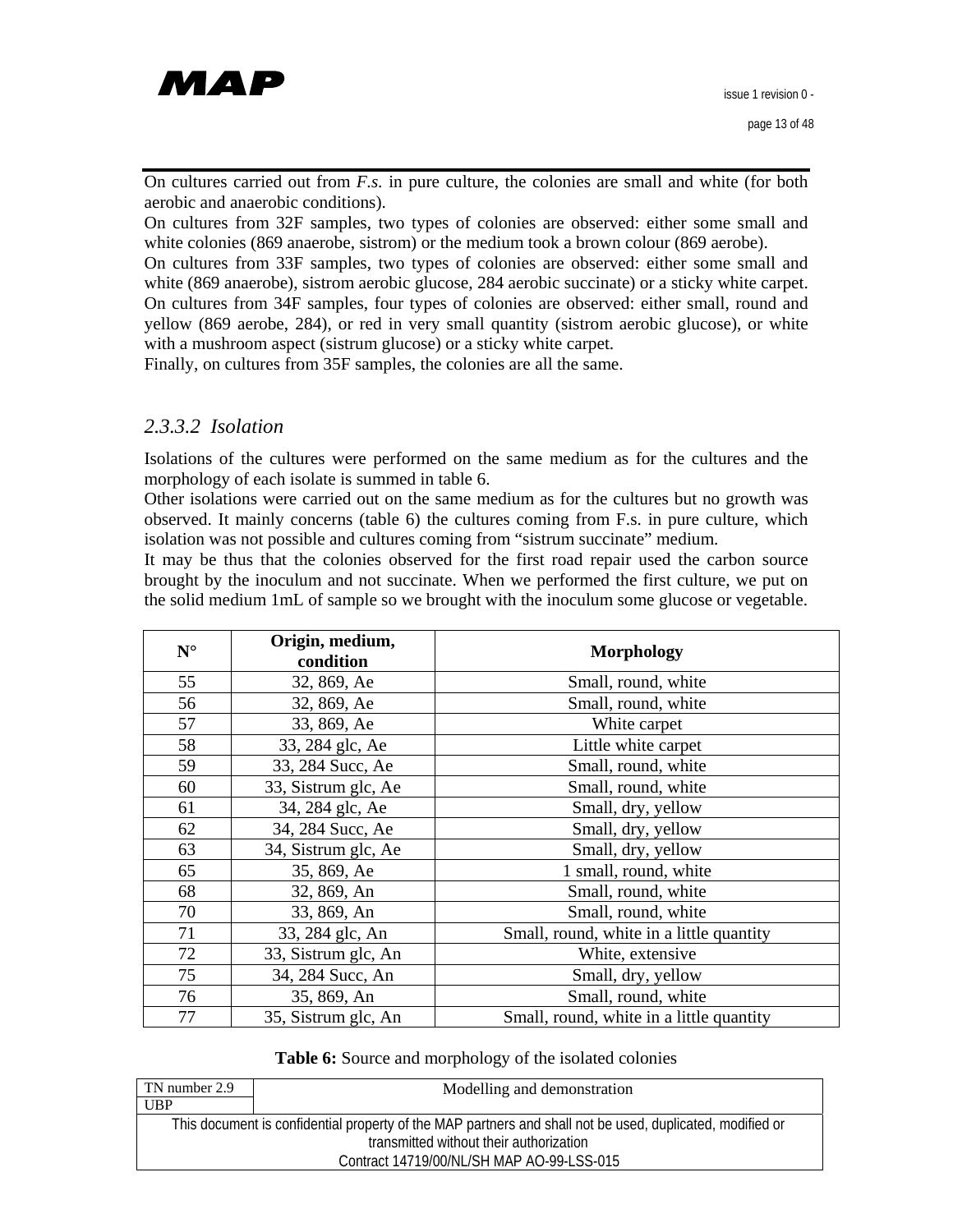

## *2.3.3.3 Extraction*

Only some extractions were carried out by the Fastprep method. The others were amplified by PCR without preliminary extraction of their DNA. No isolation was possible for colonies 54 and 74 (Table 6) (data not shown). We consequently used the colonies from first culture.

## *2.3.3.4 PCR*

PCR (Table 7) were performed either directly on a colony sample on the solid medium (this colony was integrated to the PCR mix) or after DNA extraction with the Fastprep method.

| <b>Primers</b>                     | Amplicon size (pb) | Temperature $(^{\circ}C)$ |
|------------------------------------|--------------------|---------------------------|
| Univ927f / EUB338r                 | 589                | 55                        |
| Univ927 $f$ / P518 $r$             | 409                | 55                        |
| Univ927f / EUB1492r                | 565                | 55                        |
| Univ786f / univ926r                | 140                | 47                        |
| Univ786f / univ1406Gr + univ1406Ar |                    |                           |

#### **Tableau 7:** Primers used

#### ¾ **First amplification**

Figures 8A and 8B show the results obtained after the first amplification.



Figure 8: Agarose gel obtained after amplification, A directly on colonies; B after extraction

Amplifications (figures 8A and 8B) were observed but the bands were not separated enough from each other for sequencing. These amplicons were thus re-amplified.

| TN number 2.9 | Modelling and demonstration                                                                               |
|---------------|-----------------------------------------------------------------------------------------------------------|
| <b>UBP</b>    |                                                                                                           |
|               | This document is confidential property of the MAP partners and shall not be used, duplicated, modified or |
|               | transmitted without their authorization                                                                   |
|               | Contract 14719/00/NL/SH MAP AO-99-LSS-015                                                                 |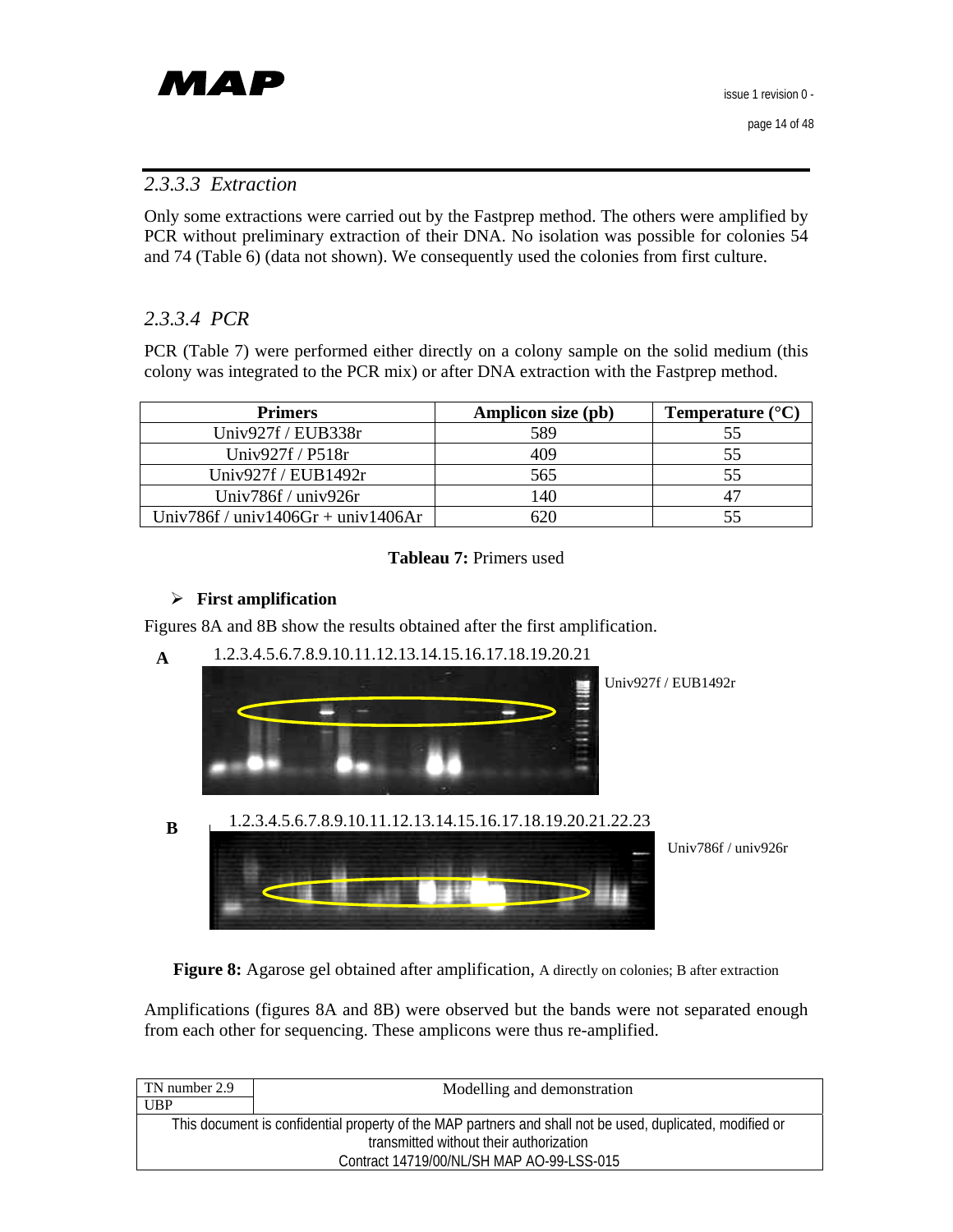

#### ¾ **Second amplification**

Figure 9 shows the results of the re-amplification of the previous amplicons with the same primers.





**Figure 9:** Agarose Gel obtained after re-amplification

For amplification performed with the primers Univ786f / univ926r, amplicons are not separated enough to perform the sequencing. However, for primers Univ927f / EUB1492r a third amplification seems to be necessary before sequencing.

## *2.3.3.5 Sequencing*

Amplicons were purified with Wizard® SV gel kit and PCR clean-up system (Progema). DNA concentrations obtained after purification are reported in table 8.

| $N^{\circ}$             | <b>Source</b>                   | DNA concentration ng/µL | <b>Primers</b>                       |
|-------------------------|---------------------------------|-------------------------|--------------------------------------|
| 1                       | 869 Ae 32F                      | 42                      |                                      |
| $\overline{2}$          | 869 Ae 32F                      | 37,9                    |                                      |
| 3                       | Sis glc Ae 33F                  | 40,3                    |                                      |
| $\overline{\mathbf{4}}$ | 284 succ Ae 34F                 | 55,3                    |                                      |
| 5                       | Sis glc Ae 34F (colonies jaune) | 30,2                    |                                      |
| 6                       | 869 An Fs                       | 33                      | Univ $786f /$ univ $926r$<br>(140bp) |
| 7                       | 869 An 33F                      | 38,5                    |                                      |
| 8                       | 284 succ An 34F                 | 29,8                    |                                      |
| 9                       | 869 Ae 35F                      | 23,3                    |                                      |
| 10                      | 869 Ae 35F                      | 33                      |                                      |
| 11                      | 869 An 33F                      | 30,4                    |                                      |
| 12                      | 284 succ An 34F                 | 29,9                    |                                      |
| 13                      | 869 Ae Fs                       | 36,9                    | Univ927f / $EUB1492r$                |
| 14                      | 869 Ae 32F                      | 36,2                    | (565bp)                              |

#### **Tableau 8:** DNA concentration

| TN number 2.9 | Modelling and demonstration                                                                               |
|---------------|-----------------------------------------------------------------------------------------------------------|
| UBP           |                                                                                                           |
|               | This document is confidential property of the MAP partners and shall not be used, duplicated, modified or |
|               | transmitted without their authorization                                                                   |
|               | Contract 14719/00/NL/SH MAP AO-99-LSS-015                                                                 |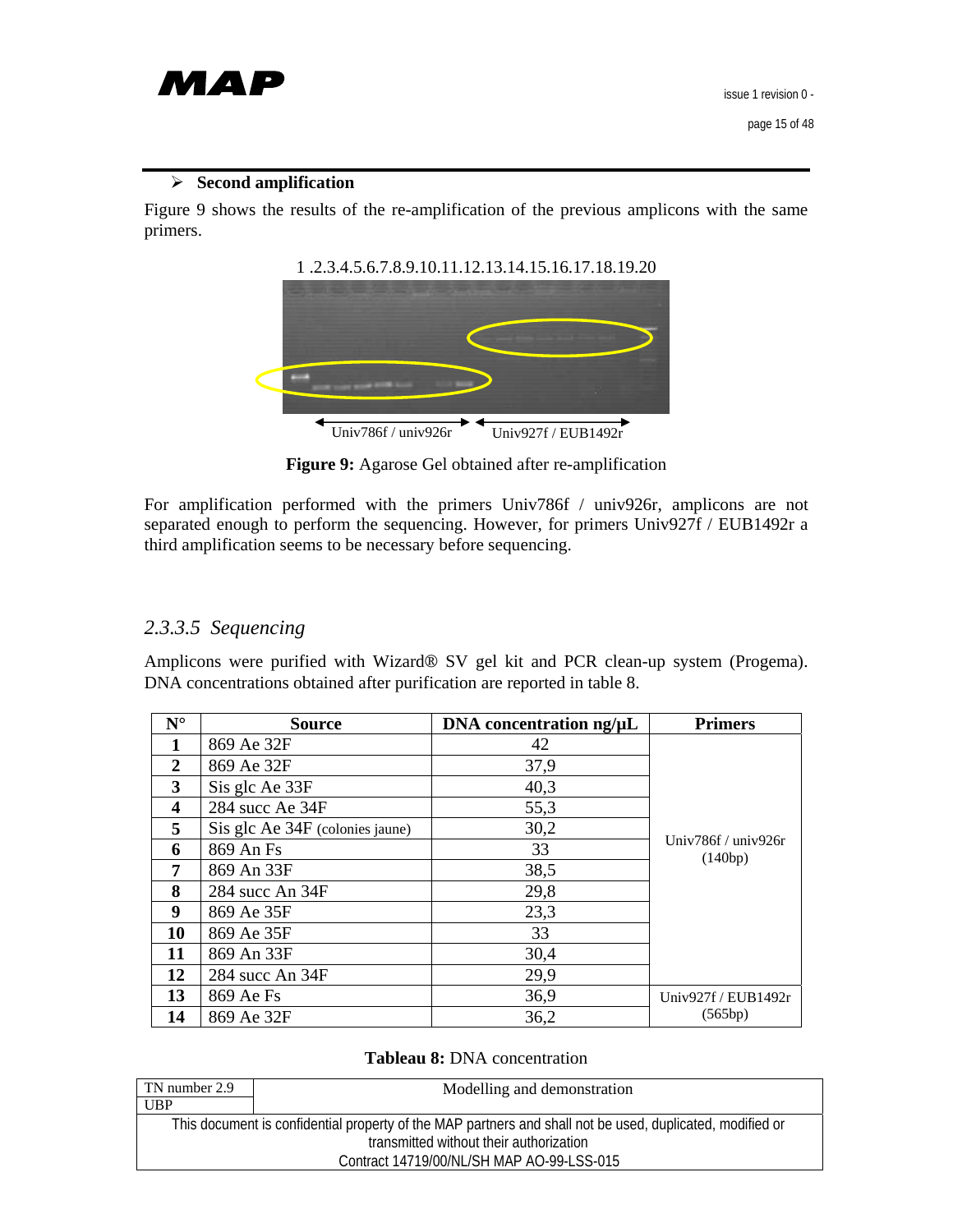

Amplicons were then diluted in order to obtain:

A range of concentration from 3 to 10 ng of DNA in 9µL for the PCR amplicons obtained with the primers Univ786f / univ926r and

A range of concentration from 5 to 20 ng in 9µL for the PCR amplicons obtained with the primers Univ927f / EUB1492r.

These diluted amplicons were re-amplified with a BigDye®Terminator v1.1 cycle sequencing kit using the same primers as before. The amplicons obtained with this kit were further purified on a centri-sep column, denatured during 4 min at 70°C and 2 min at 96°C, and introduced in the sequencing machine.

14 isolates were successfully sequenced and 6 groups of isolates (Table 9) were identified with the online NCBI BLAST program: *Staphylococcus*, *Bacillus*, *Enterococcus*, *Sphingomonas*, *Mycobacterium* and *Clostridium,* notably *Clostridium butyricum*.

|                         |               | <b>Culture</b>  |                        | <b>Identified</b> | <b>Forward primer</b> |                | <b>Reverse primer</b> |                  |
|-------------------------|---------------|-----------------|------------------------|-------------------|-----------------------|----------------|-----------------------|------------------|
| $\mathbf{N}^\circ$      | <b>Source</b> | media           | <b>Primers</b>         | bacteria          | $\frac{6}{6}$         | $\frac{0}{0}$  | $\frac{0}{0}$         | $\frac{6}{6}$    |
|                         |               |                 |                        |                   | <b>Similarity</b>     | Gap            | <b>Similarity</b>     | Gap              |
| 1                       | 32F           | 869 Ae          | Univ786f /<br>univ926r | Staphylococcus    | 98                    | $\mathbf{0}$   | 98                    | $\boldsymbol{0}$ |
| 14                      | 32F           | 869 Ae          | Univ927f /<br>EUB1492r | Mycobacterium     | 92                    | $\overline{0}$ |                       |                  |
| $\boldsymbol{2}$        | 33F           | 869 Ae          |                        | <b>Bacillus</b>   | 98                    | $\mathbf{0}$   | 98                    | $\mathbf{0}$     |
| 3                       | 33F           | Sis glc<br>Ae   |                        | <b>Bacillus</b>   | 96                    | $\theta$       | 99                    | $\mathbf{0}$     |
| $\overline{7}$          | 33F           | 869 An          |                        | Enterococcus      | 97                    | $\overline{0}$ | 98                    | 1                |
| 11                      | 33F           | 869 An          |                        | <b>Bacillus</b>   | 98                    | $\overline{0}$ | 96                    | 1                |
| $\overline{\mathbf{4}}$ | 34F           | $284$ suc<br>Ae | Univ786f /<br>univ926r | Shingomonas       | 96                    | $\overline{2}$ | 98                    | $\mathbf{0}$     |
| 5                       | 34F           | Sis glc<br>Ae   |                        | Shingomonas       | 99                    | $\overline{0}$ | 98                    | $\mathbf{0}$     |
| 8                       | 34F           | 284 suc<br>An   |                        | Shingomonas       | 97                    | $\theta$       | 98                    | $\overline{0}$   |
| 12                      | 34F           | 284 suc<br>An   |                        | Shingomonas       | 95                    | $\theta$       | 98                    | $\mathbf{1}$     |
| 6                       | 35F           | 869 Ae          |                        | Enterococcus      | 97                    | $\overline{0}$ | 98                    | $\mathbf{0}$     |
| 9                       | 35F           | 869 Ae          |                        | Enterococcus      | 99                    | $\theta$       | 97                    | $\boldsymbol{0}$ |
| 10                      | 35F           | 869 Ae          |                        | Clostridium       | 97                    | $\mathbf{0}$   | 98                    | $\mathbf{0}$     |
| 13                      | 35F           | 869 An          | Univ927f /<br>EUB1492r | Enteroccocus      | 93                    | $\overline{0}$ | 83                    | 1                |

**Table 9:** Isolates identified

| TN number 2.9 | Modelling and demonstration                                                                               |
|---------------|-----------------------------------------------------------------------------------------------------------|
| UBP           |                                                                                                           |
|               | This document is confidential property of the MAP partners and shall not be used, duplicated, modified or |
|               | transmitted without their authorization                                                                   |
|               | Contract 14719/00/NL/SH MAP AO-99-LSS-015                                                                 |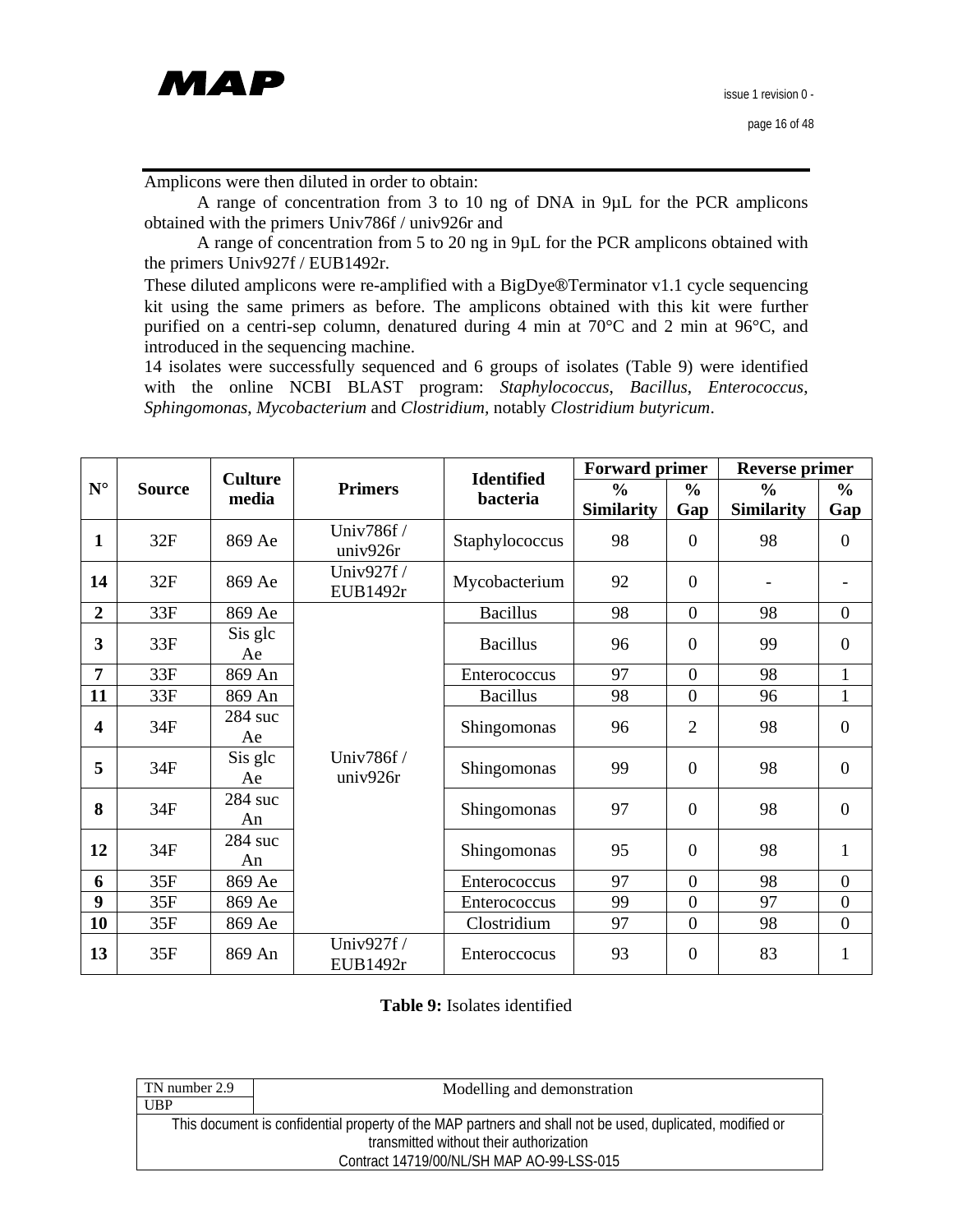## 2.3.4 Characterization of identified contaminants

## *2.3.4.1 Enterococcus* (*Enterococcaceae*)

*Enterococcus* is a Gram positive, aerobic bacterium. They are often in long chains. Enterococci are generally parasitic bacteria of the digestive mucous membranes and commensally of the intestinal flora.

## *2.3.4.2 Sphyngomonas*

They are Gram positive, strictly aerobic bacilli, which produce yellow colonies. They are largely widespread in nature and are frequently isolated from the aquatic environments, ground, sludges.... Sphyngomonas were also isolated from biological wastes treatment processes.

#### *2.3.4.3 Bacillus*

They are Gram positive, aerobic and sporulated bacilli. *Bacillus* germs are ubiquitary in the environment, particularly the ground. They are frequently isolated as contaminants.

Spores resistance to heat plays an important role in the frequency of isolation as contaminant. *Bacilli* such as *B subtilis* or *B cereus* are found in small quantity in the rumen (Bryant, 1959).

#### *2.3.4.4 Clostridium*

*Clostridium* are strictly anaerobic and sporulated bacilli. *Clostridium argentinense*, *Clostridium baratii*, *Clostridium botulinum* and *Clostridium butyricum* are largely widespread in environments (ground, fresh water, marine sediments, decomposing plants) where spores are able to survive for long periods.

*Clostridium* are faeces hosts detecting them in ground samples generally reveals faecal contamination.

These bacteria can be present in the digestive tract of men and of animals and can contaminate food. *C. butyricum*, C*. lochheadii* and *C. longisporum* were isolated from the rumen (Bryant, 1959).

#### *2.3.4.5 Staphylococcus*

*Staphilococcus* are Gram positive cocci, classically found in cluster. They are frequently isolated from men and warm-blooded animals. However, they are eliminated in the external medium with human wastes.

These very resistant bacteria are frequently found in the environment.

#### *2.3.4.6 Mycobacterium*

Mycobacteria are pathogenic opportunist bacteria, often associated with deficit of the human immune system (HIV). Some *Mycobacteria* are also found as saprophytes in water, the ground… in particularly *Mycobacterium avium*.

| TN number 2.9 | Modelling and demonstration                                                                               |
|---------------|-----------------------------------------------------------------------------------------------------------|
| <b>UBP</b>    |                                                                                                           |
|               | This document is confidential property of the MAP partners and shall not be used, duplicated, modified or |
|               | transmitted without their authorization                                                                   |
|               | Contract 14719/00/NL/SH MAP AO-99-LSS-015                                                                 |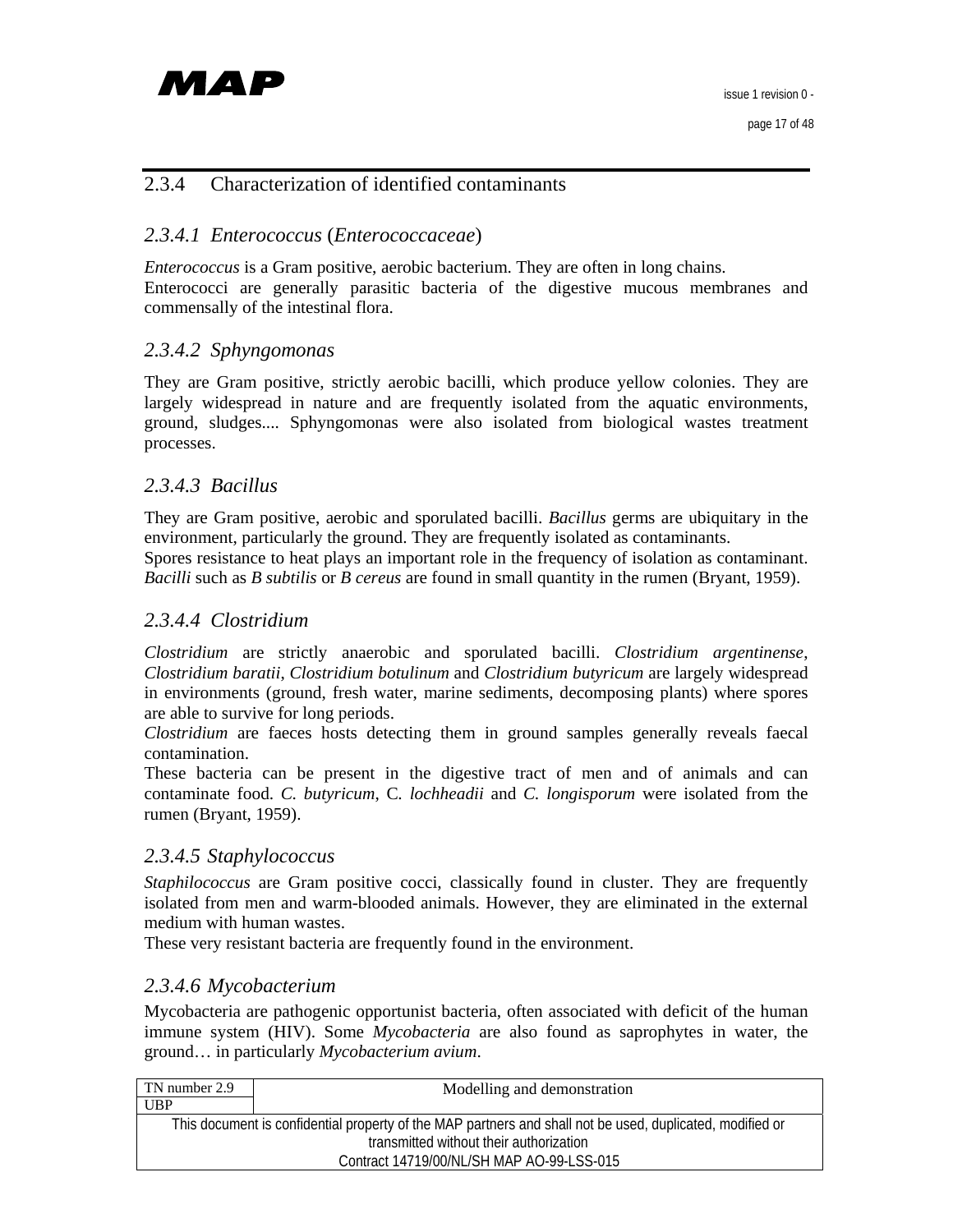#### 2.3.5 Conclusions

During F.s. cultures in bioreactor we are confronted to a production of butyrate which isn't an F.s. end product. We have looked for the presence of a bacterial contaminant by PCR at SCK premises. The results obtained show 6 species possibly responsible for contamination.

However, among these 6 contaminants, 3 are aerobic and 2 don't produce butyrate. Consequently, the only contaminant which can be present seems to be *Clostridium butyricum*. Even though complementary PCR were performed with *Clostridium butyricum* specific primers, no amplification was observed.

The discrepancy in results calls for more experiments in order to fully assess the contamination.

# **3 MAP MASS BALANCES**

## *3.1 MAP mass balances*

The data collected from the various partners allow performing the carbon and nitrogen mass balance of each technology as well as the mass balances of the substrate exchange experiments.

Carbone balance of the substrate exchange experiments are represented in figure 10. This figure shows that only solid residues were exchanged between the partners.



**Figure 10:** C exchanges

| TN number 2.9 | Modelling and demonstration                                                                               |
|---------------|-----------------------------------------------------------------------------------------------------------|
| <b>UBP</b>    |                                                                                                           |
|               | This document is confidential property of the MAP partners and shall not be used, duplicated, modified or |
|               | transmitted without their authorization                                                                   |
|               | Contract 14719/00/NL/SH MAP AO-99-LSS-015                                                                 |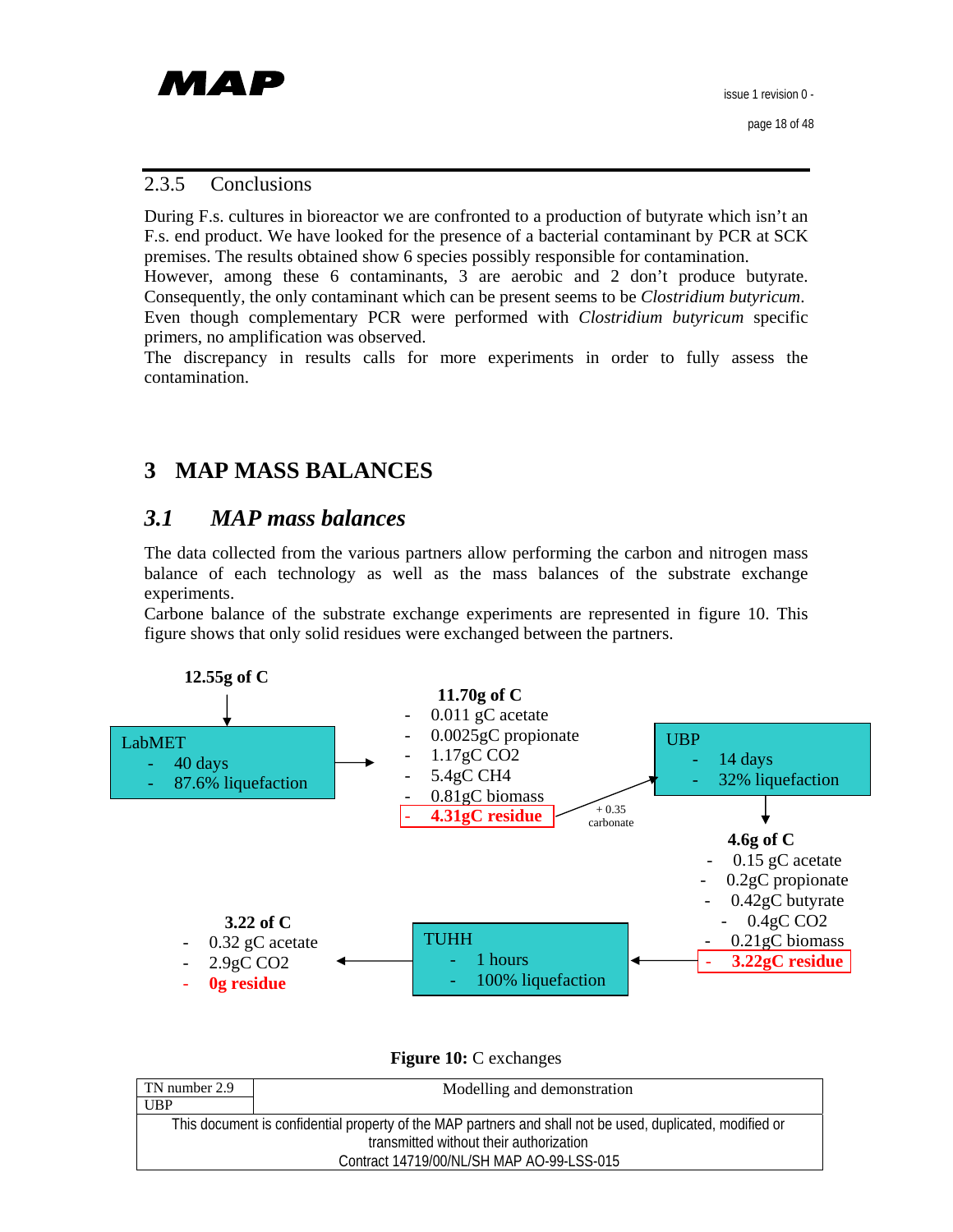

The results for the determination of C and N mass balance are summed up in tables 10, 11 and 12.

| C mass balance | IN        | <b>OUT</b> |            |      |              |                |               |
|----------------|-----------|------------|------------|------|--------------|----------------|---------------|
| Compounds      | Substrate | Acetate    | Propionate | CO2  | $\rm CH_{4}$ | <b>Biomass</b> | Residue       |
| $g \circ f C$  | 12.55     | 0.011      | 0.0025     | 1.17 | 5.4          | 0.81           | $4.3^{\circ}$ |
| Total          | 12.55     |            |            |      |              |                |               |
| Mass balance   |           | 93.25%     |            |      |              |                |               |

| N mass balance |           |                 | OUT            |             |                 |
|----------------|-----------|-----------------|----------------|-------------|-----------------|
| Compounds      | Substrate | NH <sub>3</sub> | <b>Biomass</b> | Residue     | NH <sub>3</sub> |
| g of N         | .20       | 0.35            | 0.13           | 0.43        | 0.96            |
| Total          |           | .55             |                | $5^{\circ}$ |                 |
| Mass balance   |           |                 | 98.06%         |             |                 |

**Table 10:** C and N high load methanogenesis unit mass balances (40 days of culture)

| ' mass balance | IN        |           | OUT     |            |                 |                 |                |         |
|----------------|-----------|-----------|---------|------------|-----------------|-----------------|----------------|---------|
| Compounds      | Substrate | Carbonate | Acetate | Propionate | <b>Butvrate</b> | CO <sub>2</sub> | <b>Biomass</b> | Residue |
| $g \circ f C$  | 4.31      | 0.35      | 0.15    | 0.2        | 0.42            | 0.4             | 0.21           | 322     |
| Total          | 4.66      |           | 4.6     |            |                 |                 |                |         |
| Mass balance   | 98.71%    |           |         |            |                 |                 |                |         |

| N mass balance | IN        | OUT            |              |      |  |  |
|----------------|-----------|----------------|--------------|------|--|--|
| Compounds      | Substrate | <b>Biomass</b> | Residue      | NH2  |  |  |
| g of N         | 0.43      |                | $24^{\circ}$ | 0.13 |  |  |
| Total          | ).43      | 0.40           |              |      |  |  |
| Mass balance   | 93.02%    |                |              |      |  |  |

**Table 11:** C and N *Fibrobacter* unit mass balances (14 days of culture)

| TN number 2.9 | Modelling and demonstration                                                                               |
|---------------|-----------------------------------------------------------------------------------------------------------|
| UBP           |                                                                                                           |
|               | This document is confidential property of the MAP partners and shall not be used, duplicated, modified or |
|               | transmitted without their authorization                                                                   |
|               | Contract 14719/00/NL/SH MAP AO-99-LSS-015                                                                 |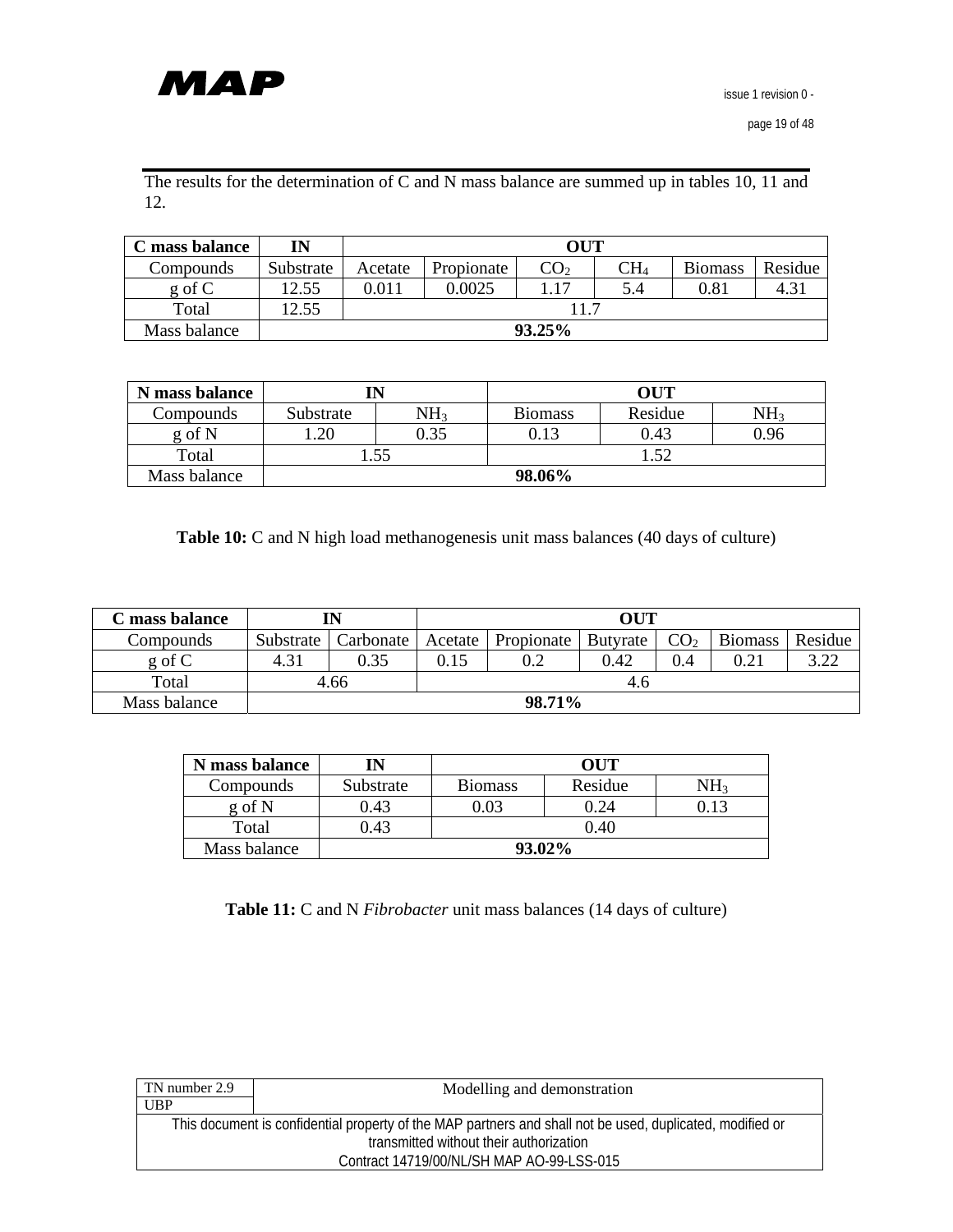# МАР

issue 1 revision 0 -

page 20 of 48

| C mass balance | IN        | OUT     |  |  |  |
|----------------|-----------|---------|--|--|--|
| Compounds      | Substrate | Acetate |  |  |  |
| g of C         |           |         |  |  |  |
| Total          |           |         |  |  |  |
| Mass balance   |           | 100%    |  |  |  |

| <b>N</b> mass balance | IN        | OUT                     |
|-----------------------|-----------|-------------------------|
| Compounds             | Substrate | NH3                     |
| g of N                | () 74     | በ ን $\scriptstyle\rm A$ |
| Mass balance          |           | 100%                    |

**Table 12:** C and N hydrothermal liquefaction mass balances (1 hour)

The C mass balances (93.25%, 98.71% and 100%) and the N mass balances (98.06%, 93.02% and 100%) closure for each technology confirms the efficiency of the experimental methods used for the 3 processes.

Global carbon balance of the substrate exchange experiments is represented in figure 11. This figure shows the solids which were exchanged between MAP partners.



**Figure 11:** C balance for overall process

| TN number 2.9 | Modelling and demonstration                                                                               |
|---------------|-----------------------------------------------------------------------------------------------------------|
| <b>UBP</b>    |                                                                                                           |
|               | This document is confidential property of the MAP partners and shall not be used, duplicated, modified or |
|               | transmitted without their authorization                                                                   |
|               | Contract 14719/00/NL/SH MAP AO-99-LSS-015                                                                 |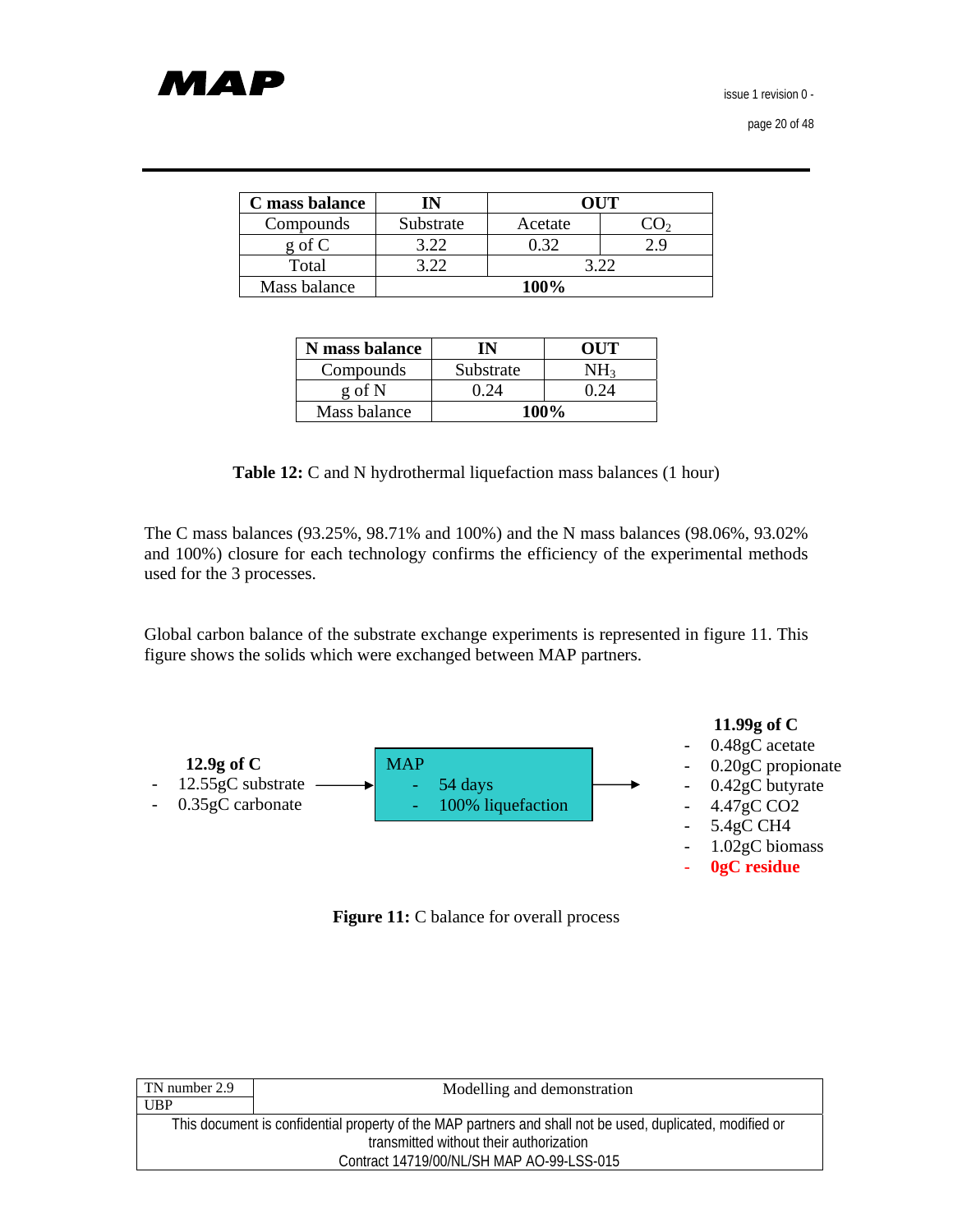| C mass balance |           | IN        |      |                      | <b>OUT</b> |                 |                 |                |
|----------------|-----------|-----------|------|----------------------|------------|-----------------|-----------------|----------------|
| Compounds      | Substrate | Carbonate |      | Acetate   Propionate | Butyrate   | CO <sub>2</sub> | CH <sub>4</sub> | <b>Biomass</b> |
| $g \circ f C$  | 12.55     | 0.35      | 0.48 | 0.2                  | 0.42       | 4.47            | 5.4             | 1.02           |
| Total          |           | 12.9      |      |                      | 11.99      |                 |                 |                |
| Mass balance   |           | 92.95%    |      |                      |            |                 |                 |                |

| N mass balance |                  |  |                | OUT             |
|----------------|------------------|--|----------------|-----------------|
| Compounds      | NH3<br>Substrate |  | <b>Biomass</b> | NH <sub>1</sub> |
| g of N         | 0.35<br>.        |  | 0.16           | 1.33            |
| Total          | . 49<br>.55      |  |                |                 |
| Mass balance   | 96.13%           |  |                |                 |

**Table 13:** C and N global mass balances of MAP exchange

The C mass balance was 92.95% and the N mass balance was 96.13% for the overall experiment (Table 13). The experimental methods used are validated by these results.

# *3.2 Anaerobic Waste Compartment Modelling and Simulation program*

The "Anaerobic Waste Compartment Modelling and Simulation" program was made in order to simulate cultures of microorganisms used in MELiSSA loop. This program allows:

- The study and the development of dynamic models for the first compartment of MELiSSA,
- The determination of the most reliable model,
- The determination of the experimental parameters.

Several steps are necessary before performing the actual simulation. Simulation is the last step of the process (Figure 12).

| TN number 2.9 | Modelling and demonstration                                                                               |
|---------------|-----------------------------------------------------------------------------------------------------------|
| UBP           |                                                                                                           |
|               | This document is confidential property of the MAP partners and shall not be used, duplicated, modified or |
|               | transmitted without their authorization                                                                   |
|               | Contract 14719/00/NL/SH MAP AO-99-LSS-015                                                                 |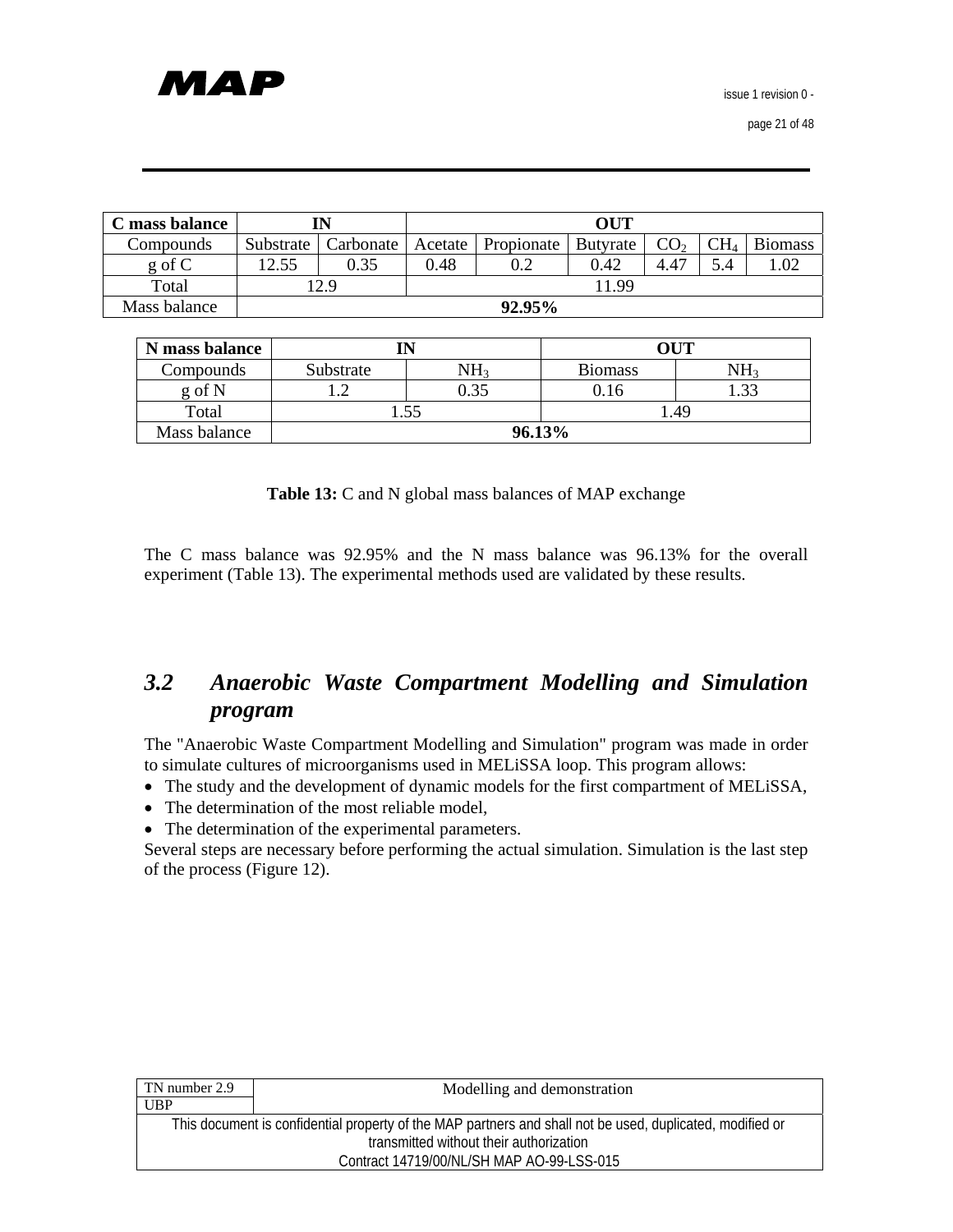

page 22 of 48



**Figure 12:** Various steps of the simulation

# *3.3 Example: Fibrobacter unit*

#### 3.3.1 Compounds definition

For each compound (figure 13), there are four fields:

- The name,
- The composition,
- The molar mass,
- The density.

The fields "name of the compound" and "molar mass" are mandatory. The molar masses allow checking if the total mass balance matches the stoechiometric description.

| TN number 2.9 | Modelling and demonstration                                                                               |
|---------------|-----------------------------------------------------------------------------------------------------------|
| <b>UBP</b>    |                                                                                                           |
|               | This document is confidential property of the MAP partners and shall not be used, duplicated, modified or |
|               | transmitted without their authorization                                                                   |
|               | Contract 14719/00/NL/SH MAP AO-99-LSS-015                                                                 |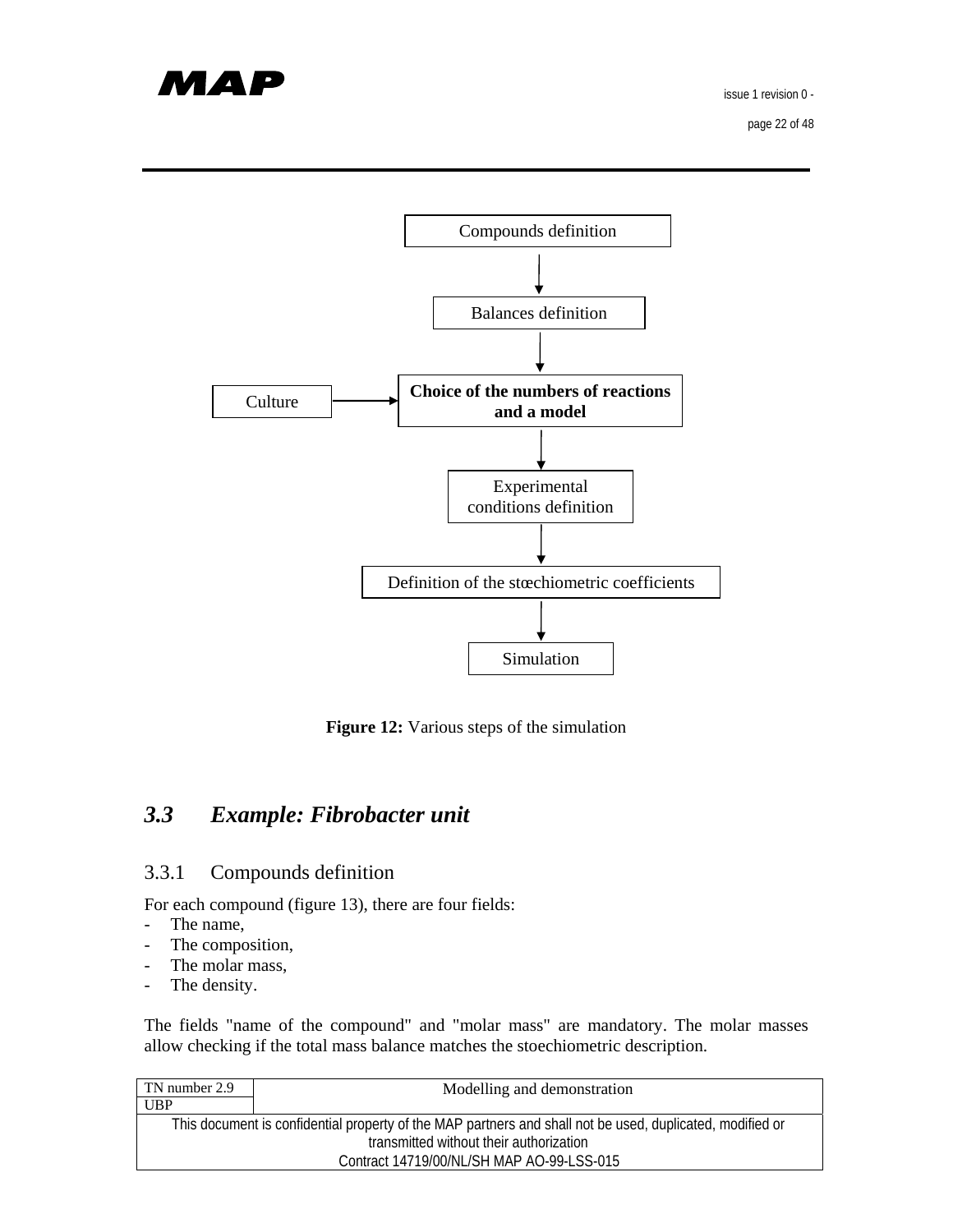| <b>Definition des Composés</b> |              |   |                |     |             |         |   | $\blacksquare$     | x              |
|--------------------------------|--------------|---|----------------|-----|-------------|---------|---|--------------------|----------------|
| Nombre de corps                | 9            |   |                |     |             |         |   |                    |                |
|                                | Nom du corps |   |                |     | Composition |         |   | Masse              | Masse          |
|                                |              | С | Н              | 0   | Ν           | s       | P | Molaire<br>(g/mol) | volumique      |
| Corps 1<br>۸                   | Sub          |   | 1.6            | 0.6 | 0.08        | 0       | 0 | 22.72              | 0              |
| $\equiv$<br>Corps 2            | Carbo        |   | $\Omega$       | 3   | Ω           | 0       | 0 | 105.99             | $\theta$       |
| Corps 3                        | <b>Bio</b>   |   | 1.6            | 0.4 | 0.2         | 0       | 0 | 22.8               | $\theta$       |
| Corps 4                        | Acet         |   | 2              |     | 0           | 0       | 0 | 30                 | $\theta$       |
| Corps 5<br>$\checkmark$        | But          |   | $\overline{c}$ | 0.5 | 0           | 0       | 0 | 22                 | $\overline{0}$ |
|                                |              |   |                |     |             |         |   |                    |                |
|                                |              |   |                |     |             | Annuler |   | Enregistrer        |                |

**Figure 13:** Compounds definition

## 3.3.2 Balances definition

For each compound in the reaction, it is necessary to define the liquid/gas balance and the acid/base balance (Figure 14 and 15).

| x<br><sup>3</sup> Propriétées d équilibre Gaz/Liquide des Composés<br>æ. |              |                   |         |                                       |  |
|--------------------------------------------------------------------------|--------------|-------------------|---------|---------------------------------------|--|
|                                                                          |              |                   |         | Coefficient de Partage ki=xi/yi       |  |
|                                                                          | Nom du corps | Sens d'équilibre  |         | Valeur à 1 atm   à Température<br>°Г. |  |
| Sub                                                                      | ۸            | Aucun Equilibre ▼ | 0       | 0                                     |  |
| Carbo                                                                    | $\equiv$     | Aucun equilibre   | 0       | Ω                                     |  |
| Bio                                                                      |              | Aucun equilibre   | 0       | 0                                     |  |
| Acet                                                                     |              | Aucun equilibre   | 0       | 0                                     |  |
| But                                                                      | v            | Aucun equilibre   | Ω       | 0                                     |  |
|                                                                          |              |                   | Annuler | <b>Enregistrer</b>                    |  |

**Figure 14:** Liquid/gas balance

| TN number 2.9 | Modelling and demonstration                                                                               |
|---------------|-----------------------------------------------------------------------------------------------------------|
| <b>UBP</b>    |                                                                                                           |
|               | This document is confidential property of the MAP partners and shall not be used, duplicated, modified or |
|               | transmitted without their authorization                                                                   |
|               | Contract 14719/00/NL/SH MAP AO-99-LSS-015                                                                 |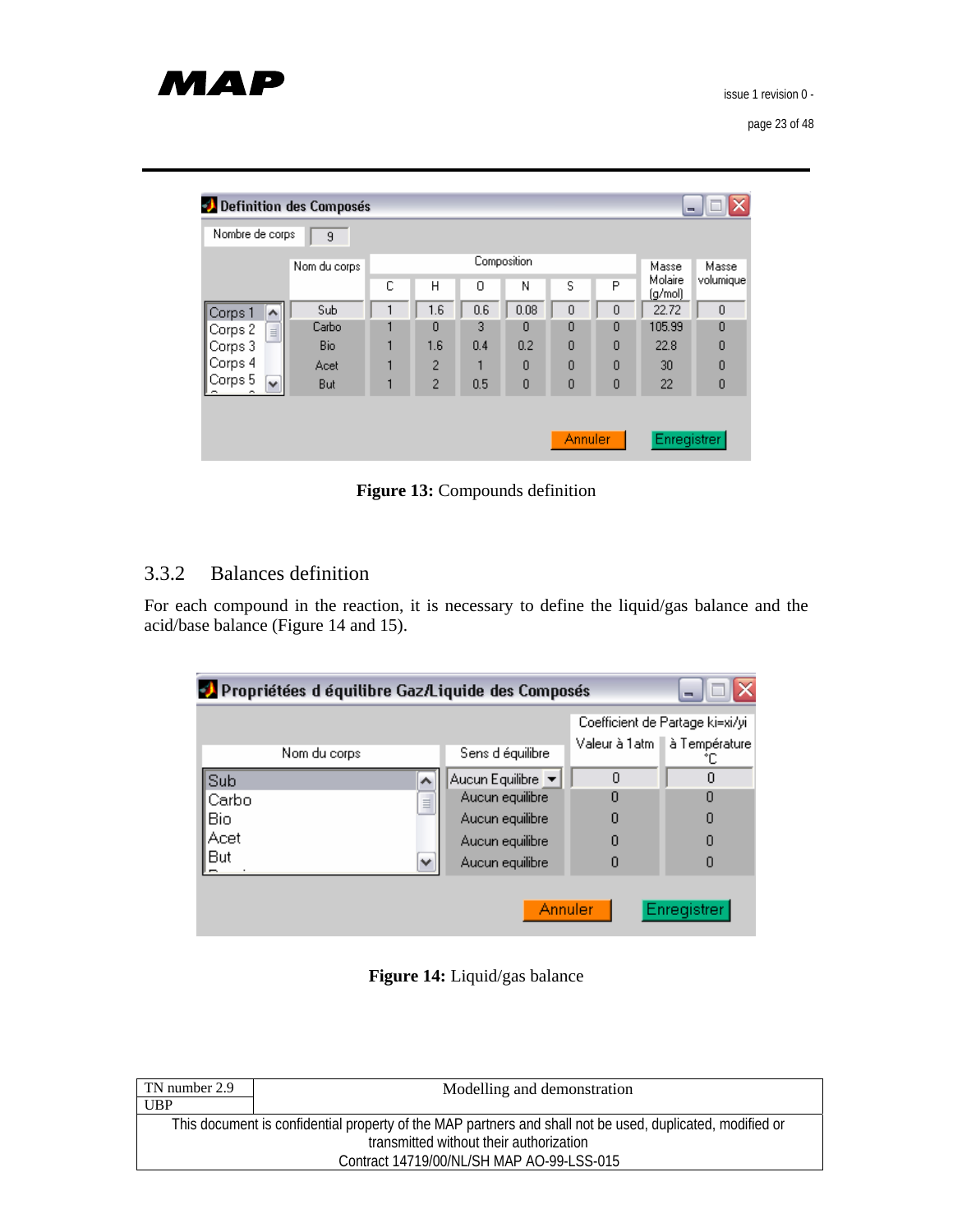|              |                  |              |             |          |           | Equilibre Acide/Base: Corps -> Base + H[+] + H2O |    |         |
|--------------|------------------|--------------|-------------|----------|-----------|--------------------------------------------------|----|---------|
| Nom du corps |                  | Coeff. Corps | Coeff, Base | Nom Base | Coeff. H+ | Coeff, H2O                                       | KА | àTemp°C |
| Sub          | $\blacktriangle$ | 0            | Ũ           | N/A      | O         | O                                                | 0  | 0       |
| Carbo        | $\equiv$         | Ō            |             | N/A      | O         |                                                  | Ō  | 0       |
| Bio          |                  | 0            |             | N/A      | 0         | n                                                | O  | 0       |
| ∥Acet        |                  | O            |             | N/A      | 0         | 0                                                | O  | O       |
| But          | $\checkmark$     | 0            |             | N/A      | 0         | n                                                | O  | 0       |

**Figure 15:** Acid/base balance

For all the compounds defined, liquid/gas balances are negligible and we considered that all compounds remained in liquid form during the reaction except for  $CO<sub>2</sub>$  which was supposed to be in gas form during the reaction. Similarly, acid/base balance was not defined.

## 3.3.3 Choice of the reactions and of a model

The biological behaviour can be represented by one or more reactions, each reaction requiring the definition of a model (Monod/Pirt/Andrews equation, enzymatic reaction…) (Figure 16). The program requires the stoechiometric coefficients in order to carry out the simulation. Some of these coefficients must be determined from experimental yields when the elements conservation equations are not sufficient for calculating all stoechiometric coefficients.



Figure 16: Choose of the reaction and of the model

| TN number 2.9 | Modelling and demonstration                                                                               |
|---------------|-----------------------------------------------------------------------------------------------------------|
| <b>UBP</b>    |                                                                                                           |
|               | This document is confidential property of the MAP partners and shall not be used, duplicated, modified or |
|               | transmitted without their authorization                                                                   |
|               | Contract 14719/00/NL/SH MAP AO-99-LSS-015                                                                 |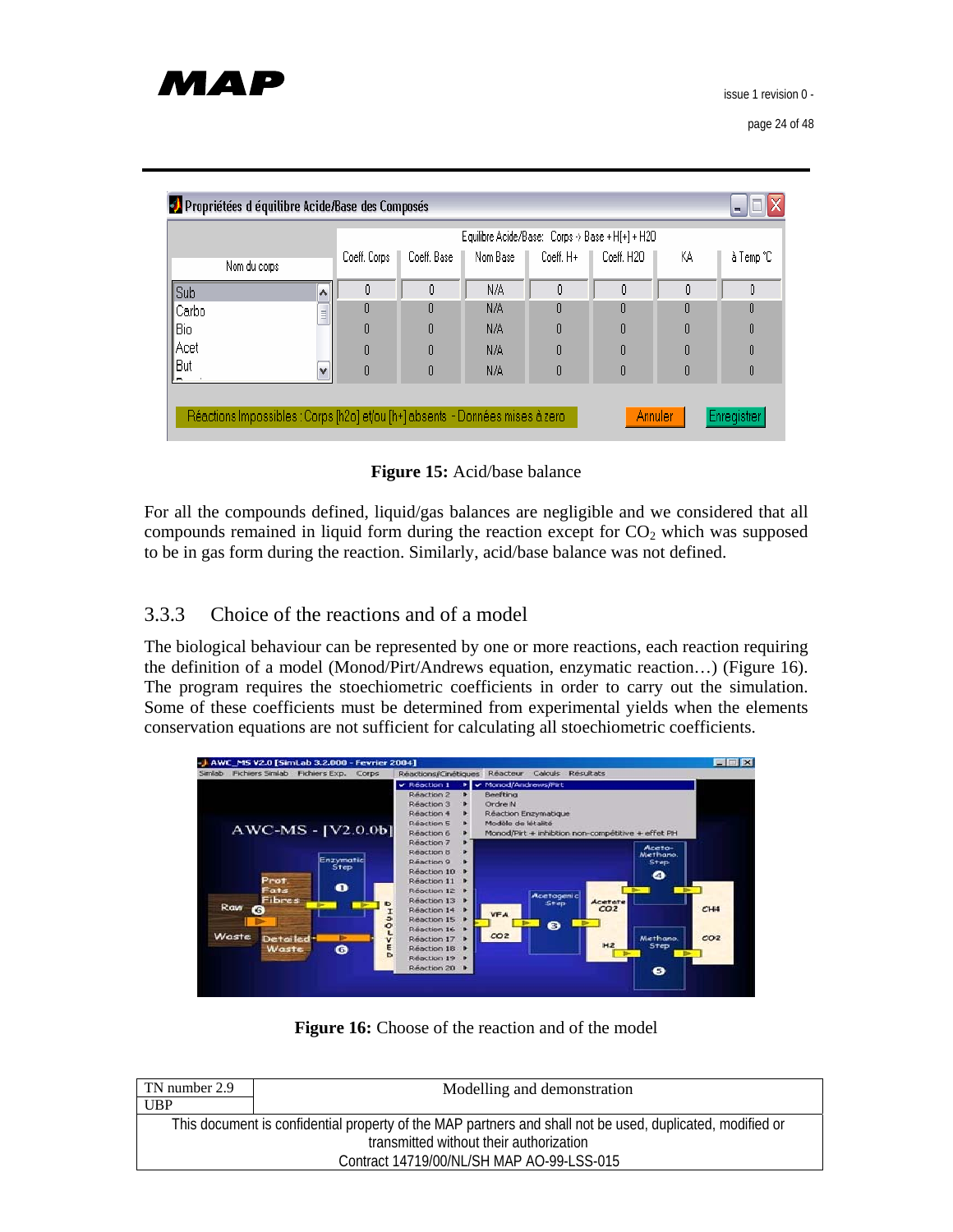

We have chosen a standard chemostat setup and Monod equation without maintenance. This type of model requires the definition of the maximum growth rate (µmax) and of Ks (corresponding to limiting concentration in substrate).

We made the assumption that there was no substrate limitation during the reaction. We have consequently chosen a very low value of Ks  $(Ks=1*10-8)$  (Figure 17).

| Modèle de Monod/Andrews (Inhibition) /Pirt (Maintenance)<br>$\blacksquare$ |              |                 |                           |                       |                            |                          |                         |  |  |
|----------------------------------------------------------------------------|--------------|-----------------|---------------------------|-----------------------|----------------------------|--------------------------|-------------------------|--|--|
|                                                                            |              |                 |                           |                       |                            |                          |                         |  |  |
| Nom du corps                                                               |              | <b>Réaction</b> | Réaction: µmax<br>$[h-1]$ | Réaction: KS<br>[g/l] | Réaction de<br>maintenance | Maintenance:<br>Ms [h-1] | Inhibition: KI<br>[g/l] |  |  |
| Sub                                                                        |              | $-19.61$        | n                         | 1e-008                | n                          | n                        | 0                       |  |  |
| Carbo                                                                      | $\equiv$     | $-0.77$         |                           | 0                     | n                          |                          | 0                       |  |  |
| Bio                                                                        |              |                 | 0.094                     | 0                     | n                          | n                        | ۵                       |  |  |
| ∥Acet                                                                      |              | 0.59            | n                         | 0                     | n                          |                          | 0                       |  |  |
| But                                                                        | $\checkmark$ | 1.66            | Ω                         | 0                     | n                          |                          | 0                       |  |  |
|                                                                            |              |                 |                           |                       |                            |                          |                         |  |  |
| Supprimer Réaction 1<br>Enregistrer<br>Annuler                             |              |                 |                           |                       |                            |                          |                         |  |  |

Figure 17: Model of Monod (Molar yields)

## 3.3.4 Definition of the experimental conditions/data

## *3.3.4.1 Experimental data: Fibrobacter culture*

Before simulation, experimental data, such as substrates and products concentration, biomass concentration… are needed.

µmax, degradation rate, stoechiometric coefficients…can be calculated with these data.

#### *Determination of the µmax value*

We performed a culture on glucose in a 10mL tube to calculate  $\mu$ max. Figure 18 represents the evolution of optical density during the time.

Plotting logarithm OD vs. time during the exponential growth phase allows calculating  $\mu$ max (slope of the obtained curve). The exponential phase of growth starts at 4h and finishes after 12h.

| TN number 2.9                                                                                             | Modelling and demonstration |  |  |  |  |  |
|-----------------------------------------------------------------------------------------------------------|-----------------------------|--|--|--|--|--|
| UBP                                                                                                       |                             |  |  |  |  |  |
| This document is confidential property of the MAP partners and shall not be used, duplicated, modified or |                             |  |  |  |  |  |
| transmitted without their authorization                                                                   |                             |  |  |  |  |  |
| Contract 14719/00/NL/SH MAP AO-99-LSS-015                                                                 |                             |  |  |  |  |  |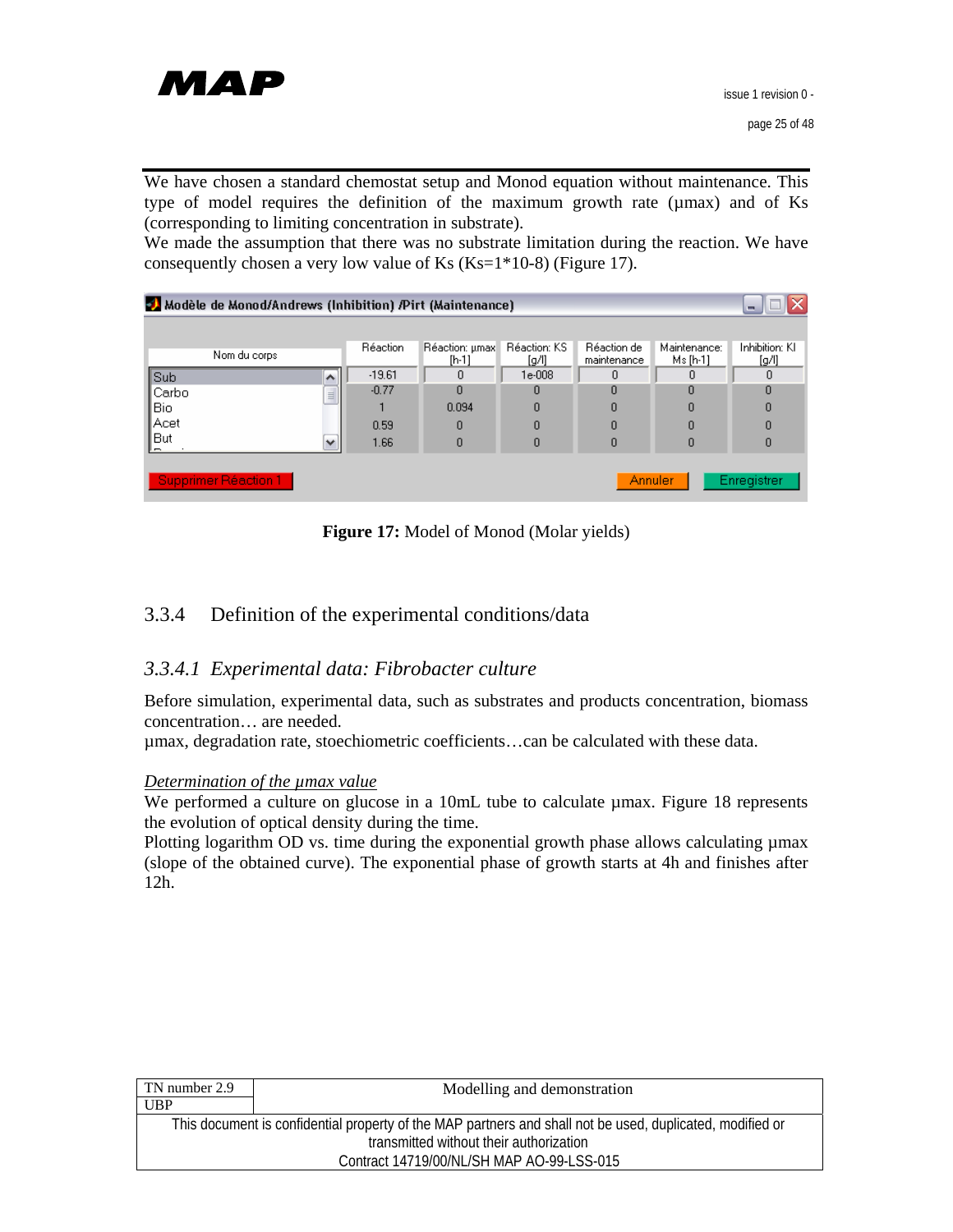

page 26 of 48



**Figure 18:** Evolution of the optical density.



**Figure 19:** Logarithm of OD

The maximum growth rate corresponds to the slope of the curve so  $\mu$ max = 0.094 h<sup>-1</sup>. We found in the literature a range of  $\mu_{max}$  0.07 h<sup>-1</sup> to 0.11 h<sup>-1</sup> for cultures performed on glucose.

#### *Determination of C-molar composition of the substrate and the residue*

C, N, O, H… composition of the substrate and the residue (Table 14) is obtained by elementary analysis (CNRS).

| TN number 2.9                                                                                             | Modelling and demonstration |  |  |  |  |  |  |
|-----------------------------------------------------------------------------------------------------------|-----------------------------|--|--|--|--|--|--|
| <b>UBP</b>                                                                                                |                             |  |  |  |  |  |  |
| This document is confidential property of the MAP partners and shall not be used, duplicated, modified or |                             |  |  |  |  |  |  |
| transmitted without their authorization                                                                   |                             |  |  |  |  |  |  |
| Contract 14719/00/NL/SH MAP AO-99-LSS-015                                                                 |                             |  |  |  |  |  |  |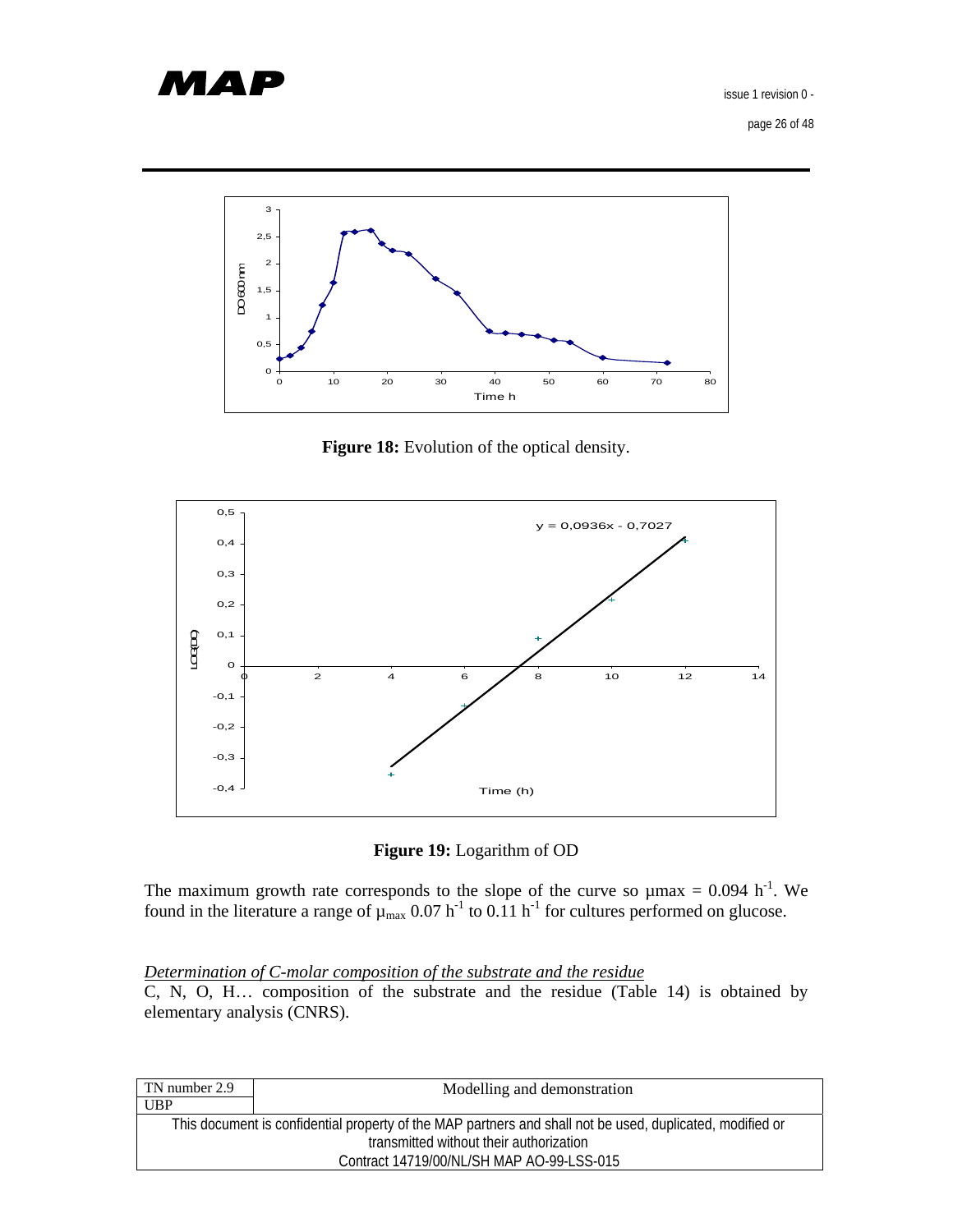| Substrate (%)   | 47.32 | 6.17 | 32.71 | $\vert$ 3.51 $\vert$ | 1.75 |      |
|-----------------|-------|------|-------|----------------------|------|------|
| Residue $(\% )$ |       | 5.88 | 34.54 | 4.29                 | 0.88 | 0.80 |

**Table 14:** CNRS elementary analysis

With the elementary composition (mass percentage) of the substrate and the residue, we can determine the C-molar composition of each element (Table 15). This composition is related to a specific experiment presented in TN 2.700.

Substrate:

Mass percentage of  $C = 47.32\%$  $M(C) = 12$  g/mol;  $M(N) = 14$  g/mol,  $M(H) = 1$  g/mol;  $M(O) = 16$  g/mol % mol  $(C) = 47.32/12 = 3.94%$ % mol (N) =  $3.51/14 = 0.25%$ % mol (H) =  $6.17/1 = 6.17%$ % mol (O) =  $32.71/16 = 2.04\%$ 

In order to use the AWC-MS, the molar composition needs to be normalised with respect to C content.

This implies: mol  $(C) = 1$ mol (N) =  $0.25/3.94 = 0.064$ mol (H) =  $6.17/3.94 = 1.564$ mol (O) =  $2.04/3.94 = 0.518$ .

|                                                                                              | $H$ 0 |  |
|----------------------------------------------------------------------------------------------|-------|--|
| C-molar composition of the residue $\begin{vmatrix} 1 & 1.564 & 0.518 & 0.064 \end{vmatrix}$ |       |  |
| C-molar composition of the substrate $\begin{vmatrix} 1 & 1.64 & 0.6 & 0.085 \end{vmatrix}$  |       |  |

**Table 15:** C-molar composition

| TN number 2.9                                                                                             | Modelling and demonstration               |  |  |  |  |  |
|-----------------------------------------------------------------------------------------------------------|-------------------------------------------|--|--|--|--|--|
| <b>UBP</b>                                                                                                |                                           |  |  |  |  |  |
| This document is confidential property of the MAP partners and shall not be used, duplicated, modified or |                                           |  |  |  |  |  |
| transmitted without their authorization                                                                   |                                           |  |  |  |  |  |
|                                                                                                           | Contract 14719/00/NL/SH MAP AO-99-LSS-015 |  |  |  |  |  |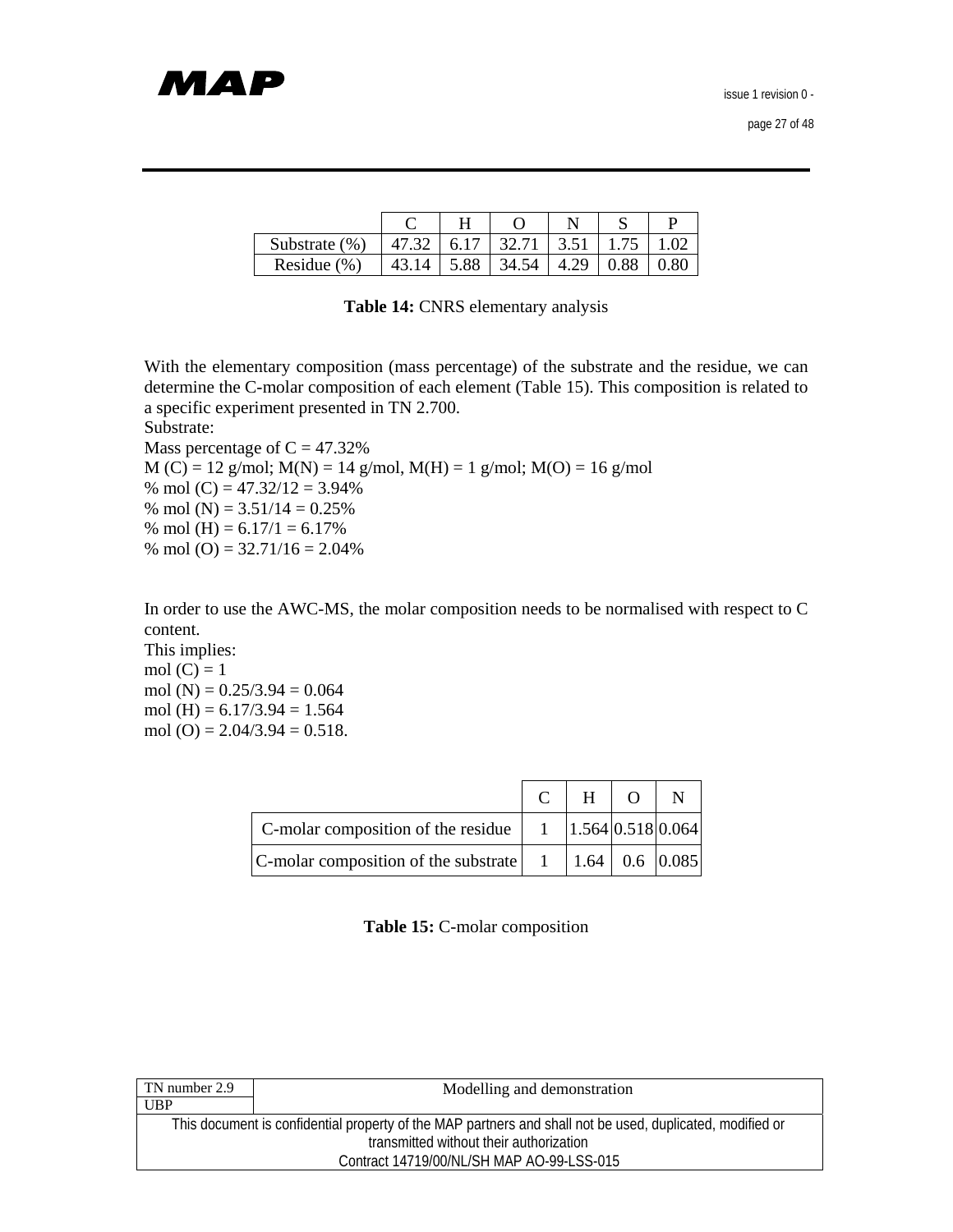#### *Determination of the products concentrations*

Table 16 summarizes information concerning the compounds C-molar composition, the corresponding molar masses, the initial concentrations.

|                       |                                  |                    | Experimental values |             |  |
|-----------------------|----------------------------------|--------------------|---------------------|-------------|--|
| <b>Compounds</b>      | <b>Composition</b>               | Molar mass (g/mol) | Initial $(g)$       | Final $(g)$ |  |
| Eau                   | $H_2O$                           | 18                 |                     |             |  |
| <b>Carbon dioxide</b> | CO <sub>2</sub>                  | 44                 |                     | 39.85       |  |
| Acetate               | $C_1H_2O_1$                      | 30                 |                     | 7.48        |  |
| <b>Butyrate</b>       | $C_1H_2O_{0.5}$                  | 22                 |                     | 15.28       |  |
| <b>Propionate</b>     | $C_1H_2O_{0.67}$                 | 24.67              |                     | 8.32        |  |
| NH <sub>3</sub>       | $N_1H_3$                         | 17                 |                     | 3.2         |  |
| <b>Biomass</b>        | $C_1H_{1.6}O_{0.4}N_{0.2}$       | 22.8               |                     | 9.56        |  |
| <b>Substrate</b>      | $C_1H_{1.64}O_{0.6}N_{0.085}$    | 24.43              | 200                 |             |  |
| <b>Carbonate</b>      | Na <sub>2</sub> CO <sub>3</sub>  | 105.99             | 34.22               |             |  |
| <b>Residue</b>        | $C_1H_{1.564}O_{0.518}N_{0.064}$ | 22.72              |                     | 135         |  |

|  |  |  | <b>Table 16:</b> Composition and quantities of the compounds |
|--|--|--|--------------------------------------------------------------|
|--|--|--|--------------------------------------------------------------|

#### *3.3.4.2 Experimental equation*

In the experiment performed, all the substrate wasn't degraded. At the end of the reaction there is a solid residue. In order to take account the partial degradation, two solutions can be envisaged:

• To consider two coupled equations: A first equation splits the total substrate into the degradable substrate and residual substrate fractions and a second equation describes the degradation of the degradable substrate to various products.

This method requires knowledge related to enzymes (Ks) and knowledge of the evolution of the degradable and residual substrate during culture time in order to determine the stoechiometric coefficients of the equation.

Substrate + Carbonate Degradable substrate Residual + substrate

Degradable  $\overrightarrow{S}$  Biomass + CO<sub>2</sub> + H<sub>2</sub>O + Acetate + Butyrate + Propionate + NH<sub>3</sub>

| TN number 2.9                                                                                             | Modelling and demonstration               |  |  |  |  |  |
|-----------------------------------------------------------------------------------------------------------|-------------------------------------------|--|--|--|--|--|
| <b>UBP</b>                                                                                                |                                           |  |  |  |  |  |
| This document is confidential property of the MAP partners and shall not be used, duplicated, modified or |                                           |  |  |  |  |  |
| transmitted without their authorization                                                                   |                                           |  |  |  |  |  |
|                                                                                                           | Contract 14719/00/NL/SH MAP AO-99-LSS-015 |  |  |  |  |  |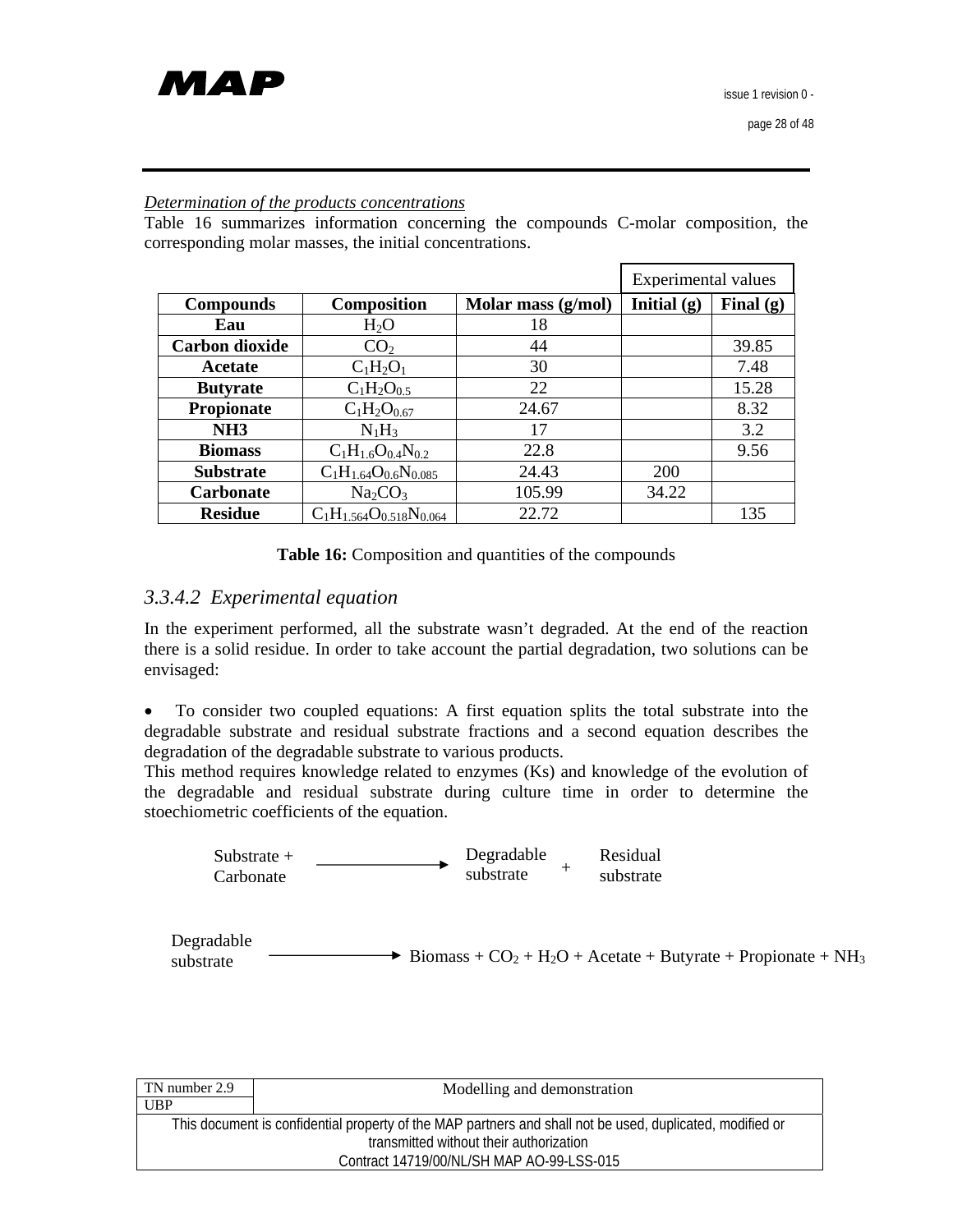

• To consider only one equation which starts with the initial substrate and leads to the residual substrate and the products. This second method does not take into account the intermediate steps of degradation, but only the initial and final states. This method is less accurate but easier to use because it necessitate less information than the first one.

Substrate + Carbonate Biomass +  $CO<sub>2</sub>$  + Acetate + Butyrate + Propionate + NH<sub>3</sub> + Residual substrate

As we didn't have all the information necessary to follow the first method (unknown evolutions of the substrates degraded and residual during time), we chose the second method, which uses only one equation, similar to the following one:

A Substrate + B Carbonate C Biomass + D Acetate + E Butyrate + F Propionate + G CO<sub>2</sub>+ H NH<sub>3</sub> + I Residue

A, B, C, D, E, F, G, H and I are the stoechiometric coefficients which must be determined using experimental data.

Two types of yields can be calculated: either with respect to biomass concentration or with respect to substrate masses.

Two of three processes are biological. For these we decided to use the yields with respect to the biomass concentration because simulations using the yields with respect to the biomass concentration seem to be closer to reality than those with respect to substrate masses (data not shown). For the third one, we decided to use yields with respect to the substrate because it's a chemical process.

With these yields (related to the biomass) we can calculate the stœchiometric coefficients. There are 9 stoechiometric coefficients, which are determined as follows:

- The stoechiometric coefficients are established for one C-mole of biomass i.e.  $C=1$ ,
- The ratio A/B depends on substrate compositions i.e. the ratio of solid substrate versus carbonate which experimentally fixed,
- There are 4 element conservation equations for C, H, O, N. Therefore, 6 equations are involved in the calculation of the 9 stoechiometric coefficients. The remaining necessary information results from the experimental knowledge of 9-6=3 measured yields

In practice, considering the C and N mass balances are satisfactory, we have calculated the stoechiometric coefficients for all experimental yields available. The resulting stoechiometric equations will not match perfectly the C, H, O, N mass balances (knowing that all products and substrates are probably not completely known). But in any case, these stoechiometric equations are considered representative for mass balance calculation purposes.

| TN number 2.9                                                                                             | Modelling and demonstration               |  |  |  |  |  |
|-----------------------------------------------------------------------------------------------------------|-------------------------------------------|--|--|--|--|--|
| <b>UBP</b>                                                                                                |                                           |  |  |  |  |  |
| This document is confidential property of the MAP partners and shall not be used, duplicated, modified or |                                           |  |  |  |  |  |
| transmitted without their authorization                                                                   |                                           |  |  |  |  |  |
|                                                                                                           | Contract 14719/00/NL/SH MAP AO-99-LSS-015 |  |  |  |  |  |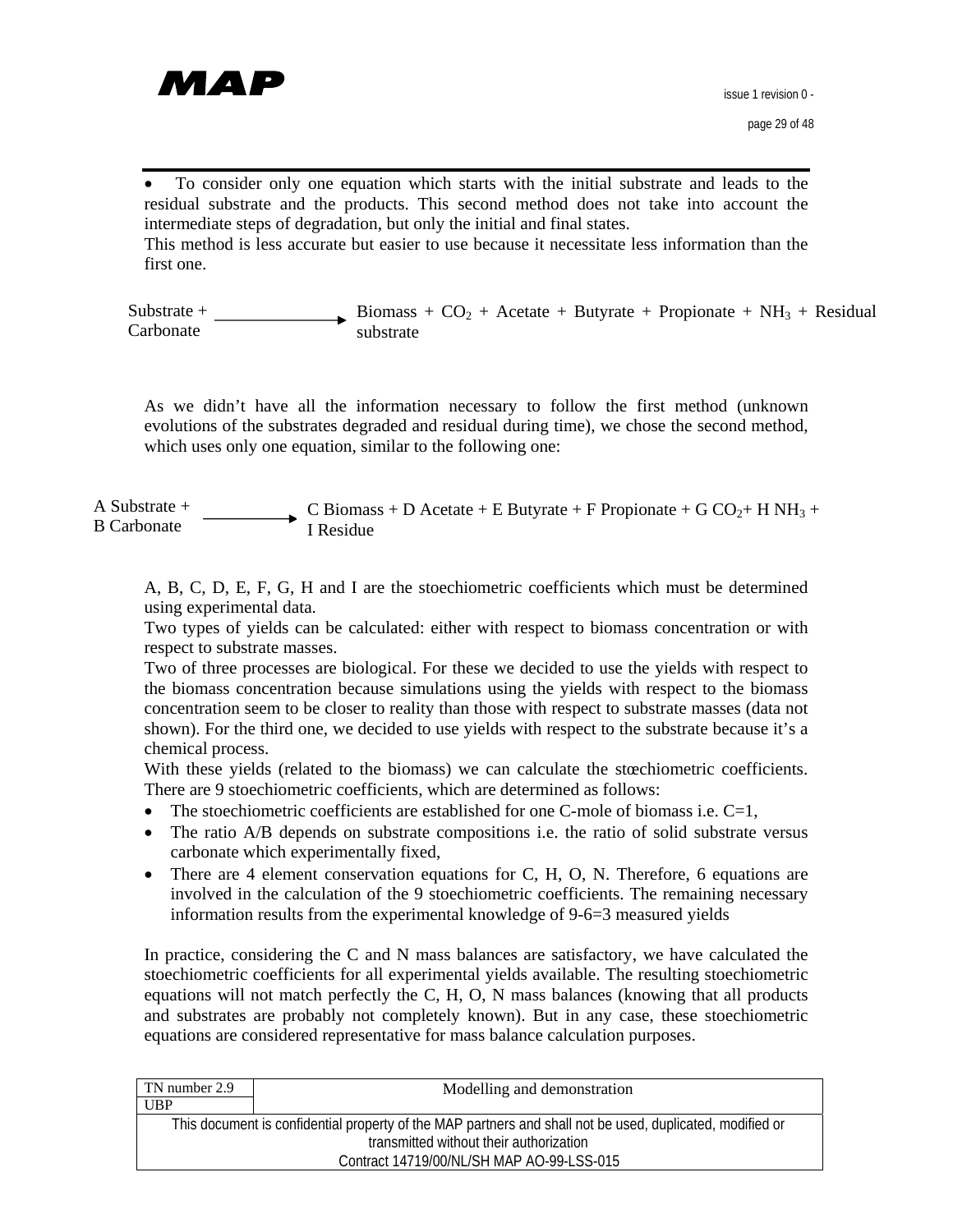

## 3.3.5 Determination of the equations

#### *3.3.5.1 Determination of the yields*

For each metabolite produced, we have measured the concentration evolution during time then the yields (Y) with respect to the biomass concentration (Table 17). e.g. butyrate: [butyrate] $g/L = 15.28$  g/L

Ybutyrate/biomass =  $15.28/9.56 = 1.598$  g(but)/g(biomass)

We obtain the molar yields with molar masses: Mbiomasse  $= 22.8$  and Mbutyrate  $= 22$  so Ybutyrate/biomass (mole) =  $1.598*22.8/22 = 1.66$  mole (but)/mole (biomass)

| YSubstrate/biomass        | 19.61 |
|---------------------------|-------|
| Ycarbonate/biomass        | 0.77  |
| Ybiomass/biomass          |       |
| Yacetate/biomass          | 0.59  |
| Ybutyrate/biomass         | 1.66  |
| YPropionate/biomass       | 0.8   |
| YCO <sub>2</sub> /biomass | 2.16  |
| YResidue/biomass          | 14.17 |
| YNH <sub>3</sub> /biomass | 0.452 |

**Table 17:** Metabolites/biomass molar yields (mole/mole)

## *3.3.5.2 Determination of the stœchiometric coefficients*

| Substrate | Carbonate | <b>Biomass</b> | Acetate | Butvrate | Propionate $\sim$ CO <sub>2</sub> |      | NH <sub>3</sub> | Residue |
|-----------|-----------|----------------|---------|----------|-----------------------------------|------|-----------------|---------|
| $-19.61$  |           |                | 50 ١    | . 66     | 0.8                               | 2.16 | 0.45            | 14.     |

**Table 18:** The stœchiometric coefficients (mole/mole)

#### *3.3.5.3 Stœchiometric equation*

| 19.61 Substrate $+$ | Biomass + $0.59$ Acetate + 1.66 Butyrate + 0.8 Propionate        |
|---------------------|------------------------------------------------------------------|
| 0.77 Carbonate      | $+2.16 \text{ CO}_2 + 0.52 \text{ NH}_3 + 14.17 \text{ Residue}$ |

| TN number 2.9                                                                                             | Modelling and demonstration |  |
|-----------------------------------------------------------------------------------------------------------|-----------------------------|--|
| UBP                                                                                                       |                             |  |
| This document is confidential property of the MAP partners and shall not be used, duplicated, modified or |                             |  |
| transmitted without their authorization                                                                   |                             |  |
| Contract 14719/00/NL/SH MAP AO-99-LSS-015                                                                 |                             |  |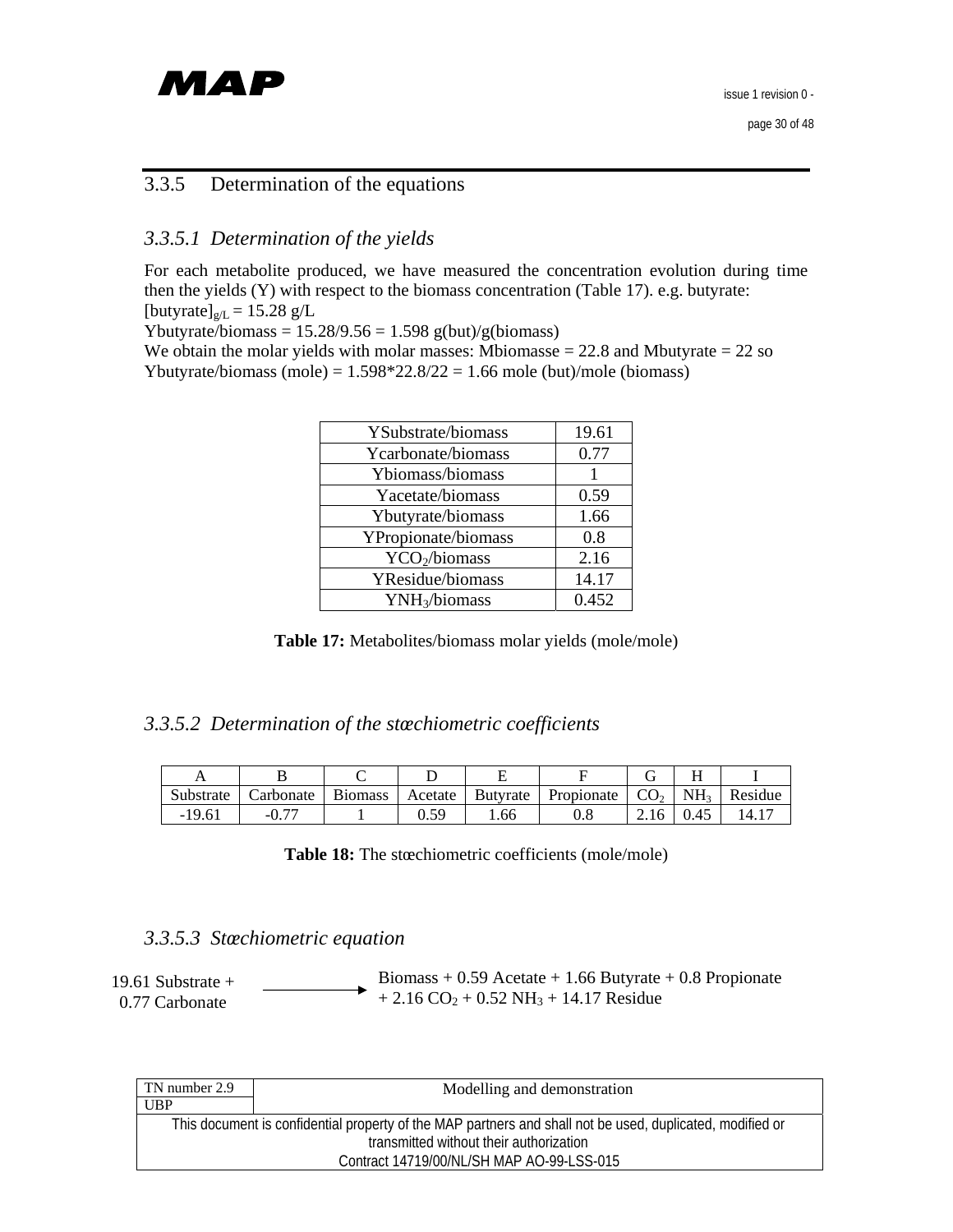

## 3.3.6 Determination of the degradation rates

### *3.3.6.1 Experimental degradation rate*

The degradation yield reported in TN 2.7 was 32.5%.

#### *3.3.6.2 Degradation rate by the equation*

From the stoechiometric coefficients obtained we calculate the theoretical degradation rate, in the absence of any limitation or inhibition.

% of degradation =  $(I^*M(I)-J^*M(J))/(I^*M(I))$ 

Where I is the stoechiometric coefficient of the substrate, J is the stoechiometric coefficient of residue, M(I) is the molar mass of substrate and M(J) is the molar mass of the residue

% of degradation =  $((19.61*24.32)-(14.17*22.72))/(19.61*24.32) = 32.49%$ 

The percentage of degradation calculated is the same (32.5%) as the experimental results, which validates this method of calculation of the stoechiometric coefficients.

#### 3.3.7 Simulation

The simulation with the program AWC-ms-[V2.0.0b] was performed with the stoechiometric equation obtained previously. The results obtained are reported in figures 20 and 21.





| TN number 2.9                                                                                             | Modelling and demonstration |  |
|-----------------------------------------------------------------------------------------------------------|-----------------------------|--|
| <b>UBP</b>                                                                                                |                             |  |
| This document is confidential property of the MAP partners and shall not be used, duplicated, modified or |                             |  |
| transmitted without their authorization                                                                   |                             |  |
| Contract 14719/00/NL/SH MAP AO-99-LSS-015                                                                 |                             |  |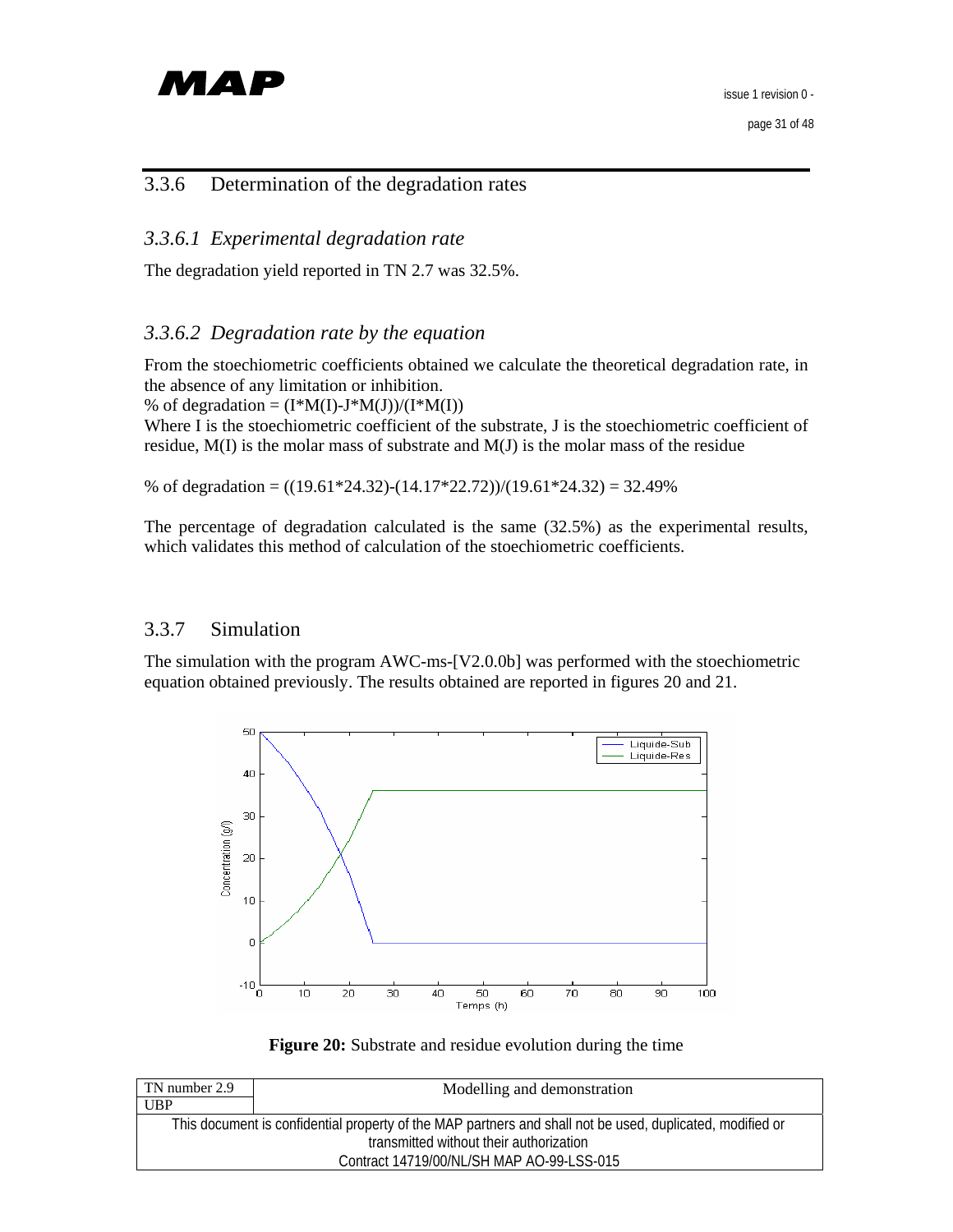

page 32 of 48



**Figure 21:** Biomass and metabolites evolution during the time

The first observation that can be made is that the reaction stops after 25 hours of culture, after all substrate have been consummed. This reaction time is much shorter than that observed in experiments. Indeed, the reaction was stopped after 325 hours in the experiment (TN2.7) whereas there still was remaining substrate.

This difference comes from the fact that simulation doesn't take into account inhibition whereas during the culture VFA inhibition may have occurred. Inhibition slowed down the reaction speed. This can explain why the simulated process is faster. Moreover the µmax used is a µmax obtained during a culture on glucose and not during a culture on methanogenesis residues. (µmax can not be calculated on waste).

From the results obtained with the simulation, we can check that the degradation yields are the same with the simulation as with the experiment.

 $R = [(substrate)_{initial} - (residue)_{final}] / [(substrate]_{initial}]$  $R = (50 - 35) / 50 = 0.30$ 

The same theoretical degradation rate was found with the simulation than this measured during the experiment. So the simulation can be validated because the same degradation rate was found with the simulation and with the stoechiometric equation.

This simulation allows the determination of the initial and final concentration (Figure 20) of the metabolites (Table 19) and allows the comparison between experimental and simulation concentration (Table 20).

| TN number 2.9                                                                                             | Modelling and demonstration |  |
|-----------------------------------------------------------------------------------------------------------|-----------------------------|--|
| UBP                                                                                                       |                             |  |
| This document is confidential property of the MAP partners and shall not be used, duplicated, modified or |                             |  |
| transmitted without their authorization                                                                   |                             |  |
| Contract 14719/00/NL/SH MAP AO-99-LSS-015                                                                 |                             |  |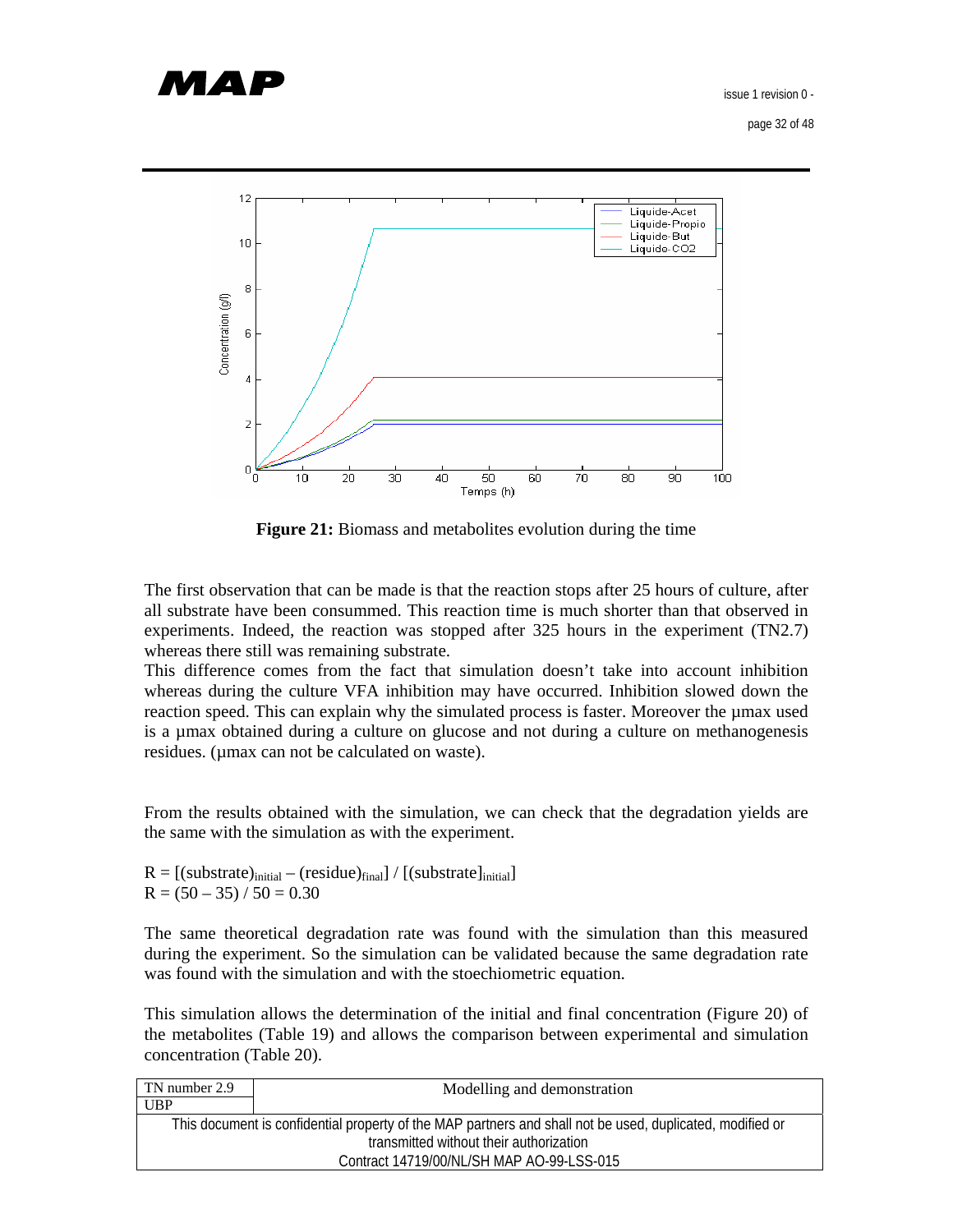

|                   | Initial concentration $(g/L)$ | Final concentration $(g/L)$ |
|-------------------|-------------------------------|-----------------------------|
| <b>Biomass</b>    |                               | 2.9                         |
| <b>Substrate</b>  | 50                            |                             |
| <b>Residue</b>    |                               | 33.75                       |
| Acetate           |                               |                             |
| <b>Propionate</b> |                               | 2.29                        |
| <b>Butyrate</b>   |                               |                             |
|                   |                               | 10 Q                        |

**Table 19: Initial (TN 2.700) and final concentration with the simulator**

|                   | <b>Final experimental concentration</b> | <b>Final concentration with the simulation</b> |
|-------------------|-----------------------------------------|------------------------------------------------|
|                   | $\left( {\bf g}/{\bf L}\right)$         | $\mathbf{g}/\mathbf{L}$                        |
| Acetate           | 1.87                                    |                                                |
| <b>Propionate</b> | 2.08                                    | 2.19                                           |
| <b>Butyrate</b>   | 3.82                                    |                                                |
|                   | 9.96                                    | 10.9                                           |

**Table 20:** Final experimental concentration and final concentration with the simulation

A difference is observed between the concentrations obtained from the simulation and the experimental concentration but this difference is very weak. This can be explained by the fact that inhibitions are not taken into account in the simulation. Moreover, the µmax used is a µmax obtained during a culture on glucose and not during a culture on methanogenesis residues. (µmax can not be calculated on waste)

However, if a  $\mu$ max of 0.02h<sup>-1</sup> is used (literature value for cultures on vegetables); better results are obtained (Figure 22 and 23).

| TN number 2.9                                                                                             | Modelling and demonstration |  |
|-----------------------------------------------------------------------------------------------------------|-----------------------------|--|
| UBP                                                                                                       |                             |  |
| This document is confidential property of the MAP partners and shall not be used, duplicated, modified or |                             |  |
| transmitted without their authorization                                                                   |                             |  |
| Contract 14719/00/NL/SH MAP AO-99-LSS-015                                                                 |                             |  |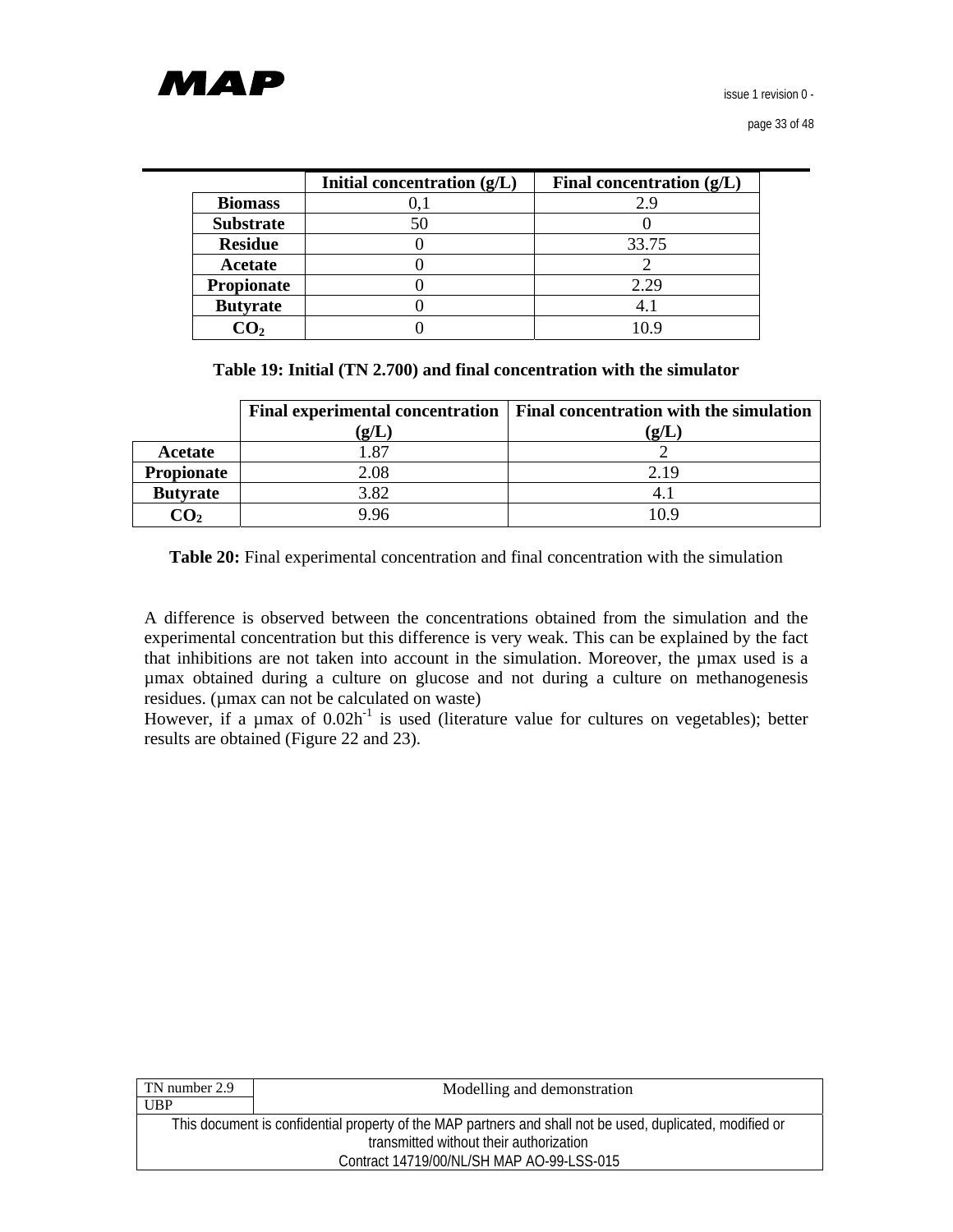

page 34 of 48



**Figure 22:** Substrate and residue evolution



**Figure 23:** Biomass and metabolites evolution

As previously, the reaction time is shorter than in experiments with this µmax. The explanation seems to be the same one as previously, indeed during the simulation there is no inhibition or vegetable access limitation. However the reaction time obtained is the time

| TN number 2.9                                                                                             | Modelling and demonstration |  |
|-----------------------------------------------------------------------------------------------------------|-----------------------------|--|
| <b>UBP</b>                                                                                                |                             |  |
| This document is confidential property of the MAP partners and shall not be used, duplicated, modified or |                             |  |
| transmitted without their authorization                                                                   |                             |  |
| Contract 14719/00/NL/SH MAP AO-99-LSS-015                                                                 |                             |  |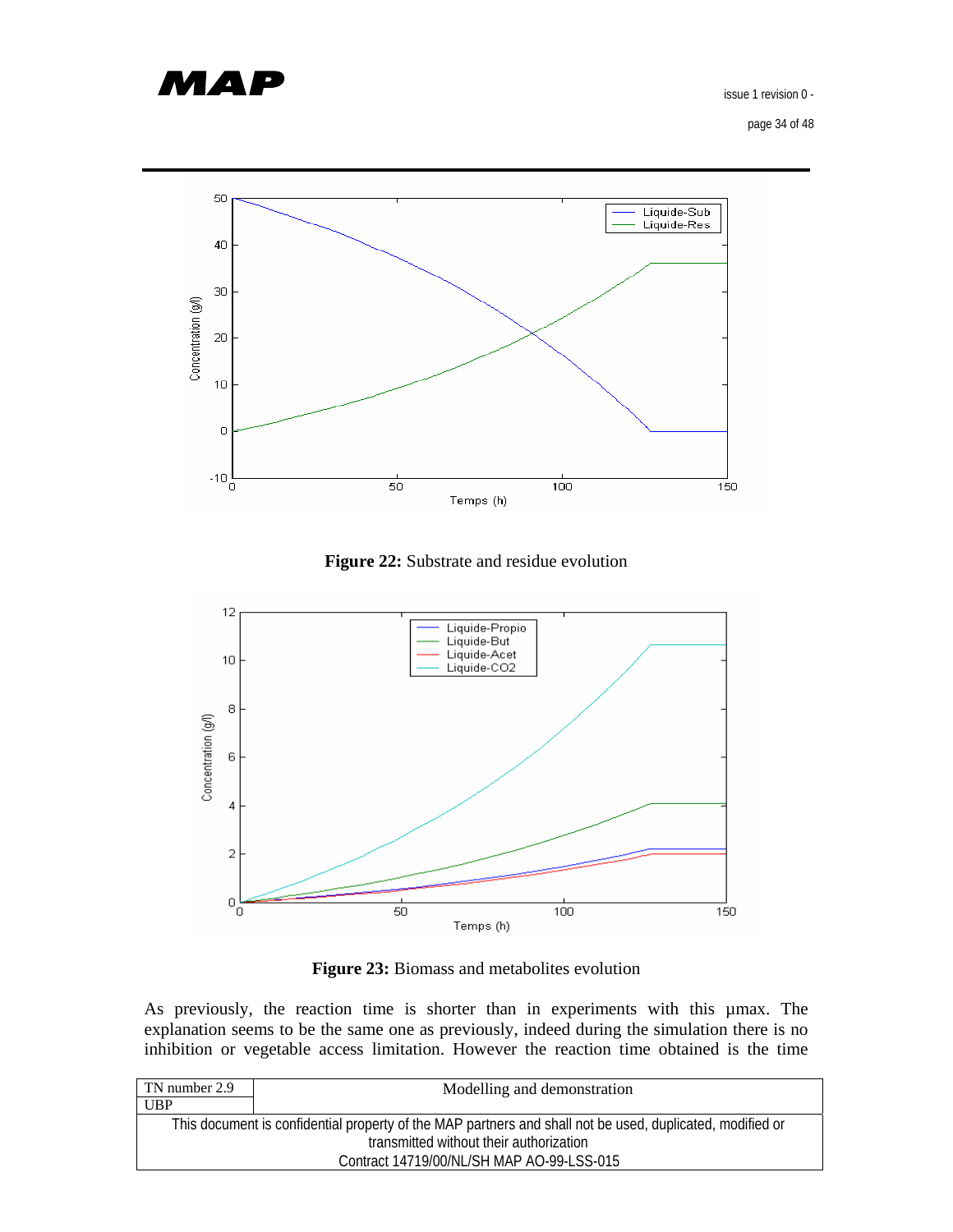

obtained in TN 2.7 as the optimal residence time (150h). The same metabolite concentrations of are found with this µmax.

# *3.4 MAP simulation*

#### 3.4.1 Partner 1 (LabMET)

#### *3.4.1.1 Determination of the conversion yields*

#### *Determination of the yields*

As for *Fibrobacter*, for each metabolite produced, we have calculated the concentration evolution during time then the yields (Y) compared to the biomass (Table 21),

| YSubstrate/biomass        | 29.95  |
|---------------------------|--------|
| Ybiomass/biomass          |        |
| Yacetate/biomass          | 0.001  |
| YPropionate/biomass       | 0.0003 |
| YCH4/biomass              | 2.34   |
| YCO2/biomass              | 1.38   |
| YResidue/biomass          | 3.78   |
| YNH <sub>3</sub> /biomass | 2.5    |

**Table 21:** Yields compared to the biomass

*Stœchiometric equation* 

1 Biomass + 0.001 Acetate +0.0003 Propionate + 2.34 CH<sub>4</sub> +  $1.38 \text{ CO}_2 + 2.5 \text{ NH}_3 + 3.78 \text{ Residue} + 13.28 \text{ H}_2\text{O}$ 29.95 Substrate

*Determination of the degradation yield*  The degradation yield obtained by the experimentation was 87.6%.

From the stoechiometric coefficients obtained we can calculate the theoretical degradation yields, in the absence of any limitation or inhibition: % of degradation =87.58% The percentage of degradation calculated is very close (87.6%) to the experimental results, which validates this method of calculation of the stoechiometric coefficients.

| TN number 2.9                                                                                             | Modelling and demonstration |  |
|-----------------------------------------------------------------------------------------------------------|-----------------------------|--|
| <b>UBP</b>                                                                                                |                             |  |
| This document is confidential property of the MAP partners and shall not be used, duplicated, modified or |                             |  |
| transmitted without their authorization                                                                   |                             |  |
| Contract 14719/00/NL/SH MAP AO-99-LSS-015                                                                 |                             |  |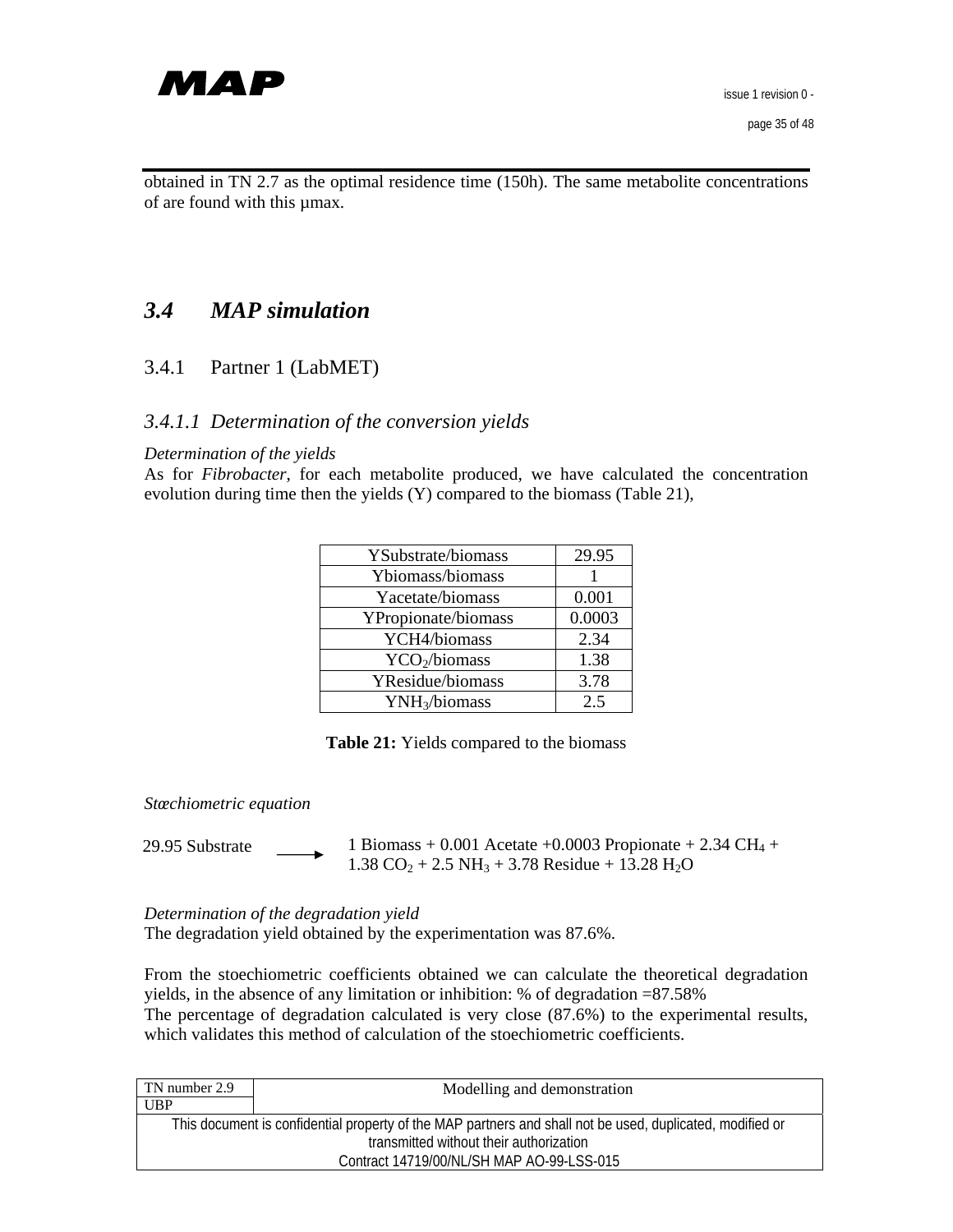

## *3.4.1.2 Simulation*

The simulation with the program AWC-ms-[V2.0.0b] was performed with the stoechiometric equation obtained previously the yields are calculated versus biomass and we used the µmax obtained with *Fibrobacter* (0.02h-1) because we didn't have the µmax for this process. The results obtained are reported in figures 24, 25 and 26.



**Figure 24:** Substrate and residue evolution



**Figure 25:** Metabolites evolution

| TN number 2.9                                                                                             | Modelling and demonstration |  |
|-----------------------------------------------------------------------------------------------------------|-----------------------------|--|
| <b>UBP</b>                                                                                                |                             |  |
| This document is confidential property of the MAP partners and shall not be used, duplicated, modified or |                             |  |
| transmitted without their authorization                                                                   |                             |  |
| Contract 14719/00/NL/SH MAP AO-99-LSS-015                                                                 |                             |  |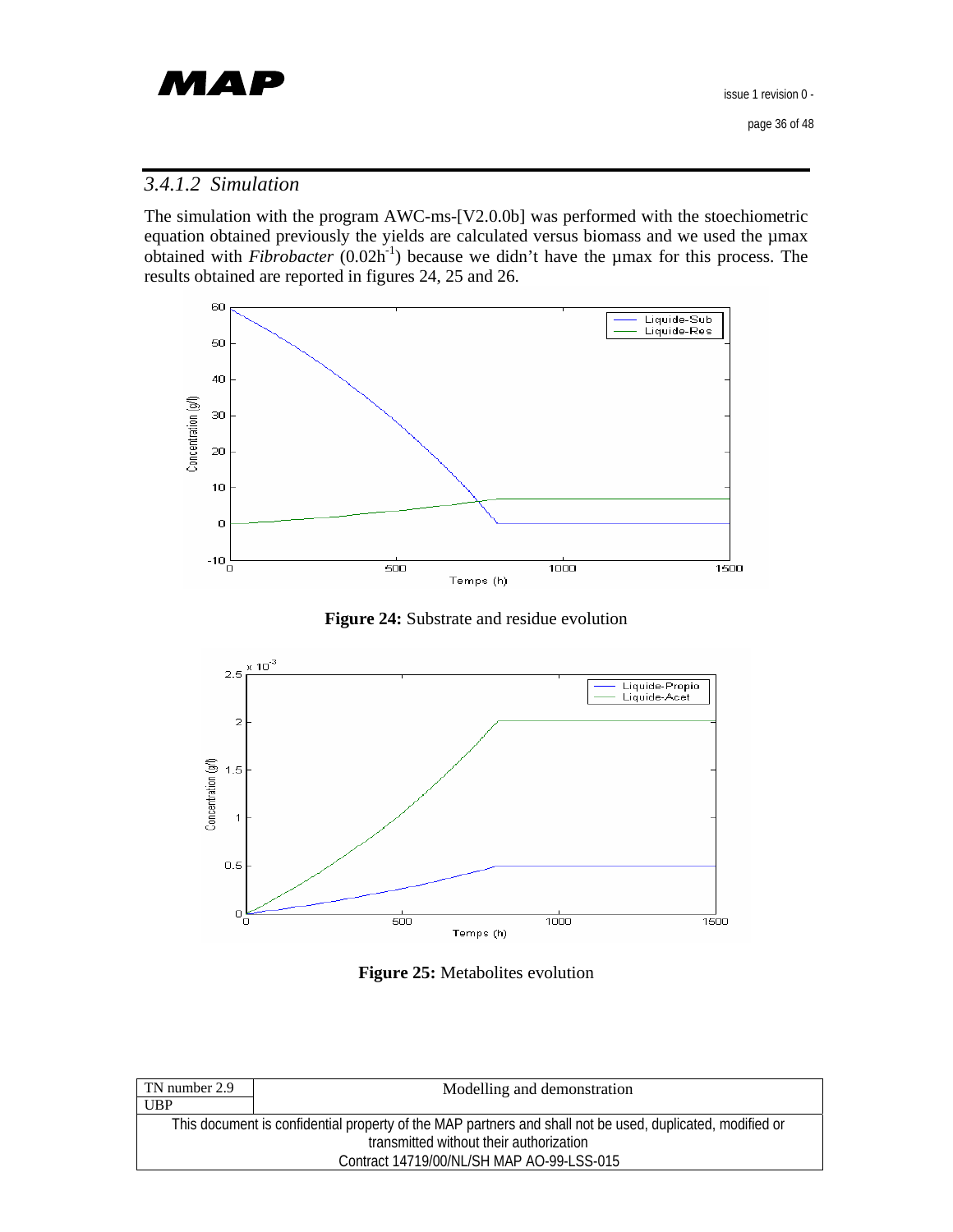# МАР

issue 1 revision 0 -

page 37 of 48



**Figure 26:** Biomass,  $NH_3$ ,  $CH_4$  and  $CO_2$  evolution

The reaction stops after 803 hours of culture and all the substrate is consumed. This reaction time is very close to that observed in experiments (960h).

From the results obtained with the simulation, the degradation yield can be checked.

 $R = [(substrate)_{initial} - (residue)_{final}] / [(substrate]_{initial}]$ 

 $R = 90%$ 

The experimental degradation yield (87.58%) found was very close to the one found with the simulation. So the simulation can be validated because the same degradation rate was found with the simulation and with the stoechiometric equation.

This simulation allows the determination of the initial and final concentration (Figure 25 and 26) of the metabolites and allows the comparison between experimental and simulation concentration (Table 22).

|                   | <b>Final experimental concentration</b> | <b>Final concentration with the simulation</b> |
|-------------------|-----------------------------------------|------------------------------------------------|
|                   | $\left( {\bf g}/{\bf L}\right)$         | $({\bf g}/{\bf L})$                            |
| Acetate           | 0.0027                                  | 0.002                                          |
| <b>Propionate</b> | 0.0005                                  | 0.0005                                         |
| $\rm CH_{4}$      |                                         |                                                |
| CO2               |                                         | 4.97                                           |

**Table 22:** Final experimental concentration and final concentration with the simulation

A difference is observed between the concentrations obtained from the simulation and the experimental concentration but this difference is very weak. The reason is that these concentrations were obtained with the simulation are those which can be obtained without

| TN number 2.9 | Modelling and demonstration                                                                               |
|---------------|-----------------------------------------------------------------------------------------------------------|
| <b>UBP</b>    |                                                                                                           |
|               | This document is confidential property of the MAP partners and shall not be used, duplicated, modified or |
|               | transmitted without their authorization                                                                   |
|               | Contract 14719/00/NL/SH MAP AO-99-LSS-015                                                                 |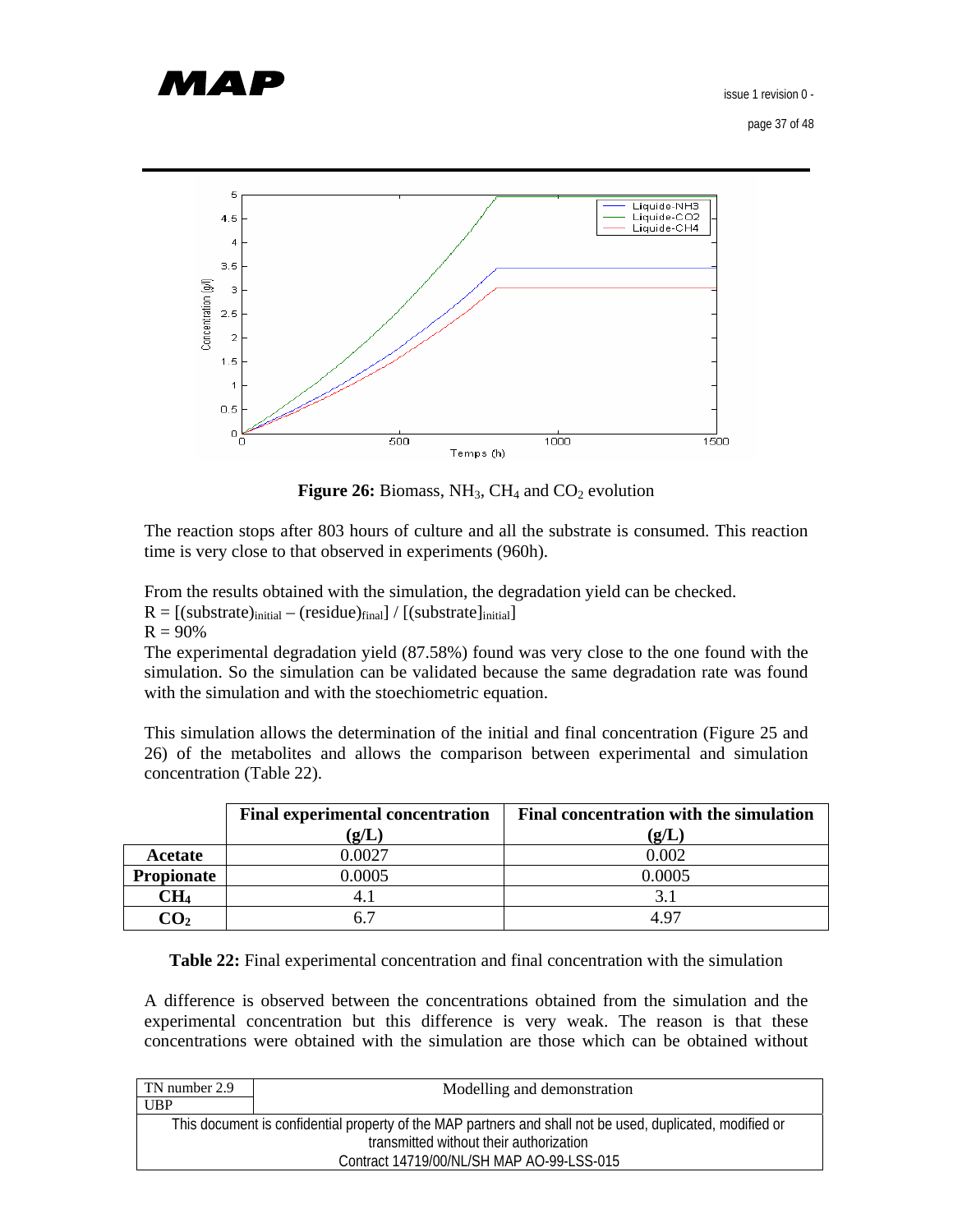

limitation or inhibition. Moreover, the µmax used is a µmax obtained for *Fibrobacter* because we didn't have the  $\mu$ max for this process.

#### 3.4.2 Partner 4 (TUHH)

For each metabolite produced, we have calculated the concentration evolution during the time then the yields (Y) (Table 23). Because hydrothermal treatment is a physical-chemical process , yields can only be calculated with respect to substrate.

| YAcetate/Substrate          | 01   |
|-----------------------------|------|
| YCO <sub>2</sub> /Substrate | በ ዓ  |
| Yresidue/Substrate          |      |
| YNH <sub>3</sub> /Substrate | በ በ6 |

|  |  |  | <b>Table 27:</b> Yields compared to the substrate (mole/mole) |
|--|--|--|---------------------------------------------------------------|
|--|--|--|---------------------------------------------------------------|

*Stœchiometric equation* 

| Substrate $+$        | $\longrightarrow 0.1$ Acetate +0.9 CO <sub>2</sub> + 0.06 NH <sub>3</sub> + 0.59 H <sub>2</sub> O |
|----------------------|---------------------------------------------------------------------------------------------------|
| 0.675 O <sub>2</sub> |                                                                                                   |

#### *Determination of the degradation yield*

The degradation yield obtained during the experiment was 100%.

From the stoechiometric coefficients obtained we calculated the theoretical degradation rate, in the absence of any limitation or inhibition.

% of degradation  $= 100\%$ 

The percentage of degradation calculated is the same as the degradation rate during the experiment, which validates this method of calculation of the stoechiometric coefficients.

For the same reason as for the determination of the stoechiometric coefficients (versus substrate) a simulation with the program AWC-ms-[V2.0.0b] is impossible.

#### 3.4.3 MAP

For the simulation of global MAP process, only the input and the output data of the whole MAP process were used. So the equation represents what occurs overall and not individually. Moreover we reduced the biological and physical-chemical processes to one single biological process. We chose to reduce MAP to a biological process because two of three processes are biological and because the biological degradation time (1300h) is largely higher than the chemical degradation time (1h). We also fixed only one volume (10L) and one  $\mu$ max (0.02h<sup>-</sup>  $\left( \cdot \right)$ ....

| TN number 2.9 | Modelling and demonstration                                                                               |
|---------------|-----------------------------------------------------------------------------------------------------------|
| UBP           |                                                                                                           |
|               | This document is confidential property of the MAP partners and shall not be used, duplicated, modified or |
|               | transmitted without their authorization                                                                   |
|               | Contract 14719/00/NL/SH MAP AO-99-LSS-015                                                                 |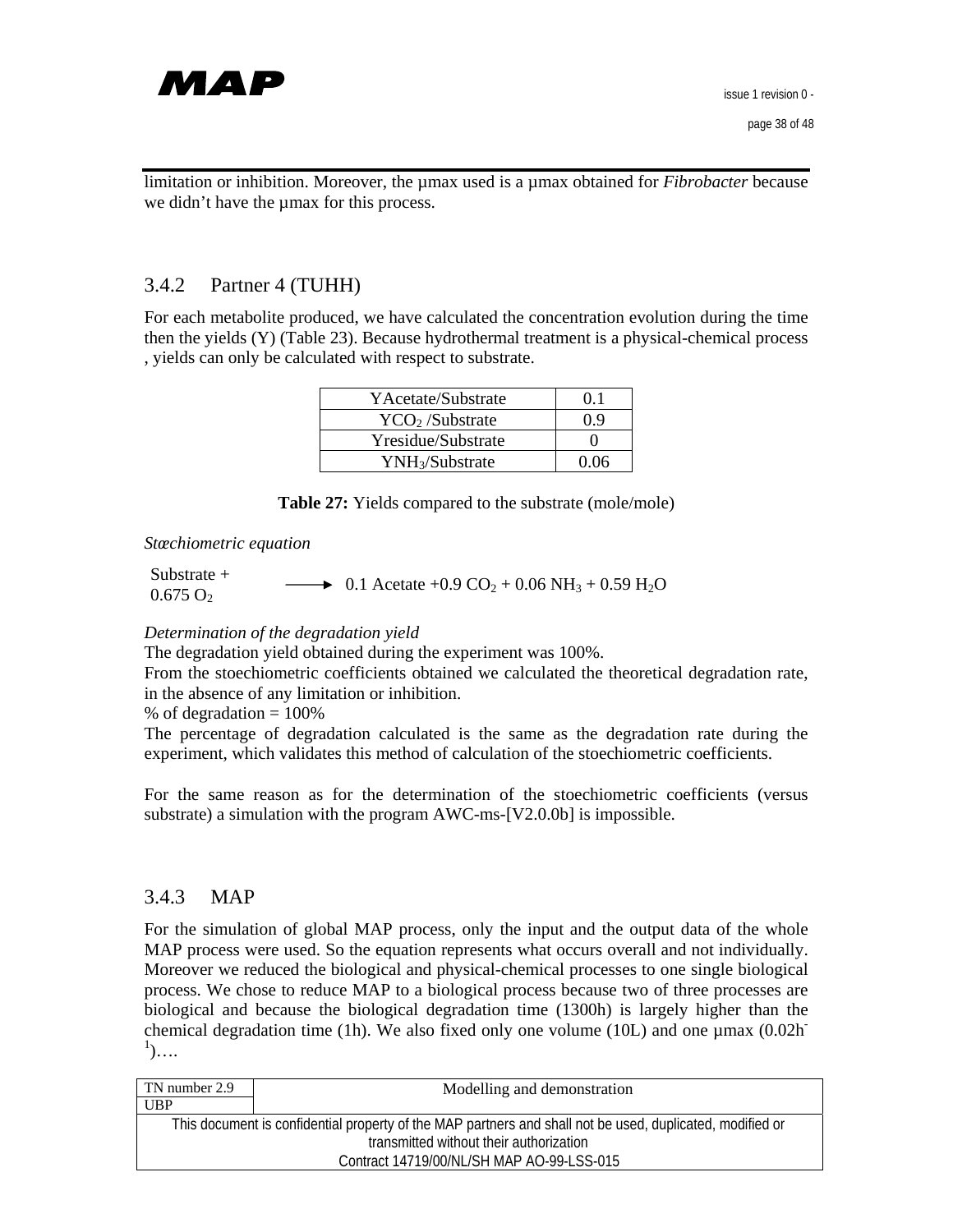

## *3.4.3.1 Determination of the equations*

#### *Determination of the yields*

We added all the metabolites produced by the 3 processes and calculated the concentration evolution during time. Then, yields (Y) are calculated with respect to the biomass (Table 24).

| YSubstrate/biomass        | 25.17 |
|---------------------------|-------|
| Ybiomass/biomass          |       |
| Yacetate/biomass          | 0.32  |
| YPropionate/biomass       | 0.13  |
| YButyrate/biomass         | 0.27  |
| YCH4/biomass              | 5.04  |
| YCO <sub>2</sub> /biomass | 1.96  |
| YResidue/biomass          |       |
| YNH <sub>3</sub> /biomass | 2.31  |

**Table 24:** Yields compared to the biomass (mole/mole)

#### *Stœchiometric equation*

1 Biomass + 0.32 Acetate +0.13 Propionate + 0.27 Butyrate + 1.96  $CH_4 + 5.04 CO_2 + 2.31 NH_3 + 0$  Residue + 9.81 H<sub>2</sub>O 25.17Substrate + 0.12 carbonate

#### *3.4.3.2 Determination of the degradation yields*

The degradation yield calculated during the experiment is 100% considering the biomass produced can be further used for other applications.

#### *3.4.3.3 Simulation*

The simulation with the program AWC-ms-[V2.0.0b] was performed with the stoechiometric equation obtained previously. Moreover, the µmax used is a µmax obtained for *Fibrobacter* because we didn't have the µmax for the overall process. The results obtained are in figures 27, 28 and 29.

| TN number 2.9                           | Modelling and demonstration                                                                               |  |
|-----------------------------------------|-----------------------------------------------------------------------------------------------------------|--|
| UBP                                     |                                                                                                           |  |
|                                         | This document is confidential property of the MAP partners and shall not be used, duplicated, modified or |  |
| transmitted without their authorization |                                                                                                           |  |
|                                         | Contract 14719/00/NL/SH MAP AO-99-LSS-015                                                                 |  |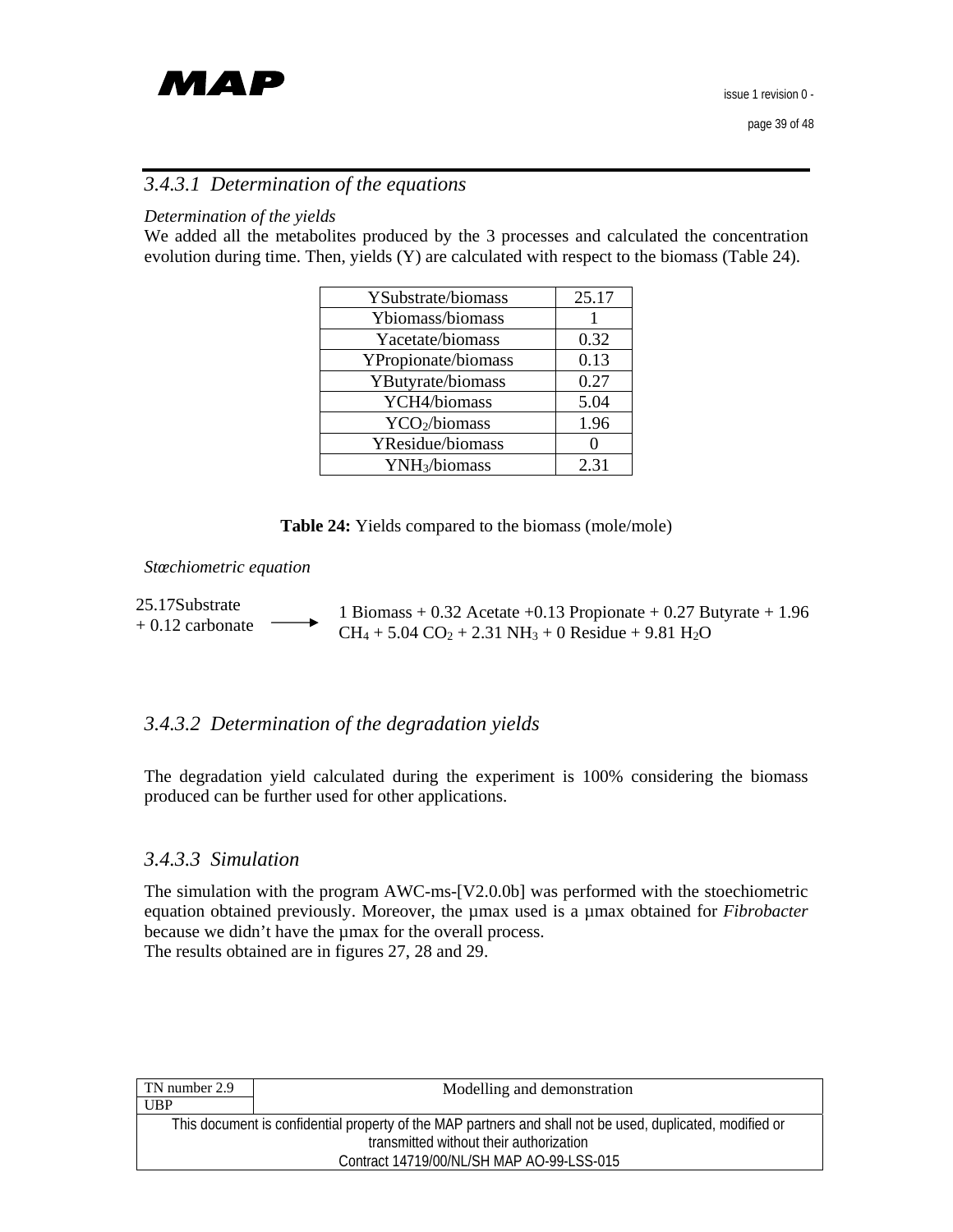

page 40 of 48



**Figure 27:** Substrate and residue evolution



**Figure 28:** Metabolites evolution

| TN number 2.9                             | Modelling and demonstration                                                                               |  |
|-------------------------------------------|-----------------------------------------------------------------------------------------------------------|--|
| <b>UBP</b>                                |                                                                                                           |  |
|                                           | This document is confidential property of the MAP partners and shall not be used, duplicated, modified or |  |
| transmitted without their authorization   |                                                                                                           |  |
| Contract 14719/00/NL/SH MAP AO-99-LSS-015 |                                                                                                           |  |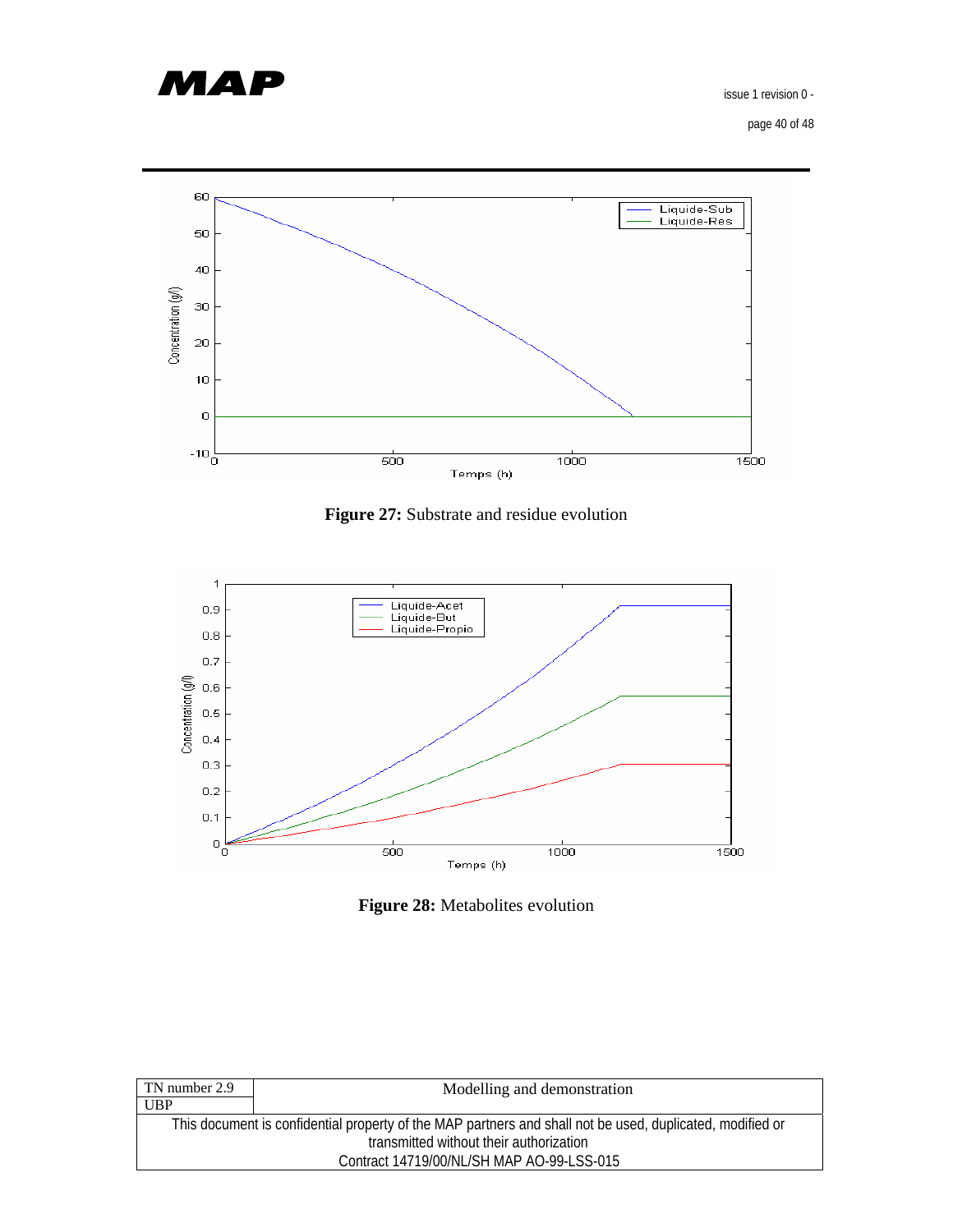# МАР

issue 1 revision 0 -

page 41 of 48



**Figure 29:** NH<sub>3</sub>, CH<sub>4</sub> and CO<sub>2</sub> evolution

The reaction stops after 1170 hours of culture. This reaction time is very close to that observed in experiments  $(\approx 1300)$ .

A new global yield of degradation can be calculated thanks to the results obtained with the simulation. This degradation yield allows checking the stoechiometric coefficients of the equation.

 $R = [(substrate)_{initial} - (residue)_{final}] / [(substrate)_{initial}]$ 

 $R = 100%$ 

The same theoretical degradation rate (100%) was found with the simulation than this calculated with the stoechiometric equation. So the simulation can be validated because the same degradation rate was found with the simulation and with the stoechiometric equation despite the incorporation of physical-chemical process with biological ones.

From the figures 28 and 29 we can calculate the initial and final concentration of the metabolites and we can compare experimental and simulation concentrations (Table 25).

|                 |                                 | Final experimental concentration   Final concentration with the simulation |  |
|-----------------|---------------------------------|----------------------------------------------------------------------------|--|
|                 | $\left( {\bf g}/{\bf L}\right)$ | $\left( \mathbf{g/L}\right)$                                               |  |
| Acetate         | 3.077                           | 0.9                                                                        |  |
| Propionate      | 2.08                            | 0.3                                                                        |  |
| <b>Butyrate</b> | 2.08                            | 0.58                                                                       |  |
| CH <sub>4</sub> |                                 | 3.5                                                                        |  |
|                 | 29.63                           | 21.67                                                                      |  |

**Table 25:** Final experimental concentration and final concentration with the simulation

| TN number 2.9 | Modelling and demonstration                                                                               |
|---------------|-----------------------------------------------------------------------------------------------------------|
| <b>UBP</b>    |                                                                                                           |
|               | This document is confidential property of the MAP partners and shall not be used, duplicated, modified or |
|               | transmitted without their authorization                                                                   |
|               | Contract 14719/00/NL/SH MAP AO-99-LSS-015                                                                 |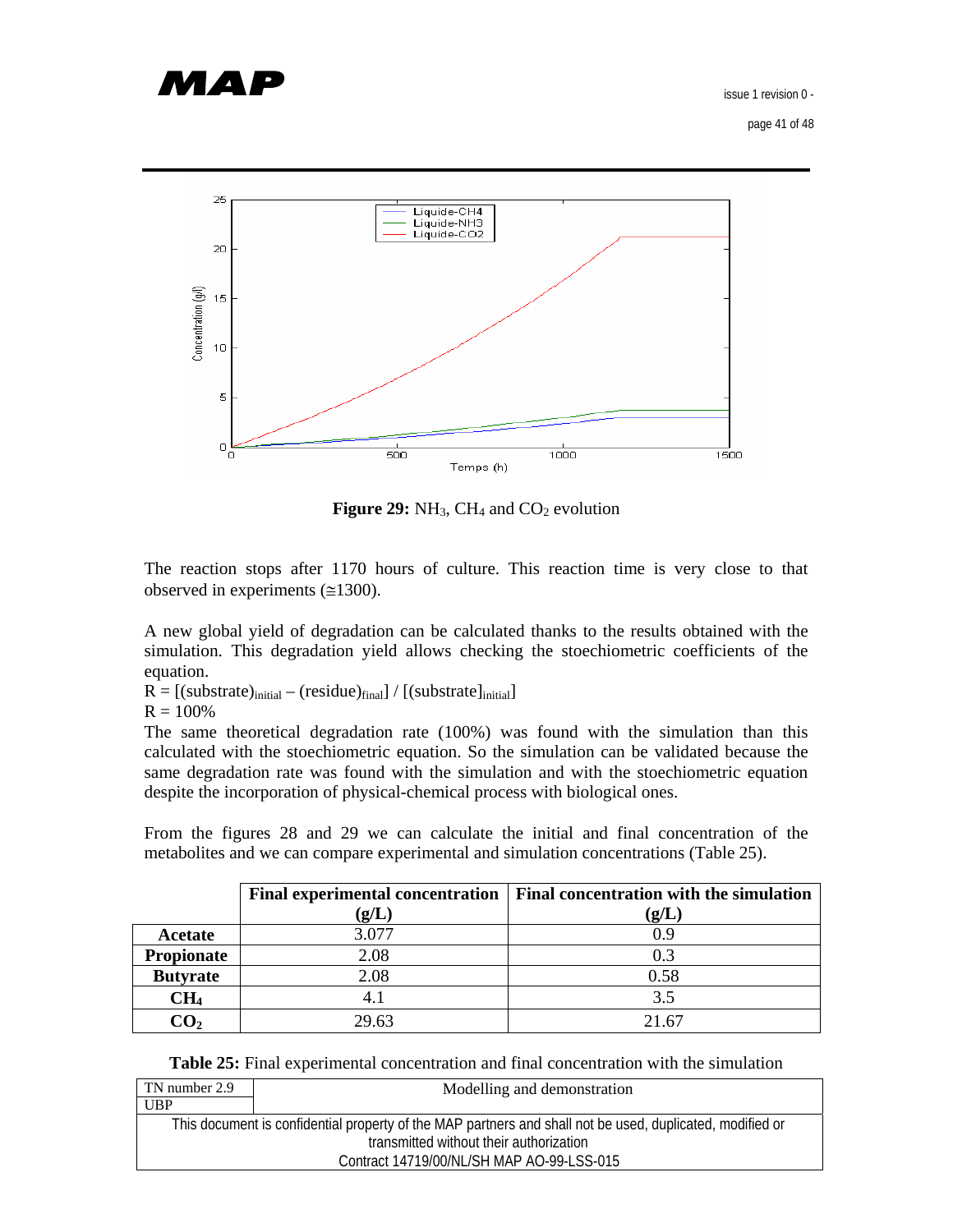

A difference is observed between the concentrations obtained from the simulation and the experimental concentration but this difference is very weak. The difference is certainly due to the fact that for the simulation we have reduced the several biological and physical-chemical processes to one single bioreactor with only one volume, one  $\mu$ max...

## *3.5 Partner 3*

The data given by partner 3 are summarised in figure 30.



**Figure 30:** Input and output of partner 3

## 3.5.1 Mass balances

These data from the partner 3 allow performing the carbon and nitrogen mass balance (tables 26). However, a culture duration is necessary (1 hour was selected as culture duration) to be able to calculate the quantity of C and N in and the quantity of C and N out.

| C mass balance      |           |      | OUT       |          |      |
|---------------------|-----------|------|-----------|----------|------|
|                     | Dialysate | Feed | Dialysate | Effluent |      |
| <b>QC</b>           | 0.4       | 8.06 | 0.4       | 2.26     | 0.04 |
| <b>Total</b>        | 8.46      |      |           | 8.50     |      |
| <b>Mass balance</b> |           |      | 100.5%    |          |      |

| TN number 2.9                           | Modelling and demonstration                                                                               |  |
|-----------------------------------------|-----------------------------------------------------------------------------------------------------------|--|
| <b>UBP</b>                              |                                                                                                           |  |
|                                         | This document is confidential property of the MAP partners and shall not be used, duplicated, modified or |  |
| transmitted without their authorization |                                                                                                           |  |
|                                         | Contract 14719/00/NL/SH MAP AO-99-LSS-015                                                                 |  |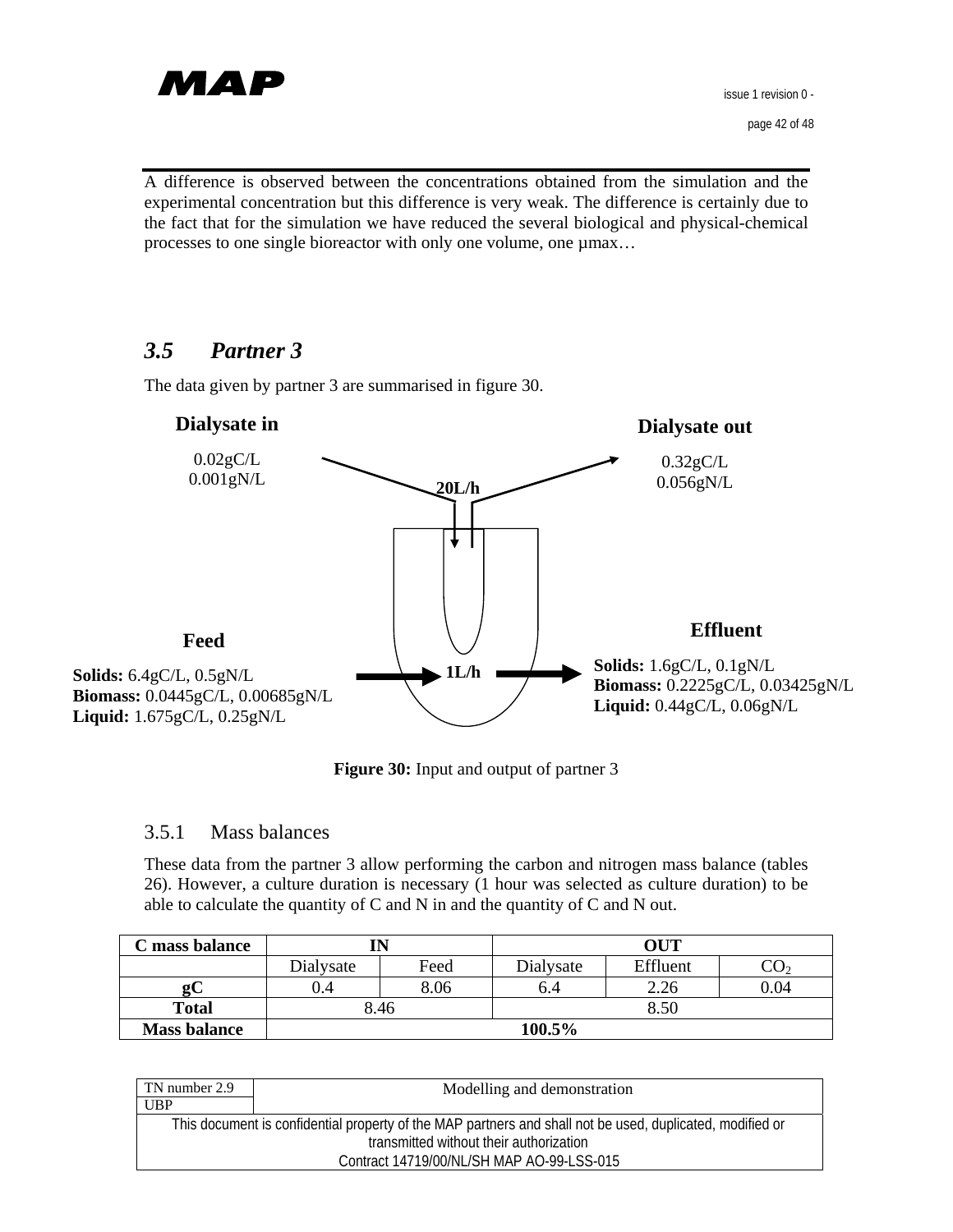| N mass balance      |              |      | <b>OUT</b> |          |
|---------------------|--------------|------|------------|----------|
|                     | Dialysate    | Feed | Dialysate  | Effluent |
| ջN                  | $\Omega$     | 0.76 |            | -19      |
| <b>Total</b>        | 0.78<br>1.31 |      |            |          |
| <b>Mass balance</b> |              | 168% |            |          |

#### **Table 26:** Mass balance

The nitrogen comparison between input and output seems to indicate that some input have not been taken into account.

## 3.5.2 Simulation

## *3.5.2.1 Determination of C-molar composition of the substrate and the residue*

First, it is necessary to determine the C, N, O, H… composition of the substrate and the residue (Table 27). With the data collected we know that there is 6.4gC/L in 20g/L of substrate so C represents 32% of the substrate in the same way there is 2.5% of N in the substrate and 32% of C and 2% of N in the residue. For H and O we use known value from LabMET and UBP.

| Substrate (%) | 0.5 |  |
|---------------|-----|--|
| Residue (%)   |     |  |

| Table 27: Elementary composition of the substrate and of the residue |  |  |  |  |  |  |  |  |
|----------------------------------------------------------------------|--|--|--|--|--|--|--|--|
|----------------------------------------------------------------------|--|--|--|--|--|--|--|--|

With the elementary composition (mass percentage) of the substrate and residue for each element, we can determine the C-molar composition of each element (Table 28).

|                                                                                             | H |  |
|---------------------------------------------------------------------------------------------|---|--|
| C-molar composition of the substrate $\begin{vmatrix} 1 & 2.44 & 0.77 & 0.07 \end{vmatrix}$ |   |  |
| C-molar composition of the residue $\begin{vmatrix} 1 & 2.33 & 0.77 & 0.05 \end{vmatrix}$   |   |  |

#### **Table 28:** C-molar composition

| TN number 2.9                                                                                             | Modelling and demonstration |  |
|-----------------------------------------------------------------------------------------------------------|-----------------------------|--|
| <b>UBP</b>                                                                                                |                             |  |
| This document is confidential property of the MAP partners and shall not be used, duplicated, modified or |                             |  |
| transmitted without their authorization                                                                   |                             |  |
| Contract 14719/00/NL/SH MAP AO-99-LSS-015                                                                 |                             |  |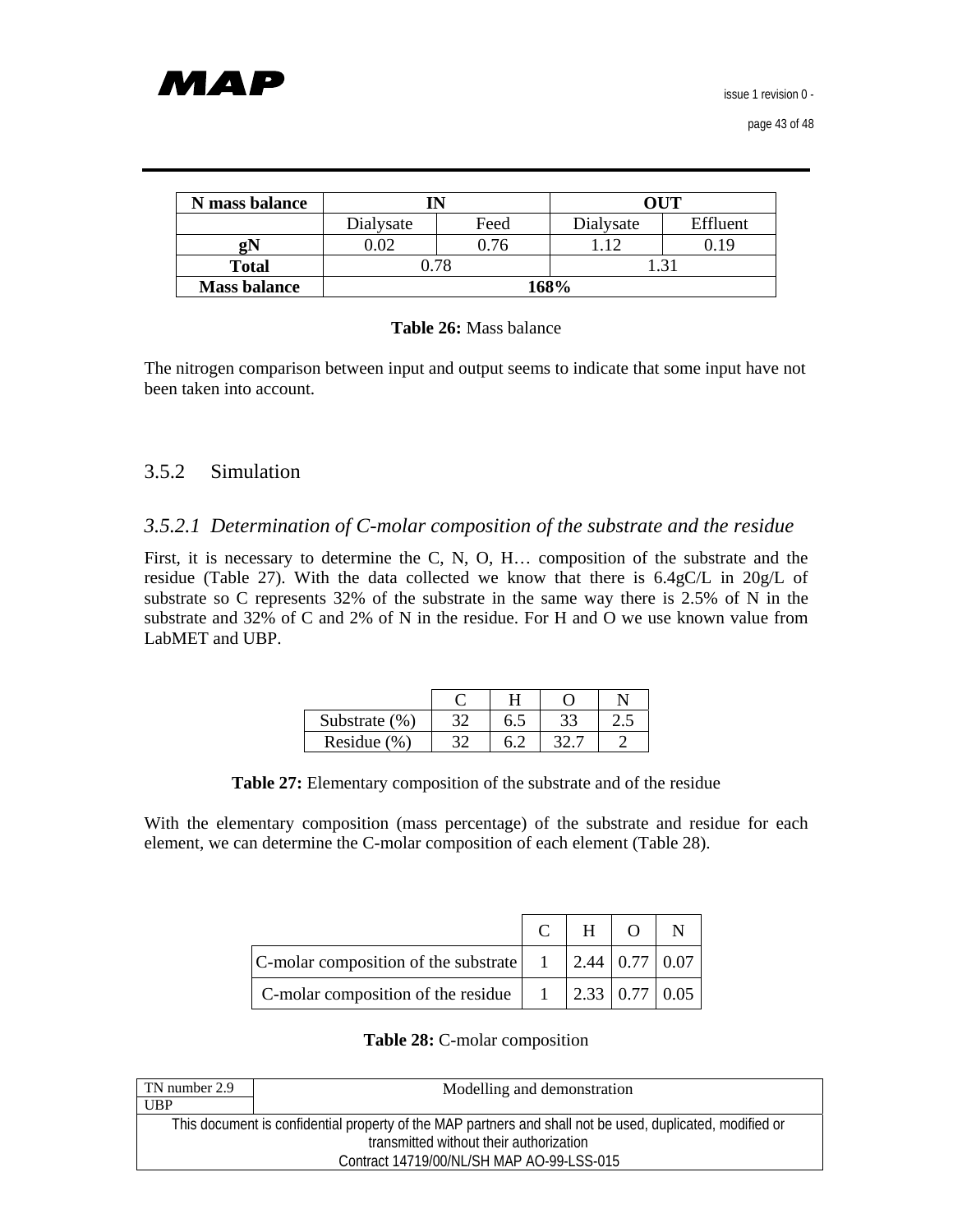

#### *Determination of the products concentrations*

Table 29 summarizes information concerning the compounds C-molar composition, the corresponding molar masses, the initial concentrations.

| <b>Compounds</b>      | <b>Composition</b>            | Molar mass (g/mol) | Initial $(g/L)$ | Final $(g/L)$ |
|-----------------------|-------------------------------|--------------------|-----------------|---------------|
| Eau                   | $H_2O$                        | 18                 |                 |               |
| <b>Carbon dioxide</b> | CO <sub>2</sub>               | 44                 |                 | 0.15          |
| $H_2$                 | H <sub>2</sub>                |                    |                 | 0.35          |
| Acetate               | $C_1H_2O_1$                   | 30                 |                 | 15.52         |
| $NH_4$ <sup>+</sup>   | $N_1H_4$                      | 18                 |                 | 0.68          |
| <b>Biomass</b>        | $C_1H_{1.6}O_{0.4}N_{0.2}$    | 22.8               |                 | 0.4           |
| <b>Substrate</b>      | $C_1H_{2.44}O_{0.77}N_{0.07}$ | 27.74              | 20              |               |
| <b>Residue</b>        | $C1H_{2,33}O_{0.77}N_{0.05}$  | 27.35              |                 |               |

#### *3.5.2.2 Determination of the equations*

#### *Determination of the yields*

For each metabolite produced, we have calculated the concentration evolution during time. The global conversion yields (Y) are then expressed versus biomass synthesis (Table 30).

| YSubstrate/biomass        | 41.1  |
|---------------------------|-------|
| Ybiomass/biomass          |       |
| Yacetate/biomass          | 29.49 |
| YH <sub>2</sub> /biomass  | 10.03 |
| YCO <sub>2</sub> /biomass | 0.19  |
| YResidue/biomass          | 10.42 |
| YNH <sub>4</sub> /biomass | 2.16  |

|  | <b>Table 17:</b> Yields compared to the biomass |  |  |  |
|--|-------------------------------------------------|--|--|--|
|--|-------------------------------------------------|--|--|--|

*Stœchiometric equation* 

41.1 Substrate + <br>6.64 H<sub>2</sub>O Biomass + 29.49 Acetate + 10.03 H<sub>2</sub> + 0.19 CO<sub>2</sub> + 2.16 NH<sub>4</sub> + 10.42 Residue

## *3.5.2.3 Determination of the degradation rates*

The degradation yield obtained during the experiment was 75%.

| TN number 2.9                                                                                             | Modelling and demonstration               |  |  |
|-----------------------------------------------------------------------------------------------------------|-------------------------------------------|--|--|
| <b>UBP</b>                                                                                                |                                           |  |  |
| This document is confidential property of the MAP partners and shall not be used, duplicated, modified or |                                           |  |  |
| transmitted without their authorization                                                                   |                                           |  |  |
|                                                                                                           | Contract 14719/00/NL/SH MAP AO-99-LSS-015 |  |  |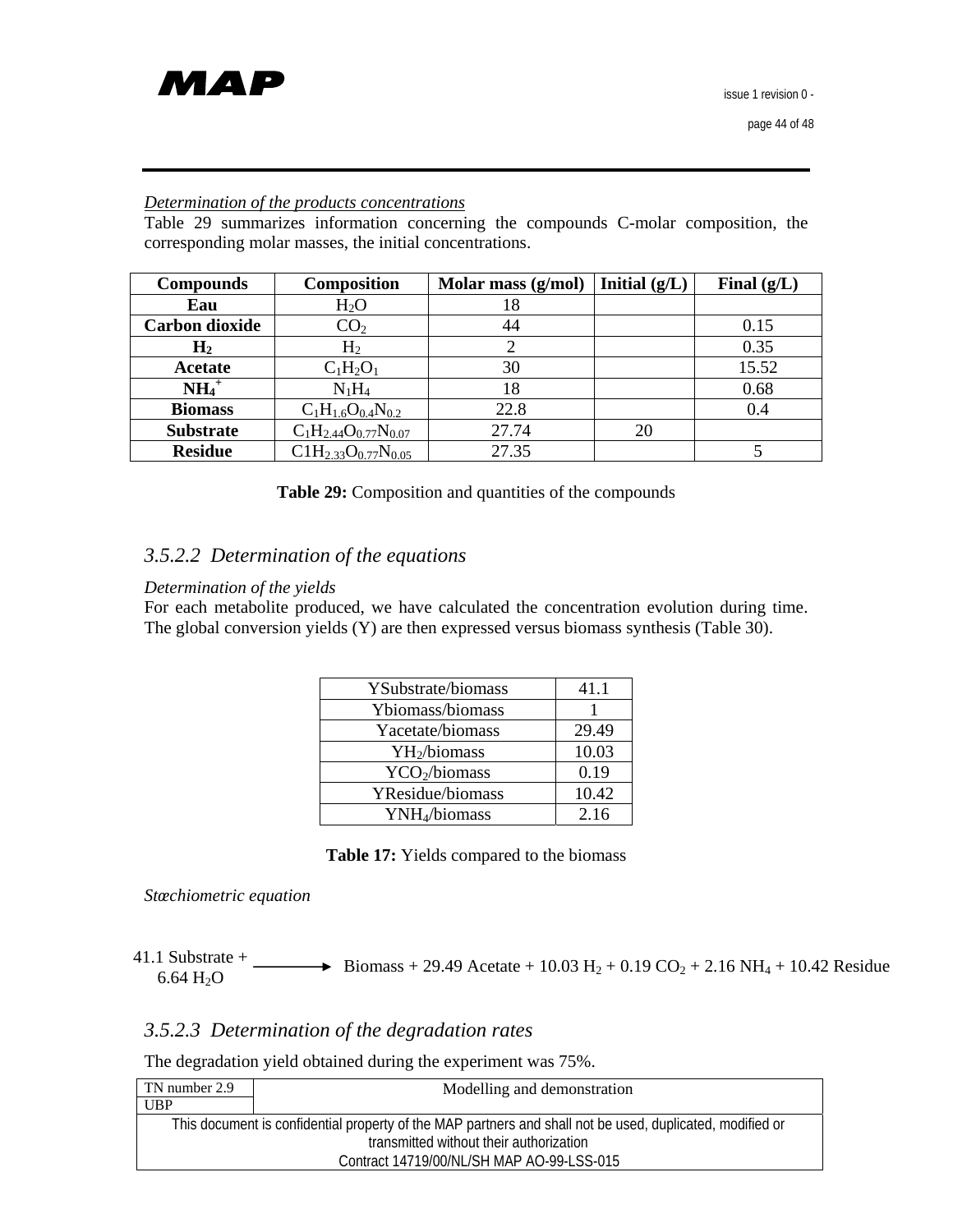

From the stoechiometric coefficients obtained the theoretical degradation rate is 75%, in absence of any limitation or inhibition. The percentage of degradation calculated is the same as the experimental results, which validates this method of calculation of the stoechiometric coefficients.

#### *3.5.2.4 Simulation*

The simulation with the program AWC-ms-[V2.0.0b] was performed with the stoechiometric equation obtained previously. Moreover, the µmax used is a µmax obtained for *Fibrobacter* because we didn't have the µmax for this process. Figures 31 and 32 represent the results obtained by the simulation.



**Figure 31:** Substrate, residue and VFA evolution during the time

| TN number 2.9                                                                                             | Modelling and demonstration               |  |  |
|-----------------------------------------------------------------------------------------------------------|-------------------------------------------|--|--|
| <b>UBP</b>                                                                                                |                                           |  |  |
| This document is confidential property of the MAP partners and shall not be used, duplicated, modified or |                                           |  |  |
| transmitted without their authorization                                                                   |                                           |  |  |
|                                                                                                           | Contract 14719/00/NL/SH MAP AO-99-LSS-015 |  |  |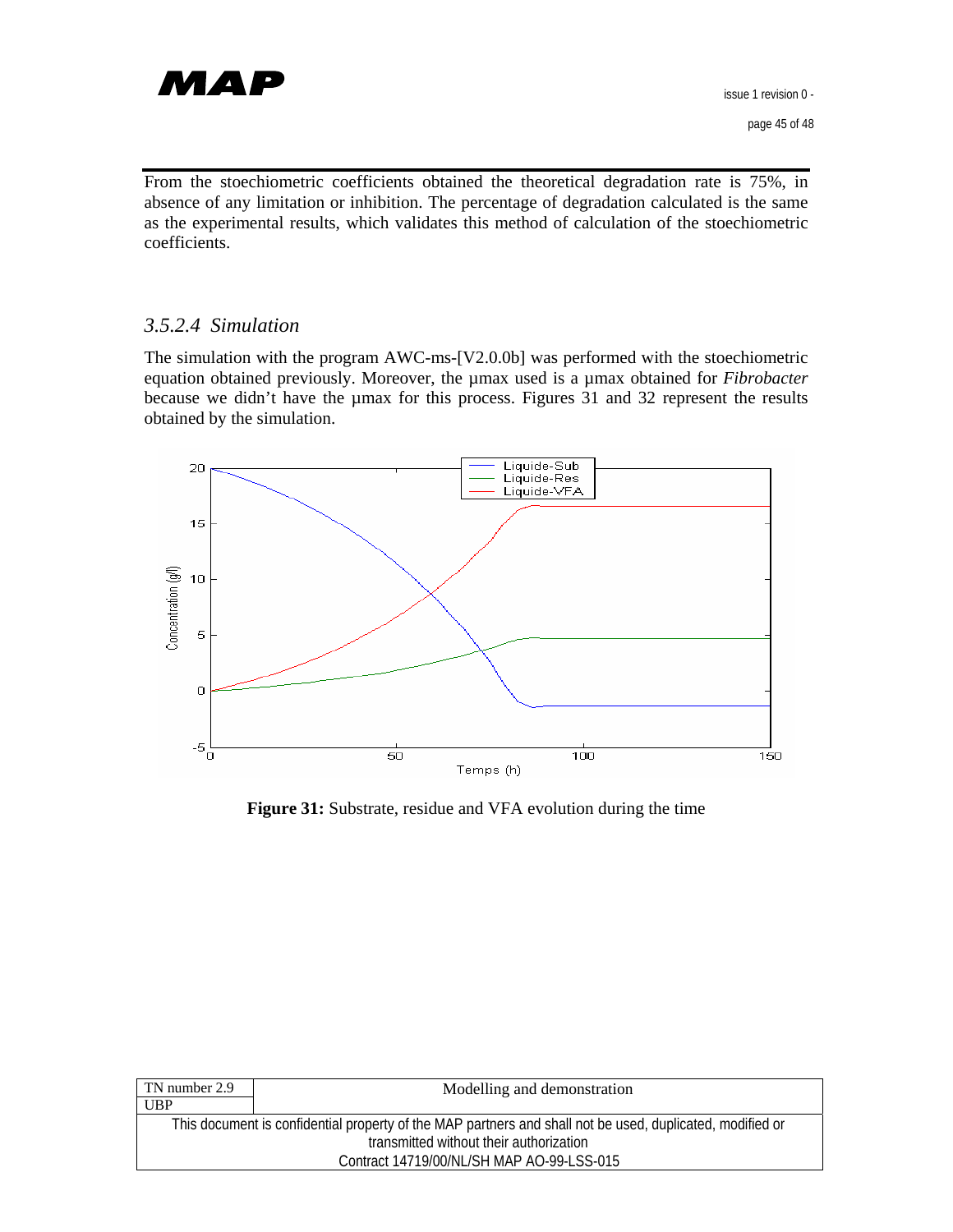

page 46 of 48



Figure 32: Biomass and metabolites evolution during the time

The reaction time observed with the simulation is 84h of culture. This reaction time is the time we can obtain without inhibition or limitation by a product

These results (figure 31) allow the determination of the degradation rate without inhibition or limitation.

 $R = [(substrate)_{initial} - (residue)_{final}] / [(substrate)_{initial}]$  $R = (20 - 4.5) / 20 = 0.77$ 

This degradation rate (77 %) found with the simulation is very close to the degradation rate obtained during the experiment or calculated with the stoechiometric equation. So the simulation can be validated because the same degradation rate was found with the simulation and with the stoechiometric equation.

This simulation (Figure 32) allows the comparison between experimental and simulation concentration (Table 20).

|                |                                 | Final experimental concentration   Final concentration with the simulation |
|----------------|---------------------------------|----------------------------------------------------------------------------|
|                | $\left( {\bf g}/{\bf L}\right)$ | qL                                                                         |
| Acetate        | 15.52                           | 16.19                                                                      |
| <b>Biomass</b> | ).4                             | 0.52                                                                       |
| $\mathbf{H}_2$ | 0.35                            | 0.38                                                                       |
|                | ነ 15                            |                                                                            |

**Table 20:** Final experimental concentration and Final concentration with the simulation

| TN number 2.9                                                                                             | Modelling and demonstration |
|-----------------------------------------------------------------------------------------------------------|-----------------------------|
| <b>UBP</b>                                                                                                |                             |
| This document is confidential property of the MAP partners and shall not be used, duplicated, modified or |                             |
| transmitted without their authorization                                                                   |                             |
| Contract 14719/00/NL/SH MAP AO-99-LSS-015                                                                 |                             |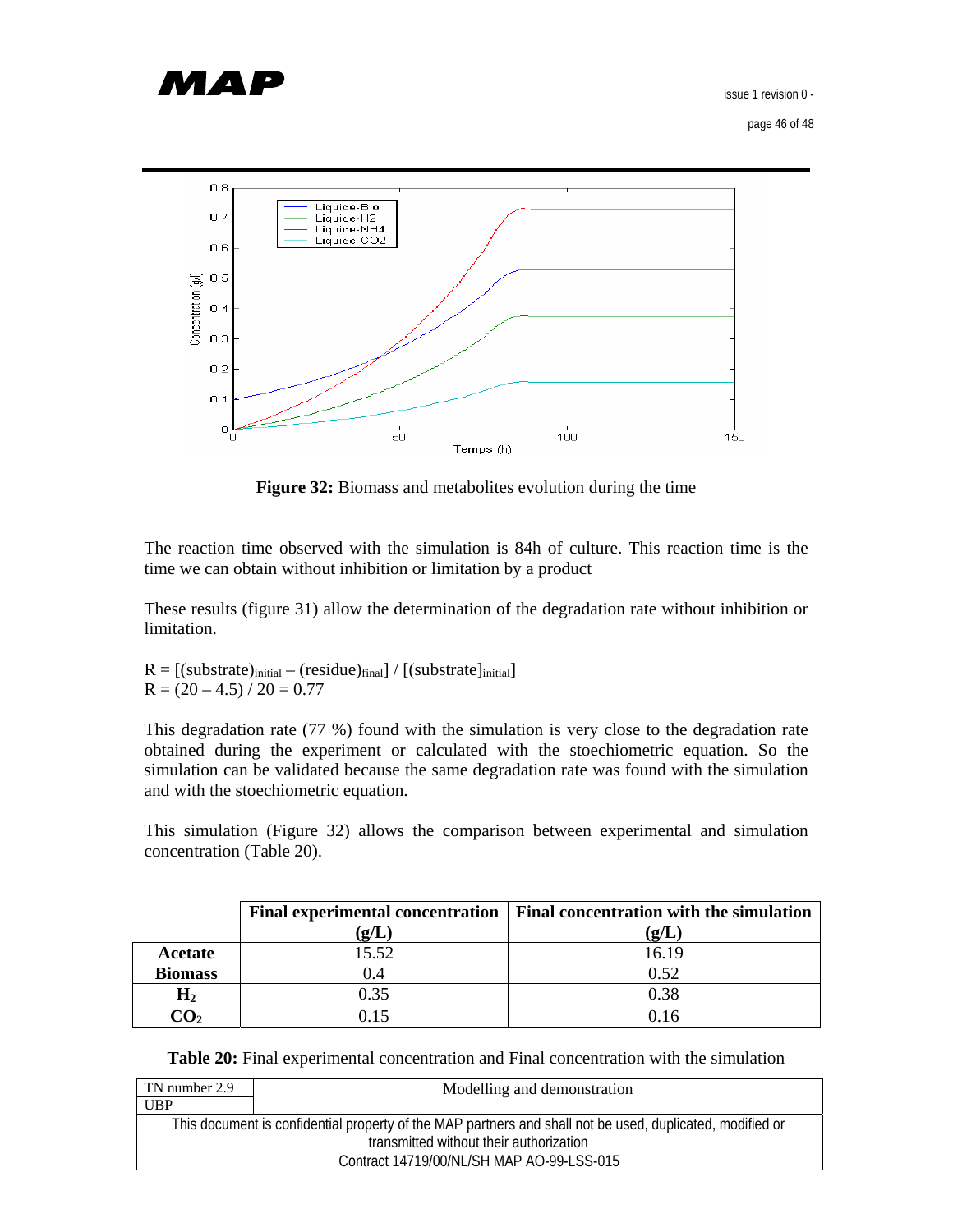

page 47 of 48

A difference is observed between the concentrations obtained from the simulation and the experimental concentration but this difference is very weak for all the metabolites. The reason is that these concentrations were obtained with the simulation are those which can be obtained without limitation or inhibition. Moreover, the umax used is a umax obtained during a culture on glucose with *Fibrobacter succinogenes*. Moreover this simulation used a model of reactor which must be adapted to this process. In spite of that, the results obtained with the simulation are rather close to reality.

# **4 CONCLUSION / OUTLOOKS**

*Fibrobacter succinogenes* S85 is a strict anaerobic bacterium and uses glucose, cellobiose, cellulose and other parietal polymers as carbon source to produce acetate and succinate. However a production of butyrate is observed during culture in the bioreactor. The tests carried out in SCK show that there is a possibility of bacterial contamination. First, when there is growth under aerobic conditions we know it's not F.s.. Moreover the sequencing allowed the isolation of 6 potential bacterial contaminants including:

Sphingomonas, able to use succinate for his growth, this bacterium being strictly aerobic;

*Clostridium*, in particular *C butyricum*, able to produce butyrate.

The 4 others even if they are present do not produce butyrate and are not known to consume succinate.

These results must be verified because the contamination and/or the contaminant are not definitively proved.

A PCR was performed with *C butyricum* specific primers to confirm the presence of this bacterium but no amplification was observed. An explanation could be that during amplifications with universal primers (before the sequencing), sequences can preferentially be amplified than others resulting in nondetection of target contaminant. This frequently happened when checking contamination (Amann et al., 1995).

We have carried out the C and N mass balances of each process and of MAP loop. The results of the mass balances show the importance to have all the input and output of the various processes.

Finally, the simulation of each partner process and of MAP loop was performed. The program AWC-ms-[V2.0.0b] used for the simulation gives satisfactory results on all processes, but this program must be adapted according to the study process.

Better simulation could be performed provided all the necessary data (µmax, volume, time of culture, inhibition or limitation…) are available. Indeed, the differences between experimental and simulated results obtained for the metabolite concentrations or for the degradation yields are due to the absence of inhibition or limitation in the proposed model.

| TN number 2.9                                                                                             | Modelling and demonstration |
|-----------------------------------------------------------------------------------------------------------|-----------------------------|
| <b>UBP</b>                                                                                                |                             |
| This document is confidential property of the MAP partners and shall not be used, duplicated, modified or |                             |
| transmitted without their authorization                                                                   |                             |
| Contract 14719/00/NL/SH MAP AO-99-LSS-015                                                                 |                             |